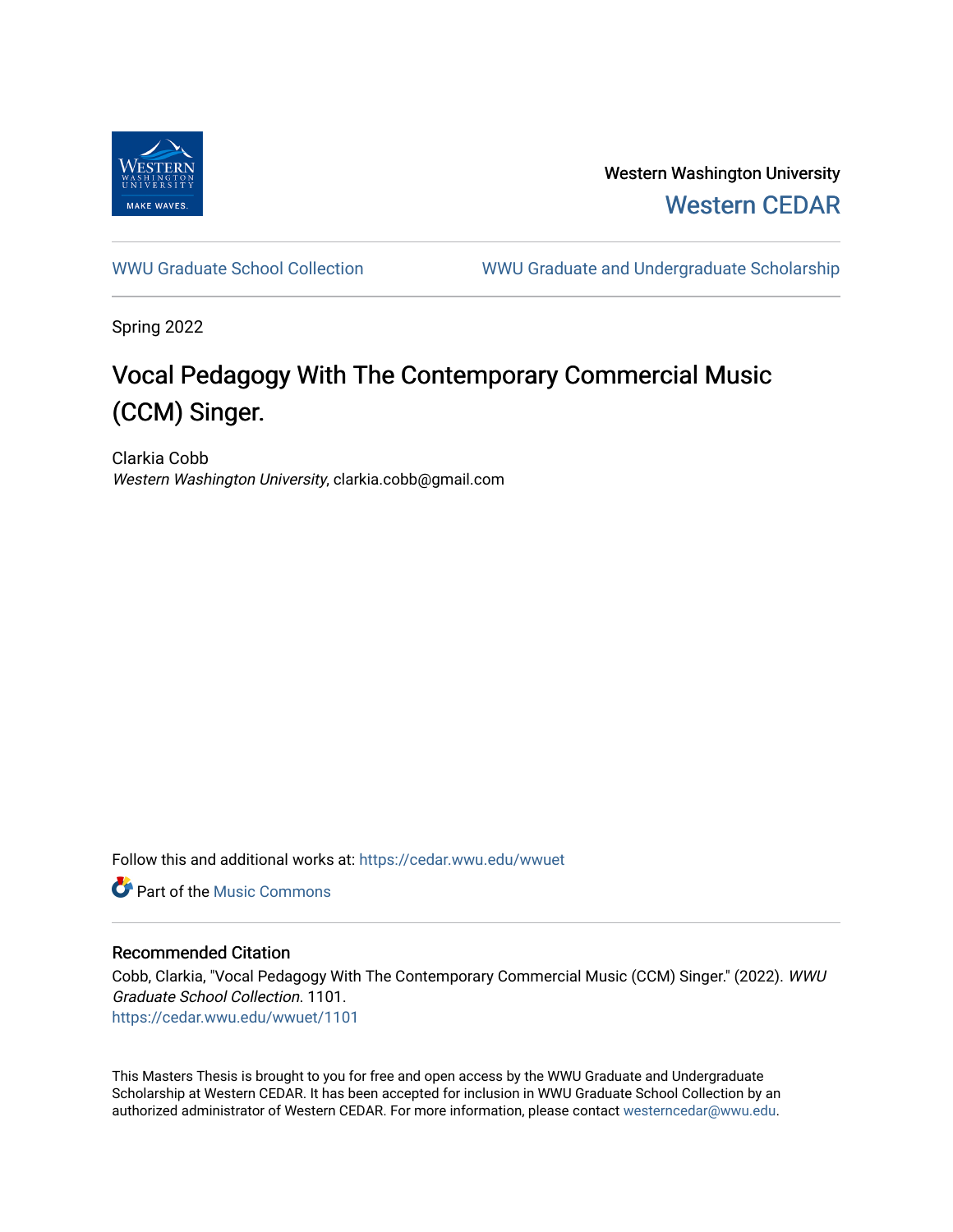## **VOCAL PEDAGOGY WITH THE CONTEMPORARY COMMERCIAL MUSIC (CCM) SINGER**

By

Clarkia J. Cobb

Accepted in Partial Completion of the Requirements for the Degree Master of Music, Music Education

## ADVISORY COMMITTEE

Dr. Patricia Bourne, Chair

Dr. Angela Kasper

Professor Kevin Woods

GRADUATE SCHOOL

David L. Patrick, Dean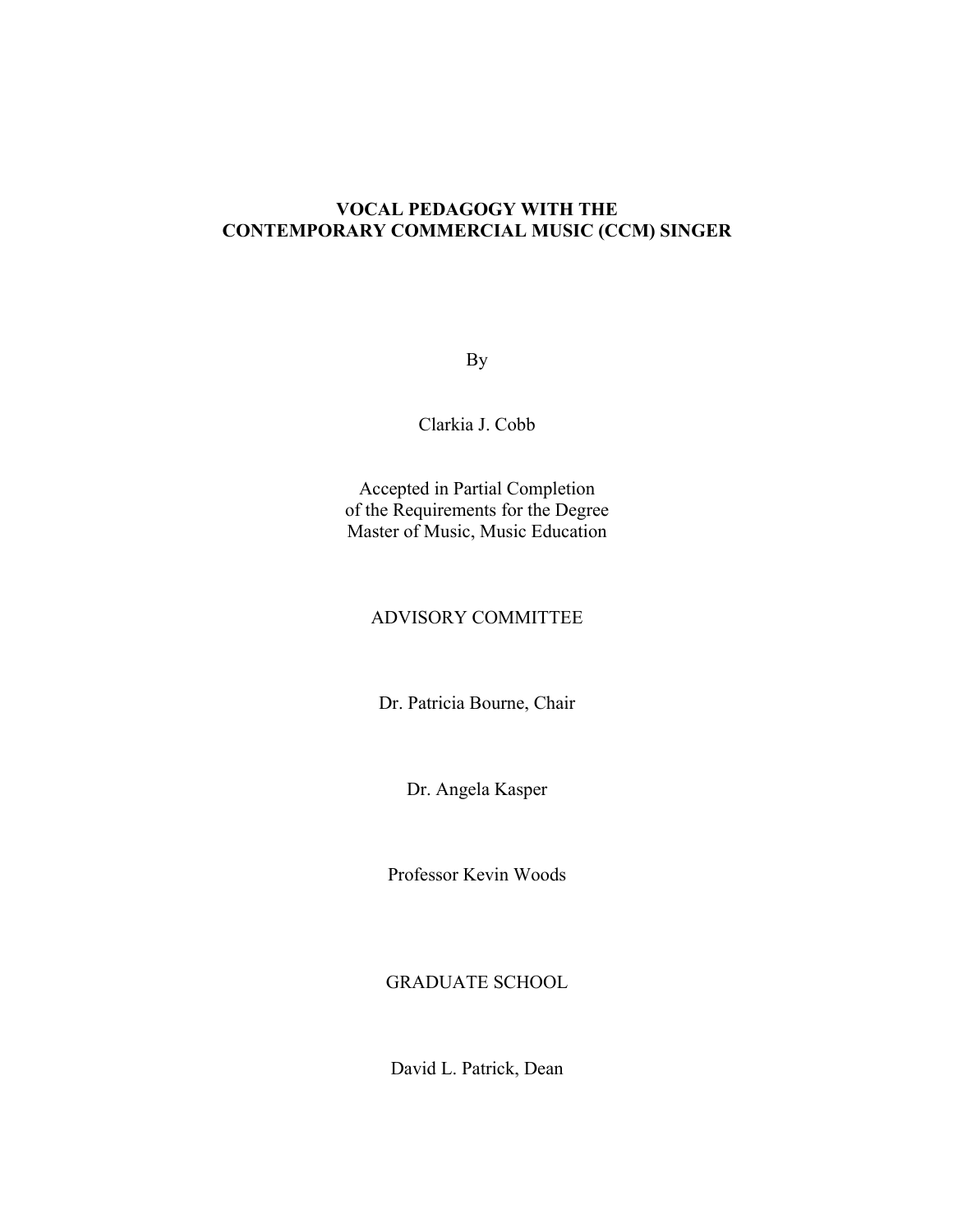## **Master's Thesis**

In presenting this thesis in partial fulfillment of the requirements for a master's degree at Western Washington University, I grant to Western Washington University the non-exclusive royalty-free right to archive, reproduce, distribute, and display the thesis in any and all forms, including electronic format, via any digital library mechanisms maintained by WWU.

I represent and warrant this is my original work and does not infringe or violate any rights of others. I warrant that I have obtained written permissions from the owner of any third party copyrighted material included in these files.

I acknowledge that I retain ownership rights to the copyright of this work, including but not limited to the right to use all or part of this work in future works, such as articles or books.

Library users are granted permission for individual, research, and non-commercial reproduction of this work for educational purposes only. Any further digital posting of this document requires specific permission from the author.

Any copying or publication of this thesis for commercial purposes, or for financial gain, is not allowed without my written permission.

Clarkia Joan Cobb

May 16, 2022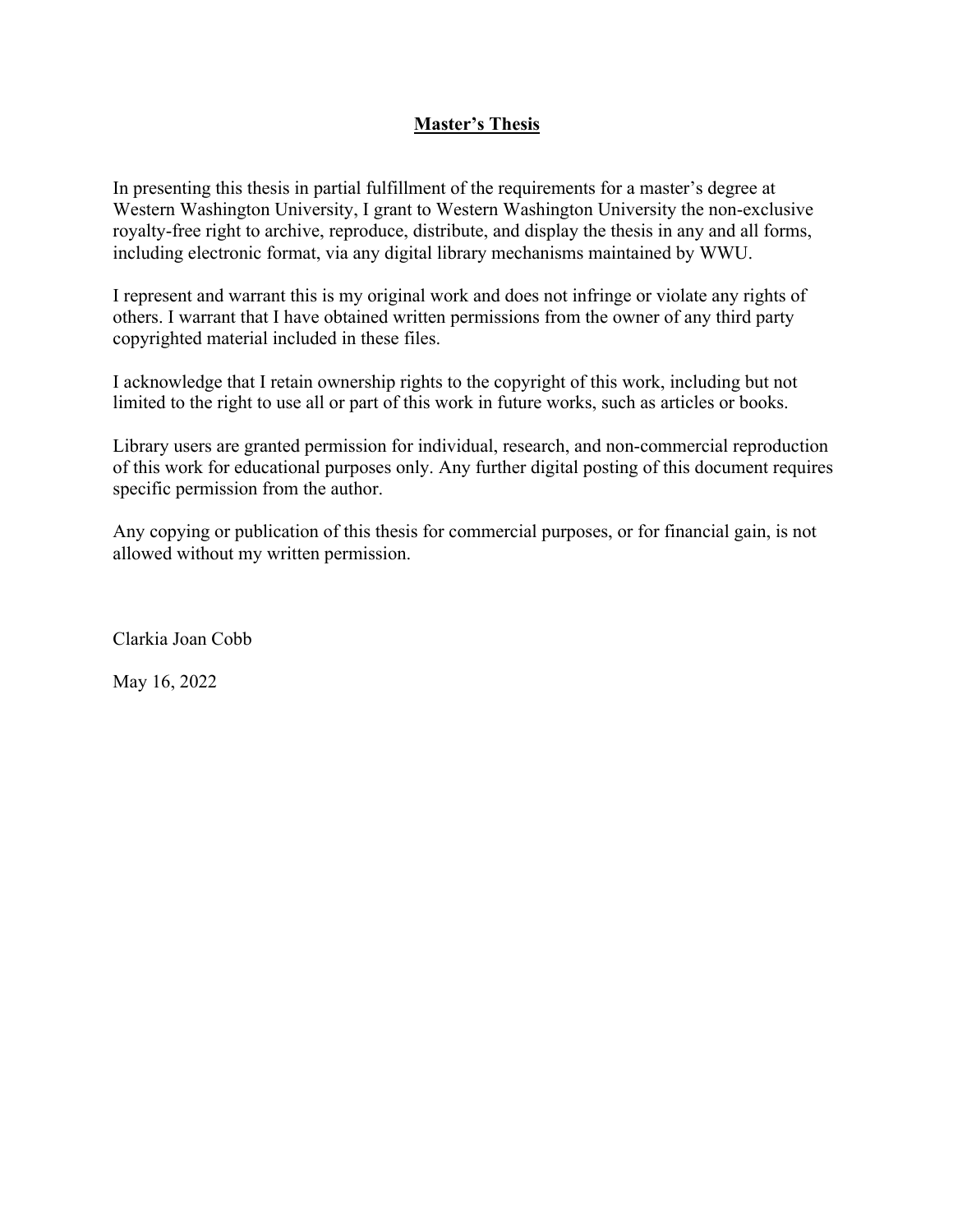## **VOCAL PEDAGOGY WITH THE CONTEMPORARY COMMERCIAL MUSIC (CCM) SINGER**

A Thesis Presented to The Faculty of Western Washington University

In Partial Fulfillment Of the Requirements for the Degree Master of Music, Music Education

> by Clarkia J. Cobb May 2022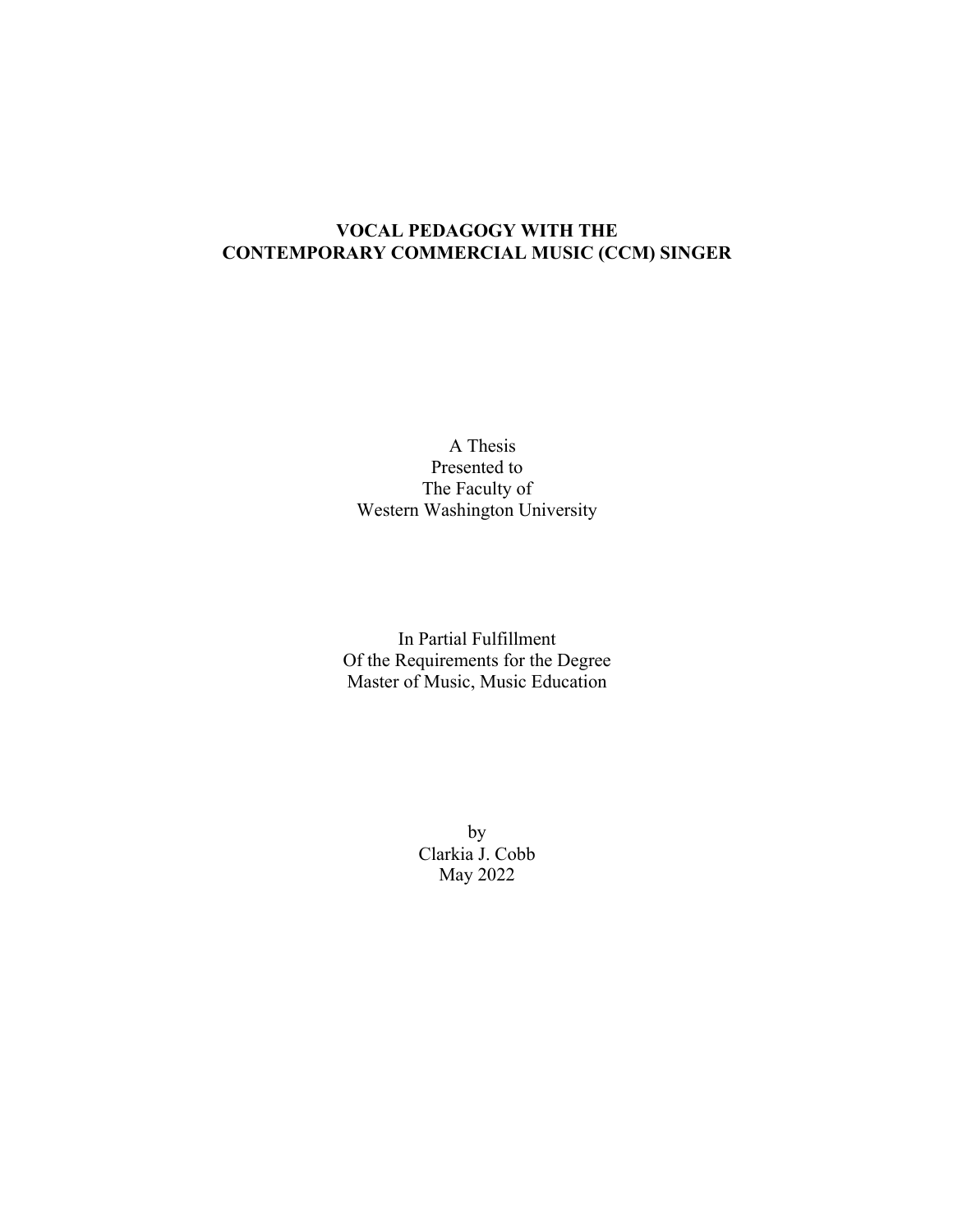#### **Abstract**

The career reality for a vocalist preparing to sing in any professional setting is that it will undoubtedly include performances requiring skills for a vast range of musical genres. Even choral music settings have expanded to encompass a variety of Contemporary Commercial Music (CCM) styles as well as the styles on Broadway ranging from 'legit 'musical theater, and 'traditional' musical theatre, to pop, light rock, heavy rock, rap, gospel, R&B, blues, jazz, folk, and country music. However, preparing singers for this model of vocal and genre inclusivity is not included in most university's curricula; instead, university coursework continues to focus primarily on a western classical model.

The need for a new model for teaching singers and future teachers of vocalists cannot be denied. Yet, universities lack instructors qualified to teach CCM genres due to the deficit of education surrounding CCM vocal pedagogy in the university setting. Most education in the pedagogy of CCM styles occurs outside of the university system through certifications.

This thesis presented a rationale for vocal pedagogy for CCM styles taught within the university systems, rooted in the teaching of Vocal Function from Cornelius Reid, and expanded upon by Jeannette LoVetri, the creator of Somatic Voicework™. The culmination of the thesis was the creation of a university-based semester course designed to build vocal pedagogy skills in CCM styles and with the various stylistic parameters each genre needs.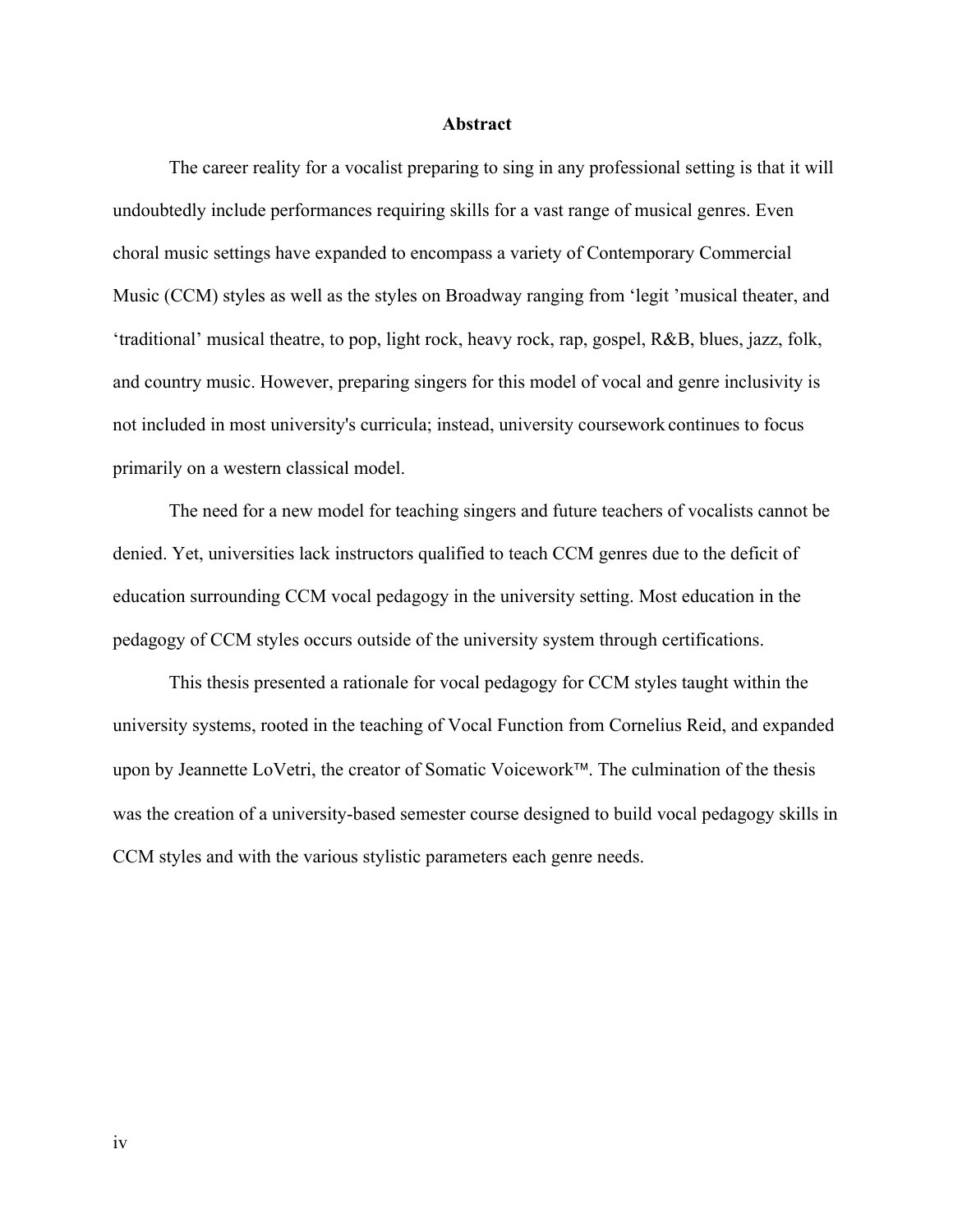### **Acknowledgments**

The topic of CCM pedagogy and its lack within the university system has been on my heart since I started my master's in the fall of 2019. I want to thank Dr. Patty Bourne for her guidance, encouragement, editing, and heart as I wrote this thesis. Our discussions during my studies about the lack of CCM representation in the university system led me to the topic and writing of this thesis.

Thank you to my teacher, mentor, and friend Leischen Moore, who introduced me to Somatic Voicework™. You have given me more understanding of my voice and how to teach than any other teacher.

This thesis would not have been possible without the continued support of my friends, family, and loved ones as I pursued this master's degree. Thank you to my parents who encouraged me every step of the way and for encouraging me to always follow my dreams. Thank you to my students, who continue to inspire me each day. You make me want to be a better educator and singer and inspire others to fall madly in love with the experience and joy of singing.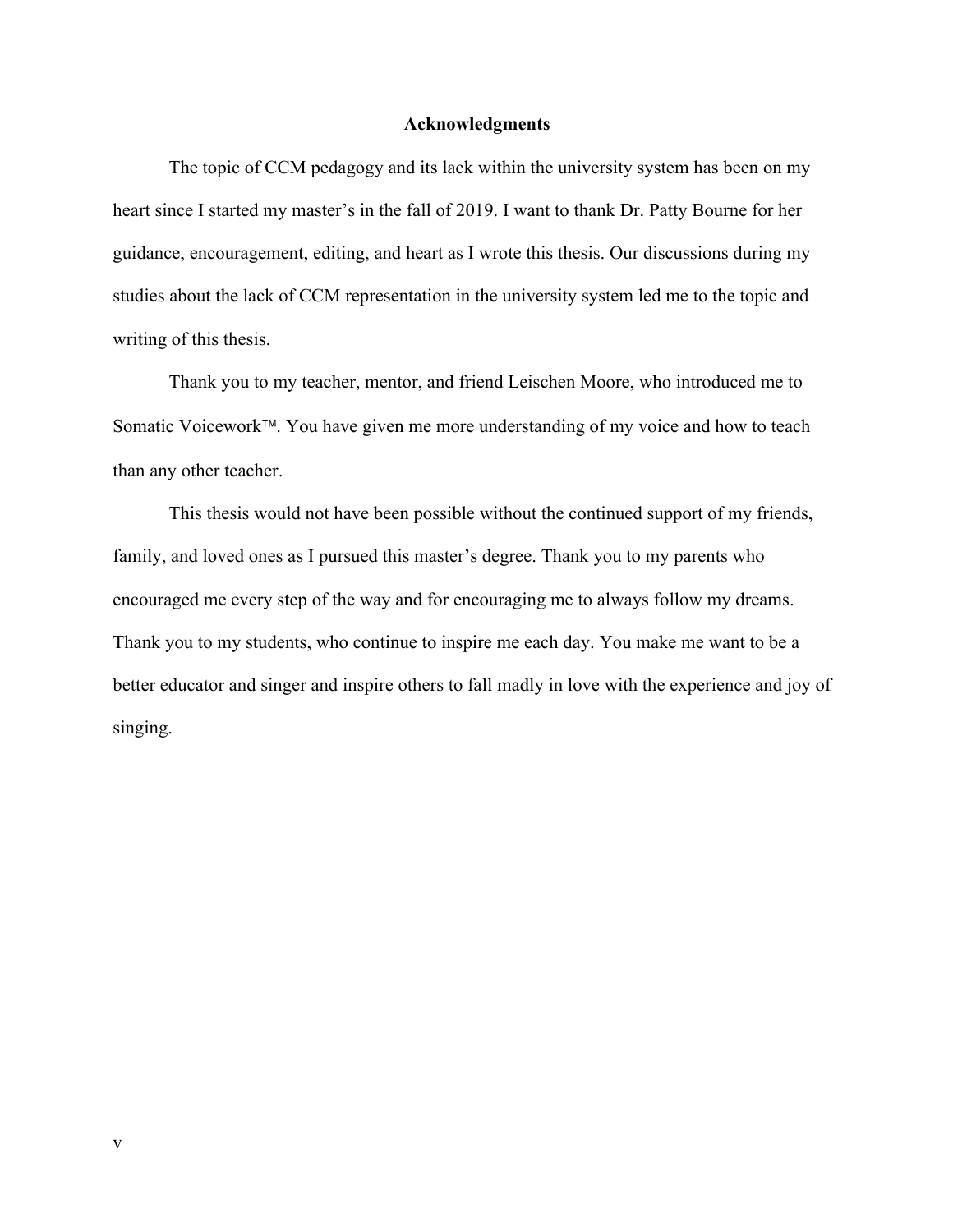## Table of Contents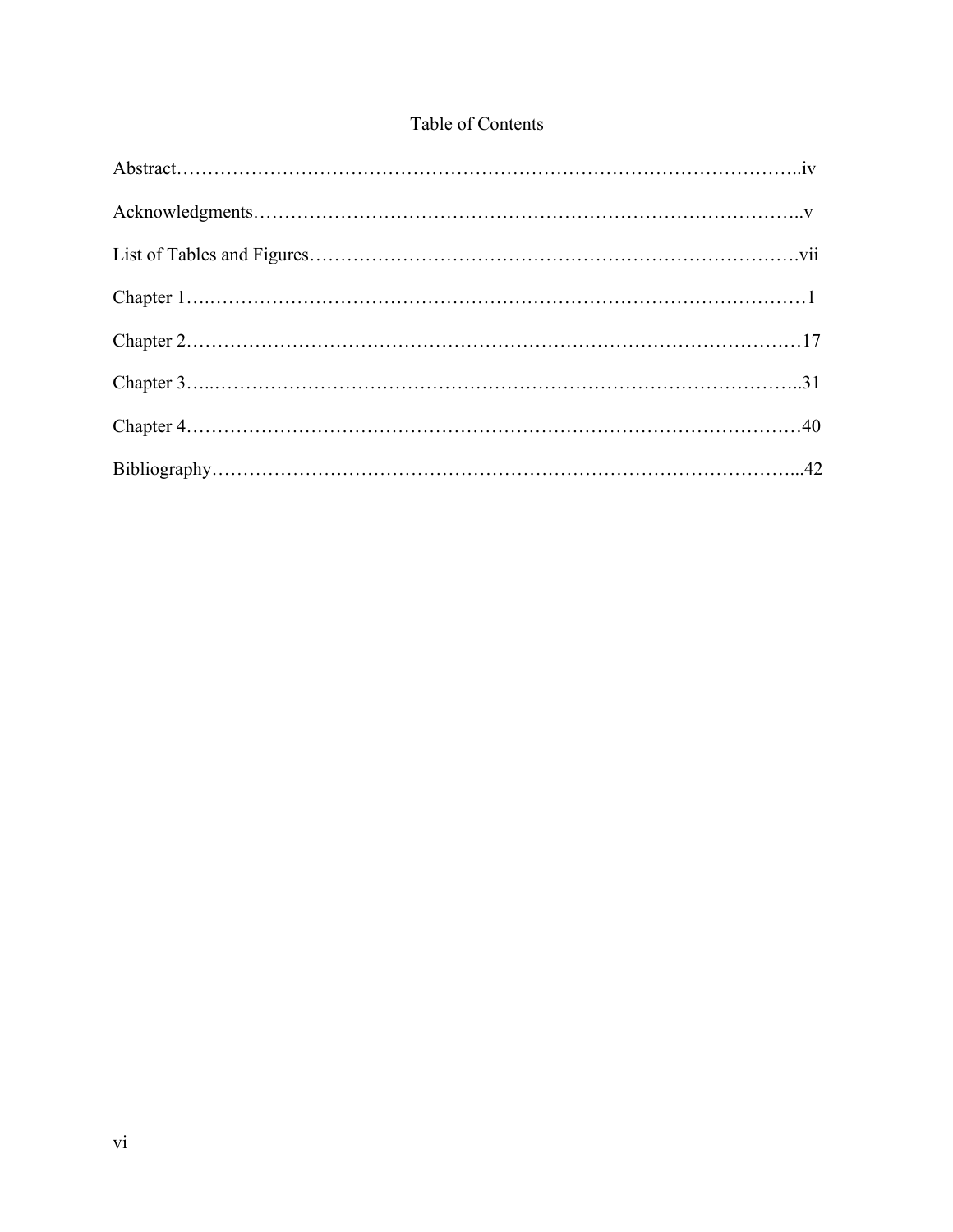## **List of Tables and Figures**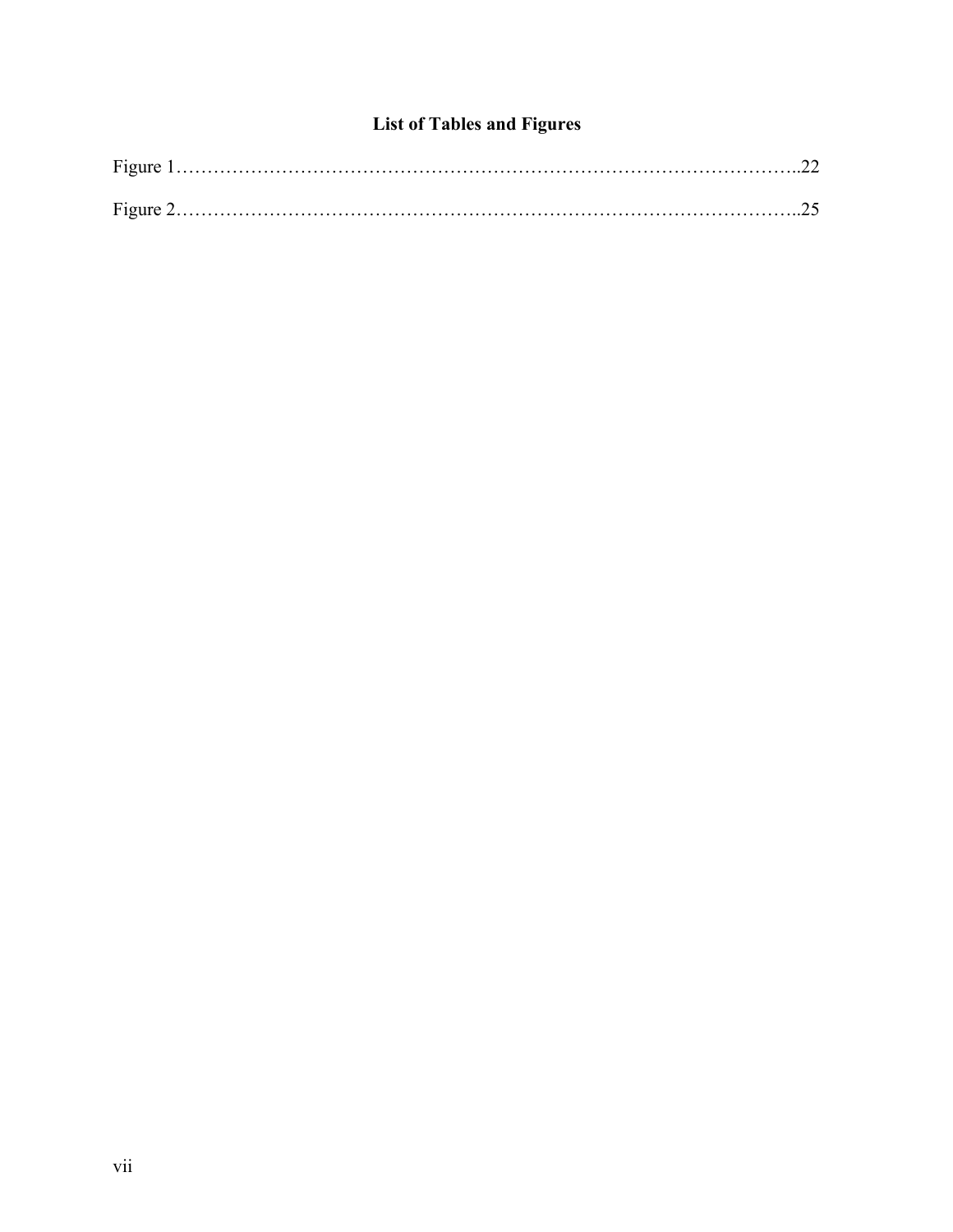#### **Chapter One**

The systems and structures that built America's culture and society are changing. The education system is no different; colleges, universities, and educators are being asked to examine the veils of privilege that crafted the current education model and have begun to set a course to change it. These changes include an examination of approaches to areas of study within the academic venue. Music is no exception.

The music education system has been primarily constructed based on the evolution of Western Classical Music. When classical music was introduced to America in the mid-nineteenth century, it implied a social and intellectual superiority of those who supported that music rooted in the class system. <sup>1</sup> This bias repeatedly occurred as non-classical music was introduced (i.e., jazz at the turn of the 20th century, rock and roll in the '50s, etc.).

For far too long, vocal traditions outside of Western classical music have been deemed inferior when compared to vocal literature emerging from within the Western Canon. Due partly to socio-economic differences within vocal traditions, stigma around vocal injury, and cultural elitism, <sup>2</sup> the vocal music education system is based primarily on the lineage of Western Classical Traditions. Today, however, research and scientific evidence demonstrate that singers can sing in various genres of music in a healthy, sustainable way.<sup>3</sup>

Singers, teachers of singing, and university systems can no longer ignore the fact that

 <sup>1</sup> Rosie McMahon 2020, review of "Class, Control, & Classical Music," by Anna Bull, *Ethnomusicology Forum*, 29:1, 132- 134, DOI: 10.1080/17411912.2020.1750044.

 <sup>2</sup> Karen Howard, "Knowledge Practices: Changing Perceptions and Pedagogies in Choral Music Education," *International Journal of Research in Choral Singing* Vol. 8 2020 page 13.

 <sup>3</sup> Marco Guzman, Andres Lanas, Christian Olavarria, Maria Josefina Azocar, Daniel Muñoz, Sofia Madrid, Sebastian Monsalve, et al. "Laryngoscopic and Spectral Analysis of Laryngeal and Pharyngeal Configuration Non-Classical Singing Styles." *Journal of Voice* 29, no. 1 (2015): 130.e21–130.e28. https://doi.org/10.1016/j.jvoice.2014.05.004.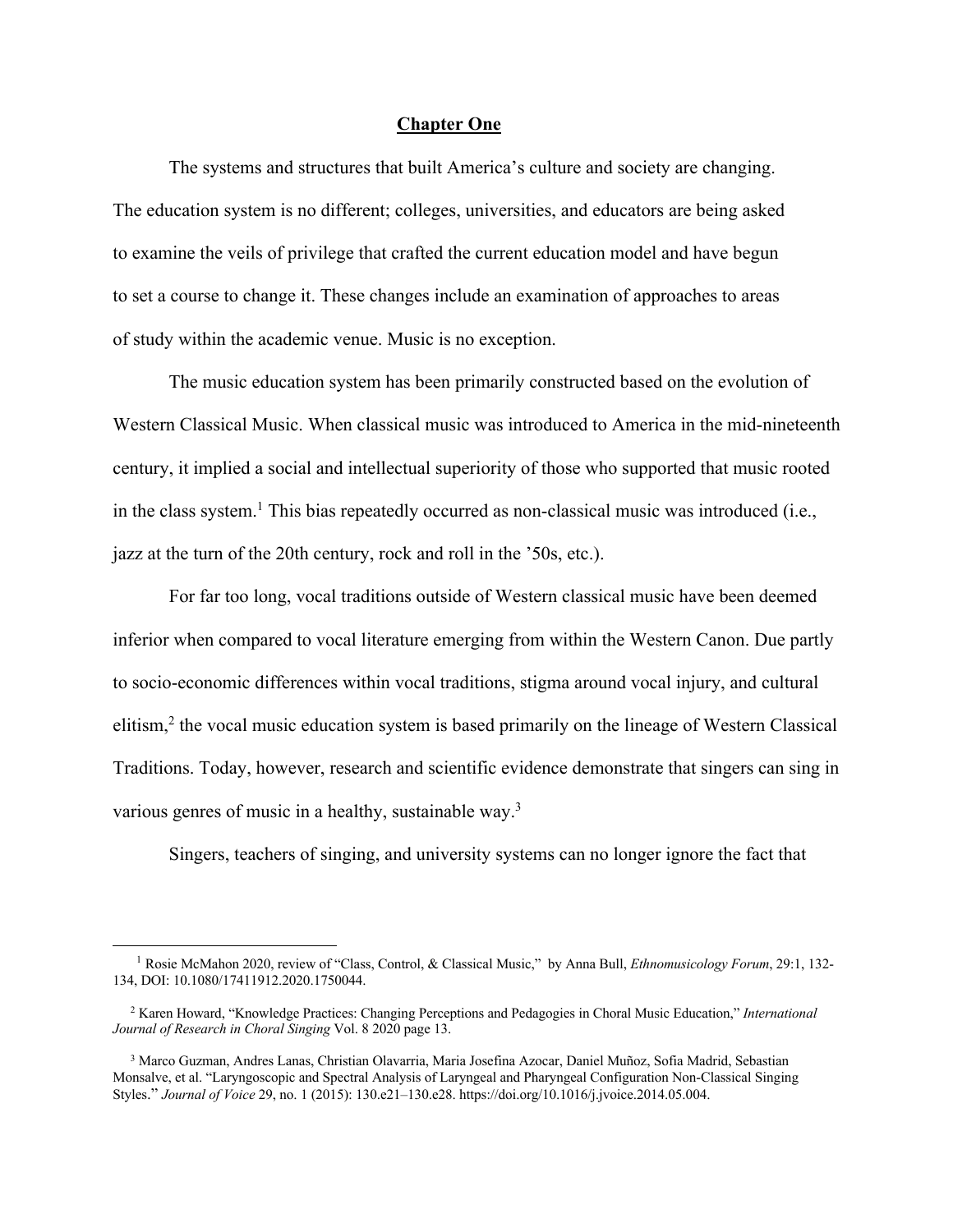95% of the performances in the United States are based on genres outside of classical music. <sup>4</sup> (This statistic is from a 2021 article published by The Voice and Speech Review.) Preparing vocalists for this reality is a task university programs should heed to assure success for their graduates.

Within the academic curriculum for vocalists exist vocal pedagogy courses. These courses help build a framework for guiding students through the art of learning how to teach singing. Unfortunately, current courses are generally only rooted in scientific awareness of what happens in the voice, along with primarily using only classical vocal terminology, instead of giving students a methodology for teaching singing.

Famed vocal pedagogist Cornelius Reid, the author of *The Free Voice,* noted*:*

Scientific knowledge can help us formulate and understand basic principles more thoroughly, to define and use terminology more concretely and factually, and to determine more fully the potentialities and limitations of our craft. But singing and the teaching of singing must always be recognized as a creative process, while science, as it applies to the vocal function, is pure analysis: analysis in terms of theoretical possibilities on the one hand, and analysis of the harmonic content of tones after they have been produced on the other. <sup>5</sup>

Reid's book was first published in 1965 and offered the pedagogical building blocks to teach singers from a place of Vocal Function rather than only vocal aesthetics and beauty. Teaching functionally requires that the student's knowledge is not solely based on learning repertoire but mastery of vocal craft. (Functional teaching will be described in further detail in chapters two and three of this thesis). Teaching functionally demands a high level of artistry from teachers and students and honors musical inclusivity within all genres, diversity, equity, and cultural inclusion for the evolution of singing, and music today.

 <sup>4</sup> Lara C. Wilson, "Bel Canto to Punk and Back: Lessons for the Vocal Cross-Training Singer and Teacher," *Voice and Speech Review*, (February 2021). DOI: 10.1080/23268263.2021.1889245

 <sup>5</sup> Cornelius L. Reid. *The Free Voice: A Guide to Natural Singing* (New York: Joseph Patelson Music House, 2018), 6.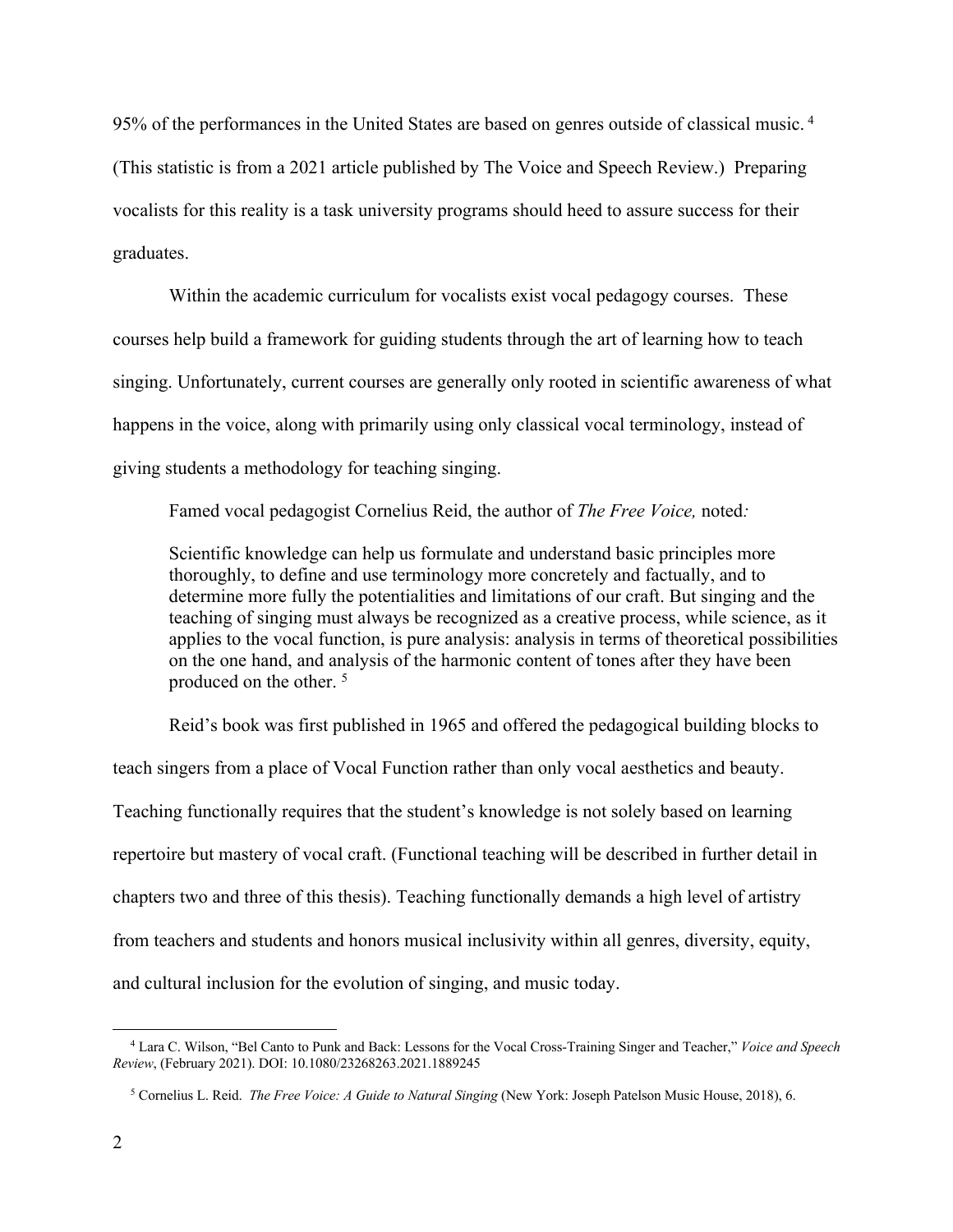### **Purpose**

 The purpose of this thesis was to advocate for a different approach to preparing vocalists entering the field as non-Western European-focused singers. The result is a course proposal and syllabus designed to teach culturally sustaining vocal pedagogy to Contemporary Commercial Music (CCM) singers and teachers of CCM singing. The emphasis focused on the ability to develop and train a singer's instrument and perform in any CCM genre while using the principles of Vocal Function outlined by Reid and developed by other pedagogical experts.

Although Vocal Function as it applies to CCM will be discussed in greater detail in the following chapters, a quick definition for the reader is as follows: Vocal Function is the effective use of vocal registers at loud and soft volumes on all vowels and flexibility to handle quick runs without constriction or manipulation in the throat while singing CCM styles appropriately within the genre and cultural context of the music.

Well-known CCM pedagogical teacher, Jeannette LoVetri (creator of the LoVetri method), noted: "The basic principles of vocal function in Somatic Voicework ™ The LoVetri Method are very simple. They are isolation, development, and combination of chest and head registers to create a balanced mix, undistorted vowels, and strong, aligned posture, which facilitates deep and easy inhalation and exhalation".<sup>6</sup>

Teachers of singing often assess students on sound aesthetics within the current pedagogical system instead of how their voices function. When analyzing and evaluating a singing voice, it is essential to address the symptom and the actual issue of why the voice is not working from a place of Vocal Function, not just vocal aesthetics. Listening from a place of

 <sup>6</sup> Jeannette LoVetri, "Voice Pedagogy: Female Chest Voice." *Journal of Singing - the Official Journal of the National Association of Teachers of Singing* 60, no. 2 (November 2003): 161-164. https://www.proquest.com/scholarly-journals/voicepedagogy-female-chest/docview/1402718/se-2?accountid=15006 (accessed October 25, 2021).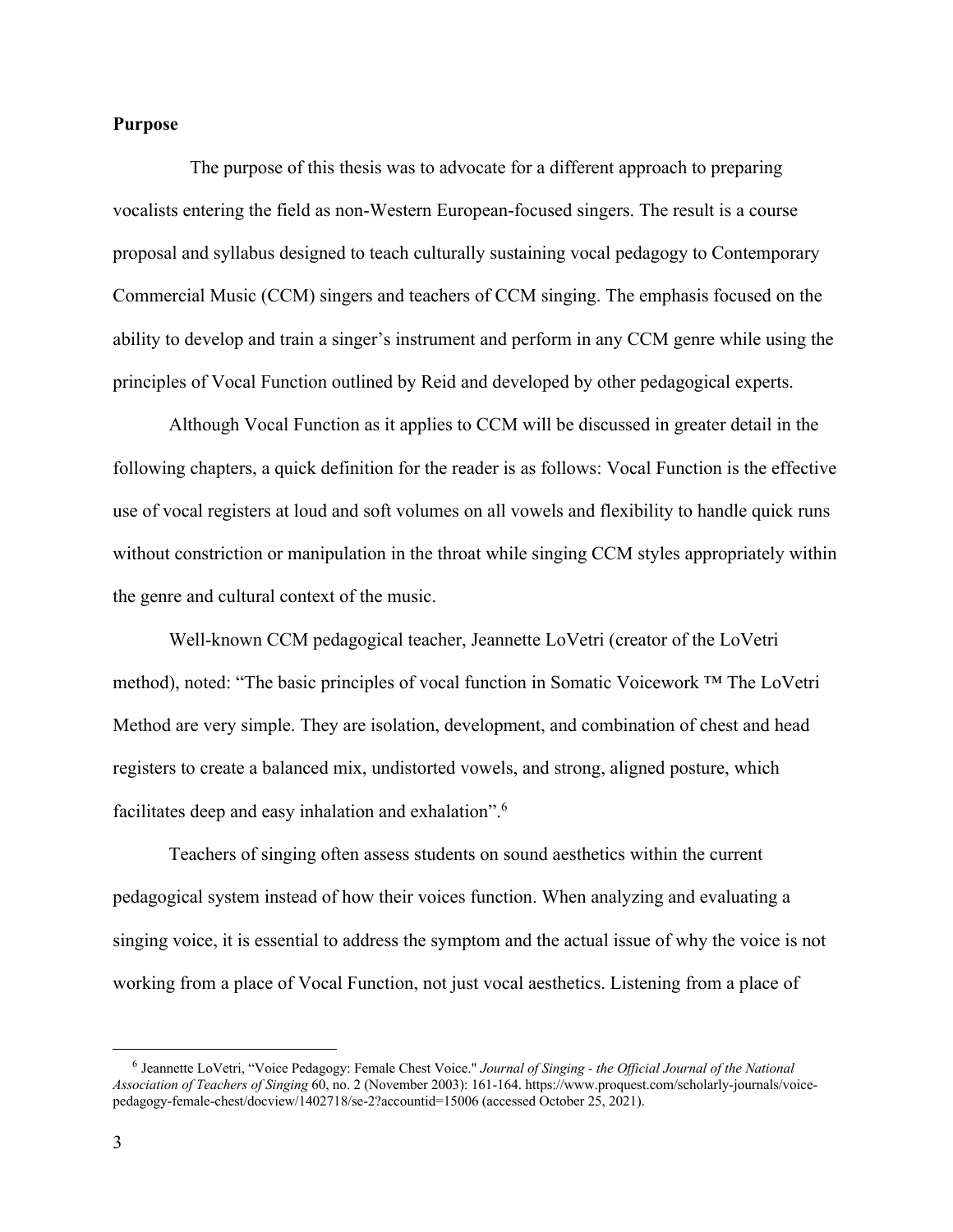Vocal Function using the principles of vowel, volume, and register, students and teachers can analyze voices and further the development of their singing. This trains kinesthetic awareness and biofeedback mechanism essential for developing the singer's instrument making the singing easy and free.

This thesis grew from the noticeable lack of university-based vocal pedagogy courses and classes specifically designed with the contemporary (pop, rock, musical theater, r&b, and jazz) singer in mind. It should be noted that the author searched numerous syllabi of vocal pedagogy classes and course catalogs from countless universities in the United States finding this to be true.

In 2020, the Journal of Singing published an article titled *An Investigation of Contemporary Commercial Music (CCM) Voice Pedagogy: A Class of its Own, wherein it* focused specifically on this issue:

Given the growing public demand for singing voice training in CCM styles, this proposition poses a dilemma for teachers and singers/students who have been trained only in the traditional classical model. The main challenge lies in the fact that the field of CCM singing lacks clear and cohesive pedagogy that addresses the specific style-related technique and vocal health needs of CCM singers.7

This missing aspect in the education system and lack of cohesiveness within vocal methodology leaves students and teachers without the pedagogical knowledge and tools to functionally assess their abilities as singers of contemporary popular music styles. Many of the fundamentals gleaned as the 'only approach' in preparing the singer's voice stop short of providing the instruction needed for those pursuing CCM careers, especially developing chest voice and mix. (Chest voice is a response of the thyroarytenoid muscle (TA), which is the main body of the vocal fold). Most CCM music requires a dominant chest sound, while the chest voice

 <sup>7</sup> Irene Bartlett, and Marisa Lee Naismith, "An Investigation of Contemporary Commercial Music (CCM) Voice Pedagogy: A Class of Its Own." *Journal of Singing*, (January/ February 2020):273.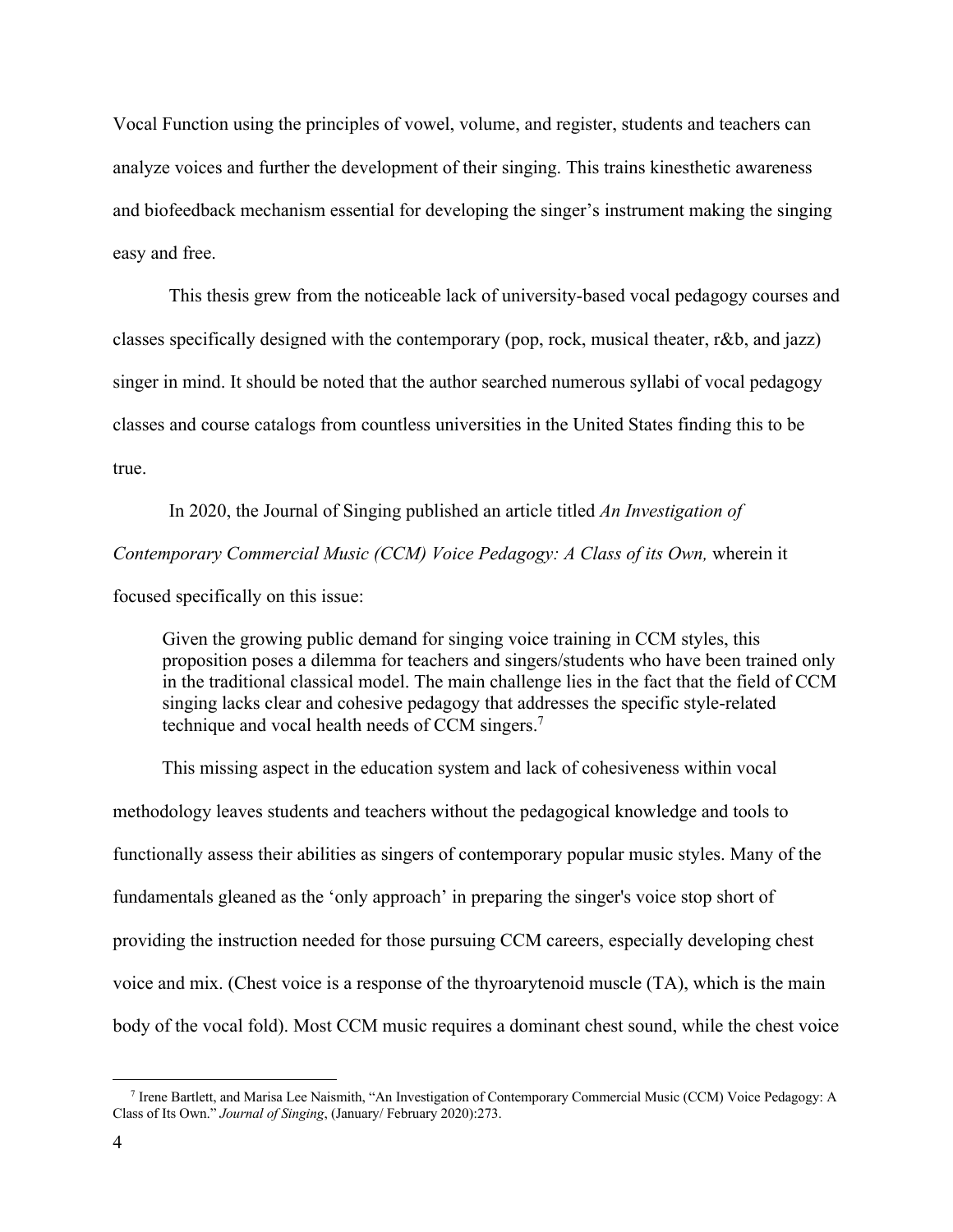sound necessary for classical music behaves differently versus some CCM styles where chest voice can be more spoken.<sup>8</sup> Chest voice and specifically belting are found in many cultures and styles of singing around the world. Still, the model for existing pedagogy classes was created on the Western European model of singing, resulting in the deep roots of colonialism.

### **Colonialism in University Music Programs**

As mentioned, vocal pedagogy in university systems has primarily focused on classical pedagogy and the scientific knowledge of the voice within this system. And yet, curiously, there is no standard for how to teach voice.

The type of pedagogical training for voice teachers varies widely. There is no uniform method for how to teach singing nor how to train singing teachers. Some teachers have formal pedagogical training, while others have none. To qualify to teach at the university or conservatory level, academic hopefuls pursue graduate training. However, the predominant type of voice pedagogy training available in graduate programs is classical pedagogy. 9

Vocalists in American-based higher education institutions have primarily been taught

within a system modeled after class systems of social and intellectual superiority within cultural and social divisions from patrons who support the western classical canon. This is apparent in the prejudice and stigma that vocal repertoire within the Western Classical genre of music is superior to other genres of music.<sup>10</sup> Because of these divisions, the result often skews popular music from classical, feeding a system of colonialism and long-existing perceptions of superiority.

Defined by Nelson Maldonado-Torres, *"*Coloniality refers to long-standing patterns of power that emerge as a result of Colonialism allowing the power structures of white culture to

 <sup>8</sup> LoVetri, J. *Voice pedagogy,* 6.

 <sup>9</sup> Elizabeth Ann Benson, *Training Contemporary Commercial Singer (*Oxford: Compton Publishing 2020), 15.

 <sup>10</sup> Emily Good-Perkins, "Culturally Sustaining Music Education and Epistemic Travel." *Philosophy of Music Education Review* 29, no. 1 (2021): 47-66.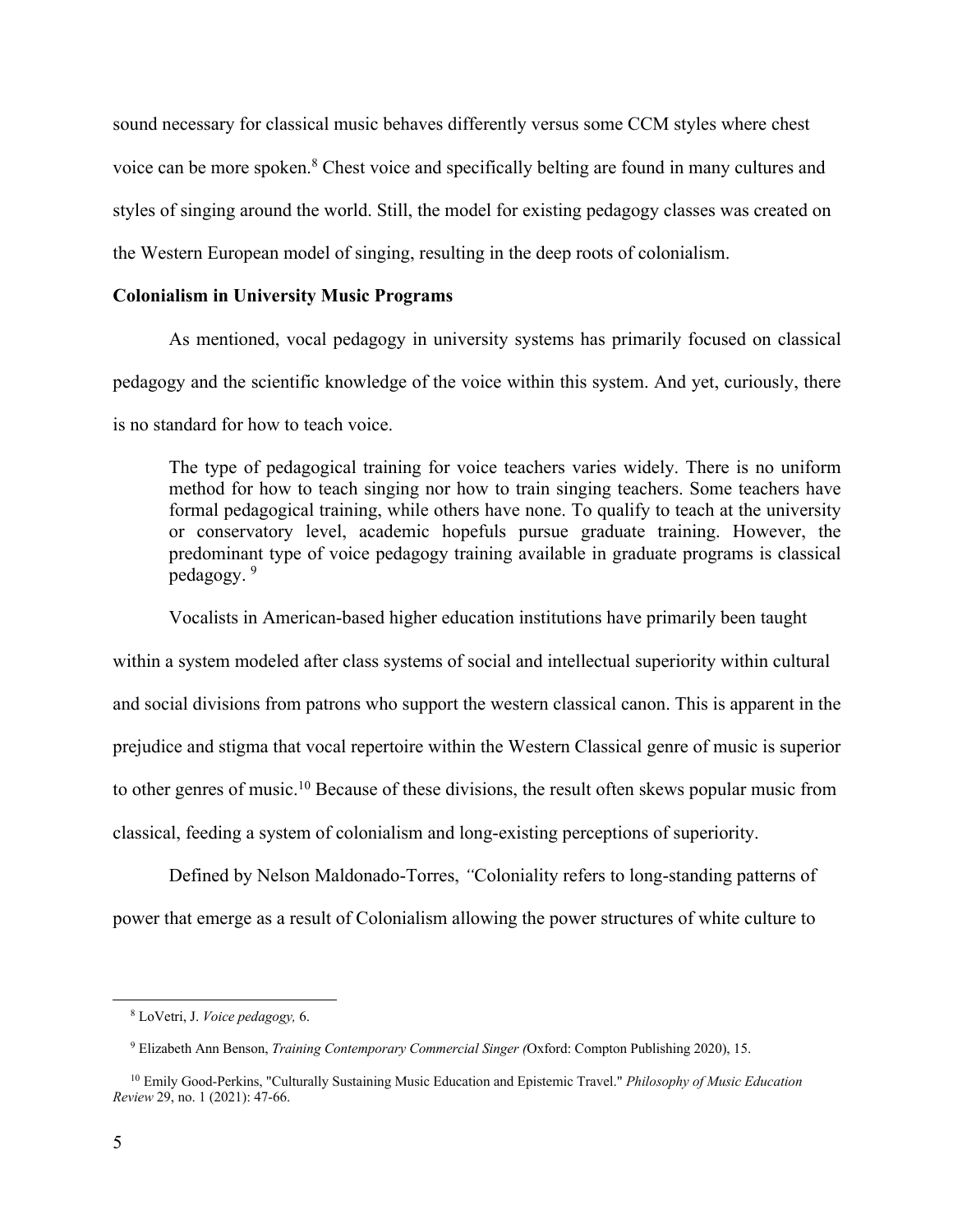dominate our society, culture and education systems."<sup>11</sup> Within vocal music programs in higher education settings, these racist ideas and patterns of power have become normalized, resulting in a system of education that has crafted a dominance hierarchy system based on how we teach, whom we teach, and what musical traditions we deem acceptable for students to learn.

Many of the normalized values and assumptions found in music education are tied to racist and colonial histories. These assumptions are perpetuated because of colonialblind, color-blind, and universalist beliefs that Western classical music and the performance practices, aesthetics, and values with which it is associated can transcend differences in race, culture, and worldview. The assumption that Western classical music is universally appropriate is rooted in colonialist discourses of the "cultured" and "uncultured" and "high" and "low" art, where Western classical music is the "high" art form for those who are "cultured.<sup>12</sup>

The audition and acceptance systems for higher education, along with repertoire for vocal performance majors at most universities, vocal pedagogy classes, master class settings, and often student-teacher relationships within private studios, mirror this colonization and white cultural dominance around music. University systems claim they seek to welcome diversity and embrace openness to create cultural conditions to rekindle and inspire learning. Yet, the university admission acceptance model is still primarily rooted in the 'colonialist' frame of education by deeming what music is appropriate for audition repertoire and what is taught as curriculum.

Harvard University publicly acknowledged that the classical curriculum within their program was designed for students who had several years of intense musical study, preventing growth and diversity within their student body.13 Limiting who is allowed in based on prior knowledge feeds further into the elitist cultural method of teaching that is rooted in

 <sup>11</sup> Good-Perkins, *Culturally Sustaining,* 10.

 <sup>12</sup> Good-Perkins, *Culturally Sustaining*, 10.

 <sup>13</sup> William Robin, "What Controversial Changes at Harvard Means for Music in the University", *National Sawdust Log*. Accessed on 10 October 2021, https://nationalsawdust.org/thelog/2017/04/25/what-controversial-changes-at-harvard-means-formusic-in-the-university/.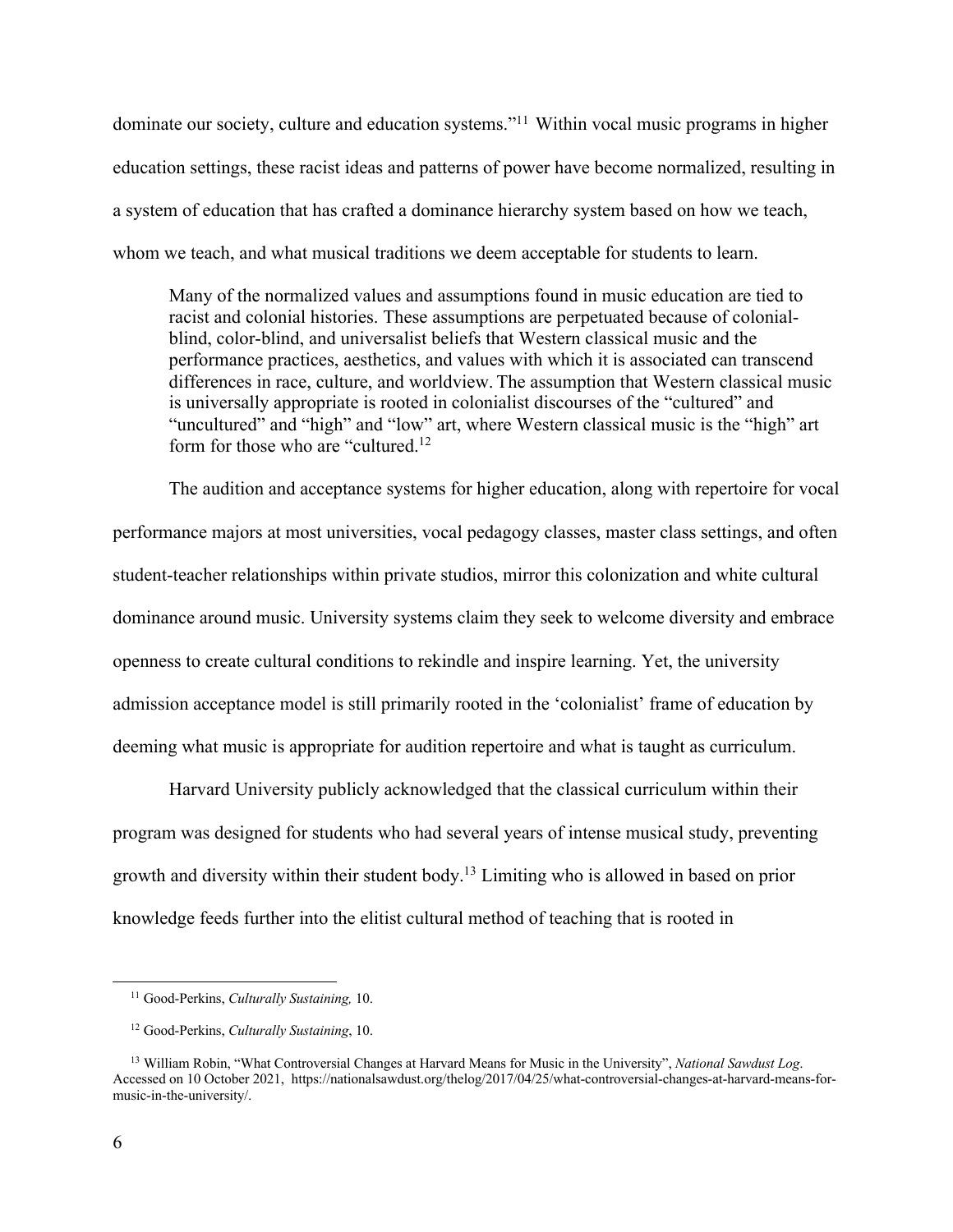perfectionism.14

Audition material for the average Vocal Performance or Music Education degree within the United States is primarily classical music unless the school has a jazz or musical theater program (where students can audition using pieces from the jazz tradition or music theater repertoire). By adopting classical music as the standard for auditions, the 'system' of accepting students limits admission to a thin group of singers. Those who may have studied music in other traditions than art songs are likely to not be accepted. It should be noted that classical music is taught primarily by reading music in western musical notation, while many CCM genres have originated from aural traditions. This alone eliminates students who may learn music in and aural traditions instead of reading sheet music in a western classical system.

In contrast, others decide not to pursue music in higher education; why spend time studying something of no interest? To learn most classical repertoire, students need a voice teacher to learn, rehearse, and be coached on the material. It is beyond aural learning as the music is challenging harmonically and rhythmically, often in languages other than English, and it requires some understanding of technique. Affording a voice teacher is a privilege and eliminates many students whose passion is music and potentially would be successful if allowed to audition with music within a CCM genre or tradition.

No one can argue the artistic value and educational challenge of learning music within the western canon of classical singing. However, in identifying this type of training as the only acceptable method for preparing singers, biases have emerged with the belief that singing in CCM genres is unhealthy and will damage singer's voices (in part due to the larynx primarily being raised in CCM genres versus having a lowered larynx in classical singing).

 <sup>14</sup> Howard, *Knowledge Practices*, 2.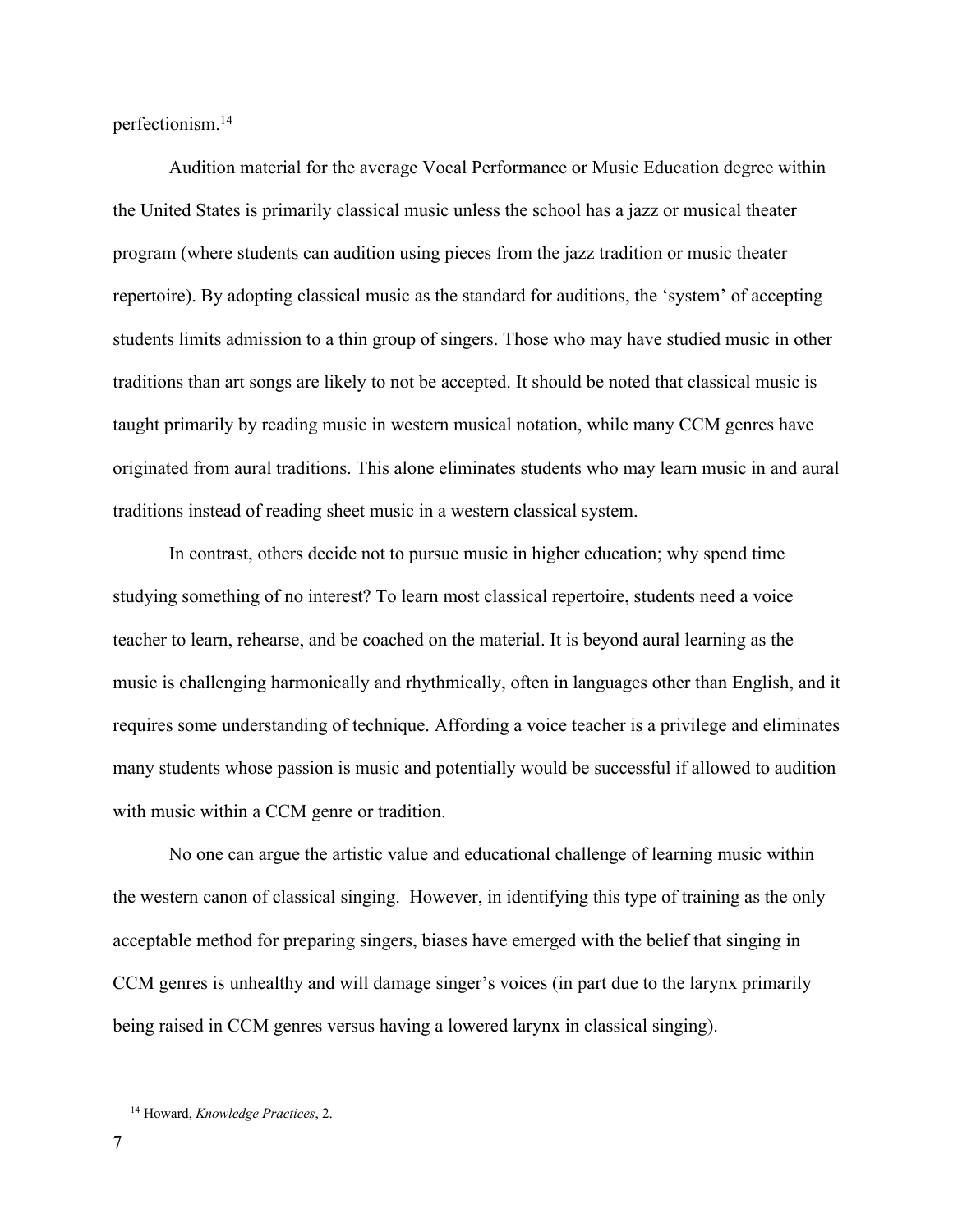### **Advocacy For CCM Pedagogy**

Often, classical pedagogy classes teach students the scientific terminology of what is happening within the vocal mechanism itself: It is more of an anatomy class instead of teaching singers how to teach using scientific knowledge to develop students' instruments. Voice science provides scientific terminology to understand how singers can use vowels, volume, and register to analyze a voice-based on vocal function and develop and strengthen the voice. For years, people have said, "if you can sing classical music, you can sing anything."15 This marginalized statement continues the attitude of Coloniality.

Singers should not be marginalized as only "classically trained" with one specific vocal setup or vocal quality recipe. Instead, they should be encouraged to develop an understanding of how to healthfully change structures of the vocal mechanism to create a variety of qualities needed for diverse genres. Famed pedagogue Robert Edwin refers to this as "cross-training," which can enhance traditional teaching pedagogy and help students explore the entirety of the vocal instrument by training varied muscle groups without esthetic bias. For example, if we are teaching that the larynx can be lowered for a classical vocal quality, we must alternatively teach that the larynx can be safely raised when singing in a contemporary vocal quality.16

The fear that singers will develop nodules or polyps if they sing with a raised larynx has been used to discourage other singing practices that require a raised larynx within CCM styles. This leads to teachers of classical singing selecting repertoire that uses a lowered larynx position and neglecting the development of chest voice in singers.

In an attempt to feminize the voice, most classical pedagogues advocate mixing in head at Eb4. The words used above to describe the female chest voice are not functional in

 <sup>15</sup> Randy Buescher, "The Recovering Female Opera Singer" *Journal of Singing,* 61 no. 5 (May/June 2005): 518. Retrieved from https://www.proquest.com/scholarly-journals/recovering-female-opera-singer/docview/1860275734/se-2?accountid=15006.

<sup>&</sup>lt;sup>16</sup> Brian J. Winnie, "Bridging the Gap Between Classical and Contemporary Vocal Technique: Implications for the Choral Rehearsal," *Voice and Speech Review*, 11, no. (2017), DOI: 10.1080/23268263.2017.1370803.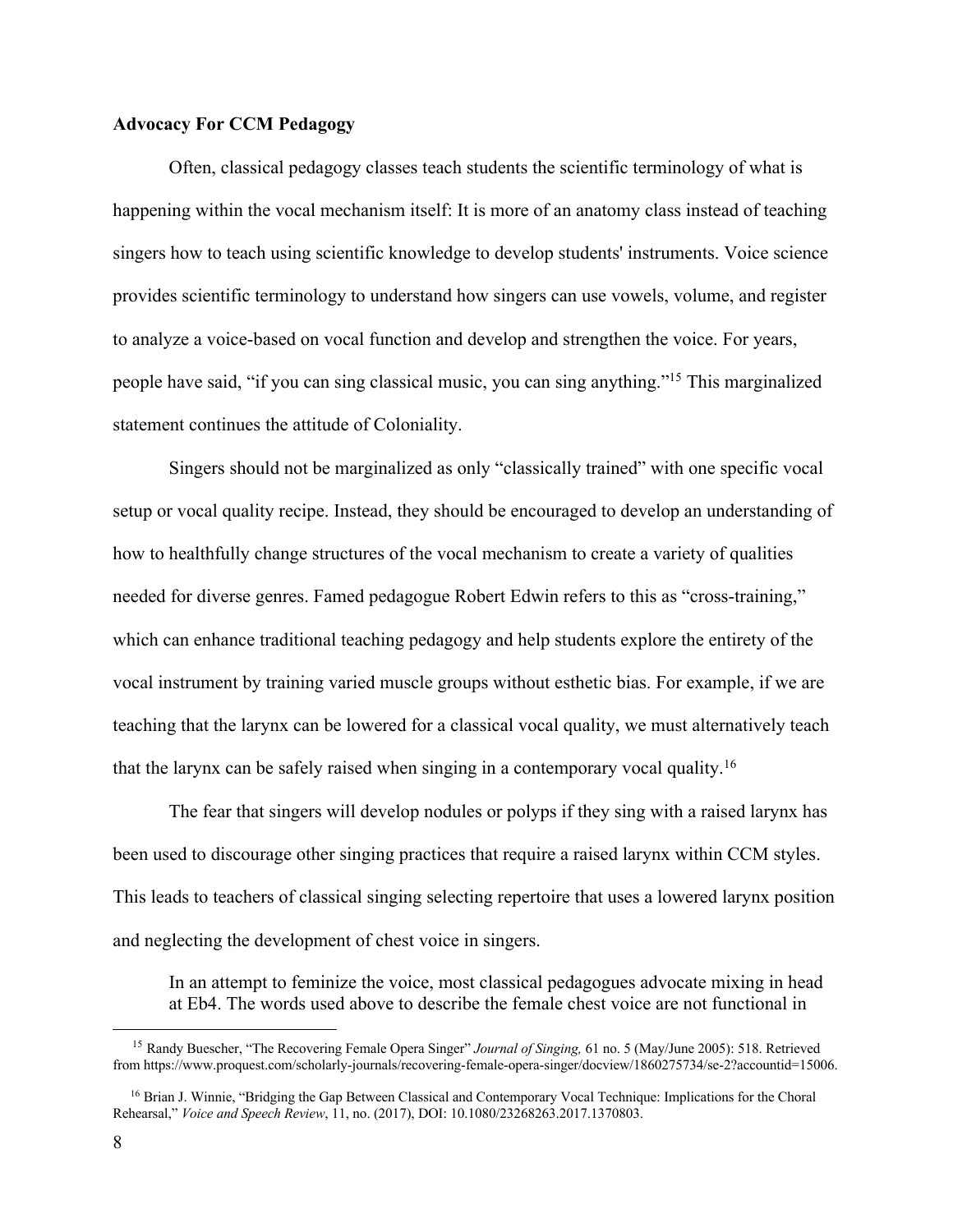manner, but rather, value judgments firmly rooted in outdated, Western European, sexist male attitudes. Women are obviously not the same now as they were in the nineteenth century, and today's vocal music and vocal technique need to reflect the change in values. The sounds of female classical singing reflect values that most people cannot connect with anymore. The use of chest voice reflects a change in attitude among women and towards women. It connects with how the world views modern femininity. To ignore chest as the foundation of the nonclassical female voice is to ignore reality.<sup>17</sup>

Lack of chest voice causes numerous possible problems, including little vocal response, roughness, flatting, heaviness, vowel distortion, shortening of range at the top, difficulty singing softly, and general vocal discomfort.<sup>18</sup> This raises a question of moral ethics when teachers trained with only classical pedagogical knowledge do not develop chest voice in a student. Are they causing harm to the student's long-term vocal development?

 When a student wants to sing music outside of the western canon and work in more CCM-based genres, teachers should not coerce them into singing classical music only due to the limited pedagogical knowledge of a teacher (may know how to teach only one style of music). The benefit of vocal cross-training in multiple genres will provide the skills students need to succeed in the current climate of vocal performance.<sup>19</sup> An education in music is expensive, and the job market is not guaranteed, especially if teachers are not developing students' voices to sing marketable music that they want to sing. The evolution of their musical journey extends well beyond the four years of university study; lessons during these years should help students understand the big picture of vocal development.

If the goal of the music education system is to develop students' instruments by preparing them to work as singers or teachers of singers, time at the university level must include repertoire

 <sup>17</sup> Buescher, *The recovering*, 15.

 <sup>18</sup> Jeannette LoVetri, "The 2020 Online LoVetri Institute for Somatic Voicework ™" (Webinar, Baldwin Wallace University Conservatory of Music July 21-23, 2020).

 <sup>19</sup> Wilson, *Bel Canto*, 4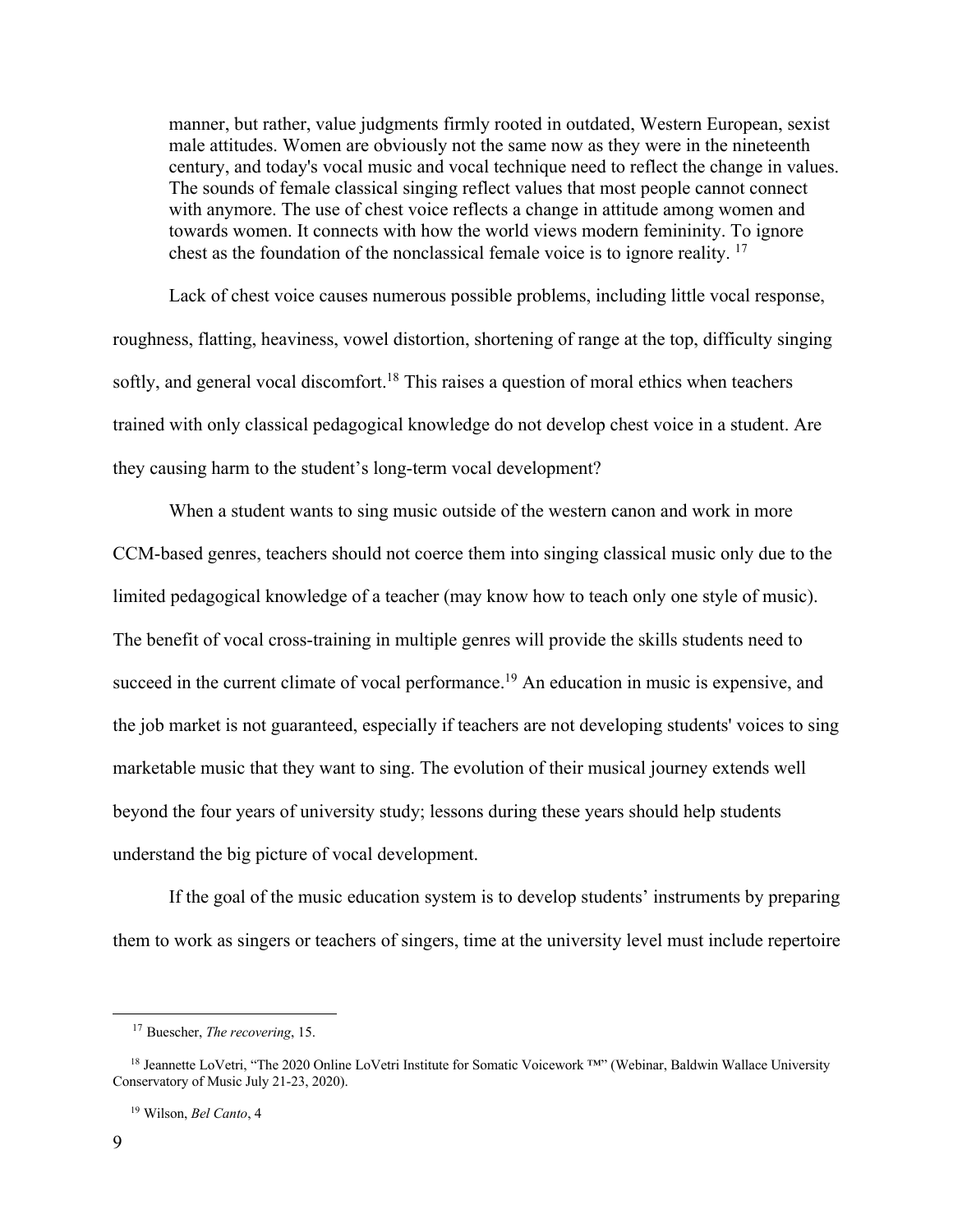that will challenge and set them up to be successful. However, instructors must remember that repertoire is not the most critical aspect of developing a singer's musicianship; it is Vocal Function ability.

For students to be successful with repertoire, the teacher must understand what principles of vocal function (vowel, volume, and register) exist within the given repertoire and if the student's instrument can meet those vocal demands. This includes, but is not limited to, developed flexibility (i.e., chest voice, head voice, register coordination, bright and dark vowel), singing long runs, and emotional/ artistic delivery.

Within a vocal pedagogy course constructed to emphasize the demands of CCM genres, the outcome of repertoire is not just completing the piece but how the instrument is functioning within that piece and what the piece demands of the voice. Repertoire does many things for students, but when only completing a piece for juries (instead of what is learned), students' voices are not being trained to sing and teach in many styles. When students understand the skill sets, they are being asked to learn and develop, it helps them fill in the gaps within their musicianship, and frankly, it makes teaching singing not guesswork.

It takes two years to establish a solid baseline in a voice; it takes ten years to develop a professional voice.<sup>20</sup> Within the four years of education at the undergrad level, it is crucial to help students understand what comes next. If the goal of the music education system is to graduate well-rounded musicians, teachers must understand how to address the vocal demands of multiple genres of music.

A primary reason for broadening the content and framework of vocal pedagogy courses (as a place for preparing teachers of singers) is due to the realities of a career in vocal

 <sup>20</sup> LoVetri, *The 2020 Online*, 18.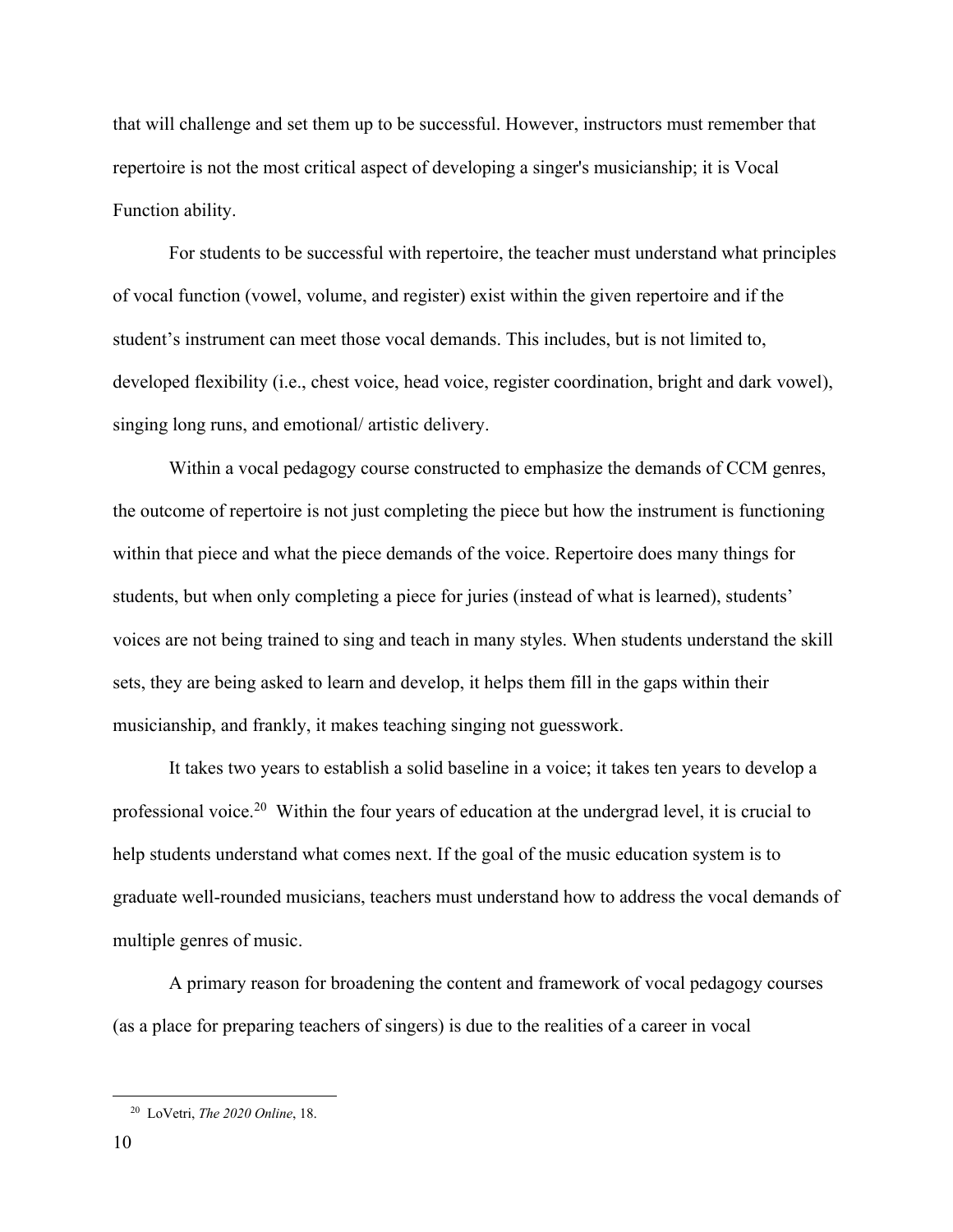performance. According to Lara Wilson (2021), "Opportunities for classical singers are dwindling, and opera companies have increasingly added music theater to their performance schedules, and performers of music theater are increasingly required to sing in a multitude of styles."21 This same article included statistics revealing that 30,000 trained classical singers audition for jobs every day, but, according to a 2014 survey from *Musical America*, only 2,000 of those singers were managed. This means 6% of current graduates have management and the other 94% are unemployed or unemployable as classical singers. Further findings showed that only 4.5 % of live performances in the marketplace are made up of classical singers, while the remaining 95.5% are CCM genres. Broadway singers, for instance, are asked to sing with stylistic accuracy in Rock, Rap, Blues, and Country music, sometimes all in one show.

Higher education music programs are responsible for helping students succeed as performers, limiting instruction and pedagogy through one genre of music is a disservice. "Even when a voice pedagogy course is focused on actual pedagogy, the content of the course is often limited to classical aesthetics to serve classical repertoire. In these cases, the outdated presumption persists that technical training in the classical aesthetic is sufficient to sing in any style."22

The argument that if one can sing with classical technique, they can sing anything is untrue. It has created a dichotomy between the teaching at universities and what is expected in the real world when students are expected to perform CCM styles of music.<sup>23</sup>

 <sup>21</sup> Wilson, *Bel Canto*, 4.

 <sup>22</sup> Benson, *Training Contemporary,* 9.

 <sup>23</sup> Wilson, *Bel Canto*, 4.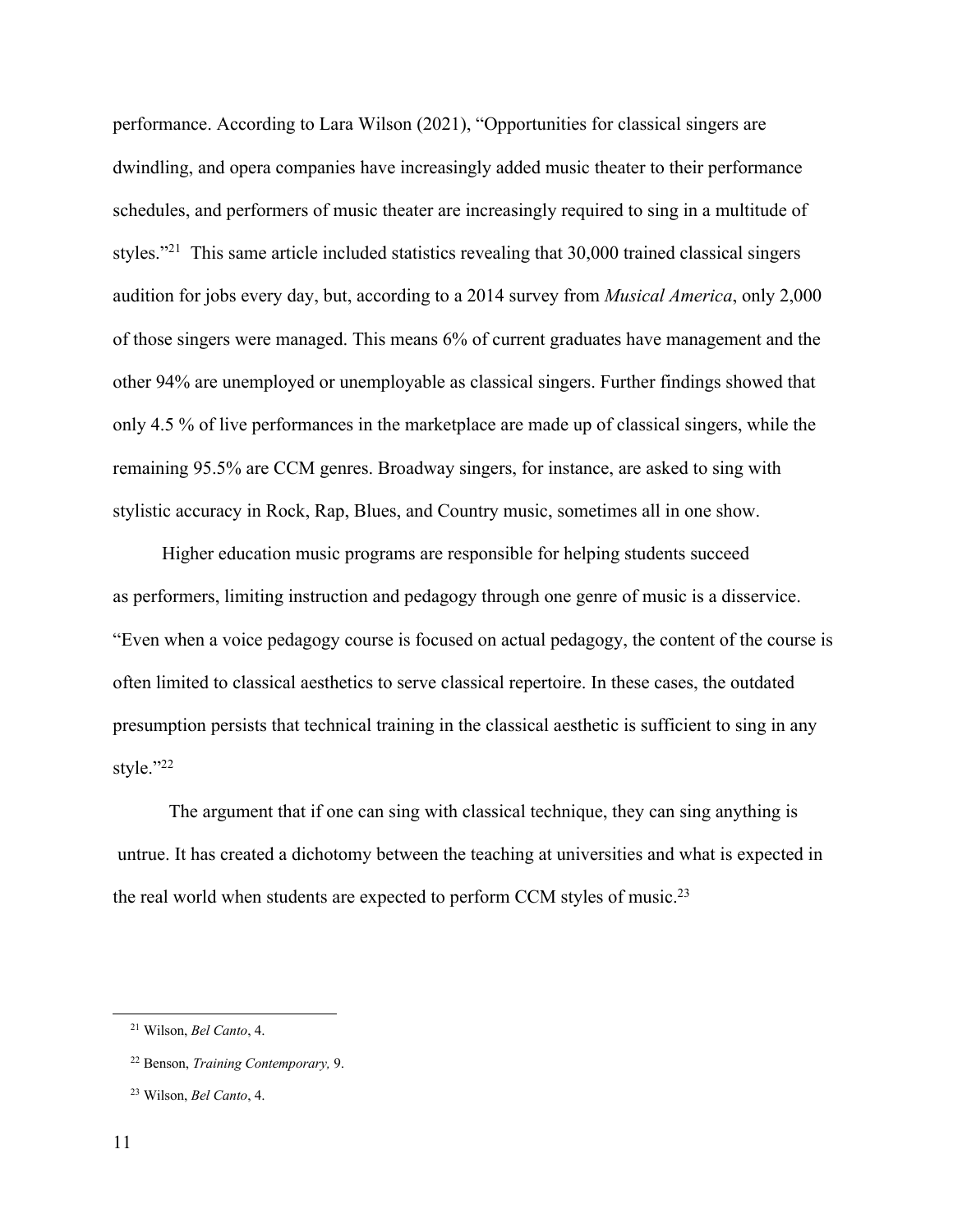### **Status of Contemporary Commercial Music Programs in the United States**

Currently, there are four graduate degree programs in the United States with non-classical pedagogy programs. Shenandoah University (Winchester, Virginia) is the only university with a specialized CCM (Contemporary Commercial Music) master's program, Pennsylvania State University has a Musical Theater Pedagogy program. Belmont University has a master's in music in Commercial Music and Carthage College (Kenosha, Wisconsin) has a Master of Music in Music Theatre Vocal Pedagogy. Currently, Shenandoah has a Doctoral program in voice pedagogy which allows students to audition using all forms of music; however, it is listed as a Doctoral of Musical Arts (DMA) in Pedagogy as opposed to a CCM doctoral program.

The quote that follows was drawn from Dr. Elizabeth Ann Benson's book *Training Contemporary Commercial Music Singers* published in 2020. (At the time of publication, the

Ph.D. program at Shenandoah did not exist.)

Currently, there are only two university programs in the U.S. with graduate degrees in non-classical voice pedagogy. Shenandoah Conservatory (CCM) and Pennsylvania State University (Music Theater Pedagogy). These programs are well designed, but they yield very few graduates each year. An undergraduate degree does not qualify one to teach at the university level, so most academic hopefuls seek graduate study in a variety of classical or jazz performance programs, or sometimes Ph.D. programs in music education. However, these programs rarely offer thorough pedagogical training to teach CCM at the university level. At this time, there are zero doctoral programs in CCM voice pedagogy in the U.S. This creates a troubling disparity between the number of CCM teachers needed and the number of teachers who have specific training.<sup>24</sup>

Classical pedagogy within the typical university class system relies on imagery and

kinesthetic feedback for singers, which is valuable but results in variable levels of effectiveness.

Scott McCoy, the author of *Your Voice and Inside View (*the standard pedagogical textbook

assigned at most universities) wrote, "Voice science does not tell us what to do as teachers of

singing: it tells us what is happening during the act of singing. Science informs art; it does not

 <sup>24</sup> Benson, *Training Contemporary,* 9.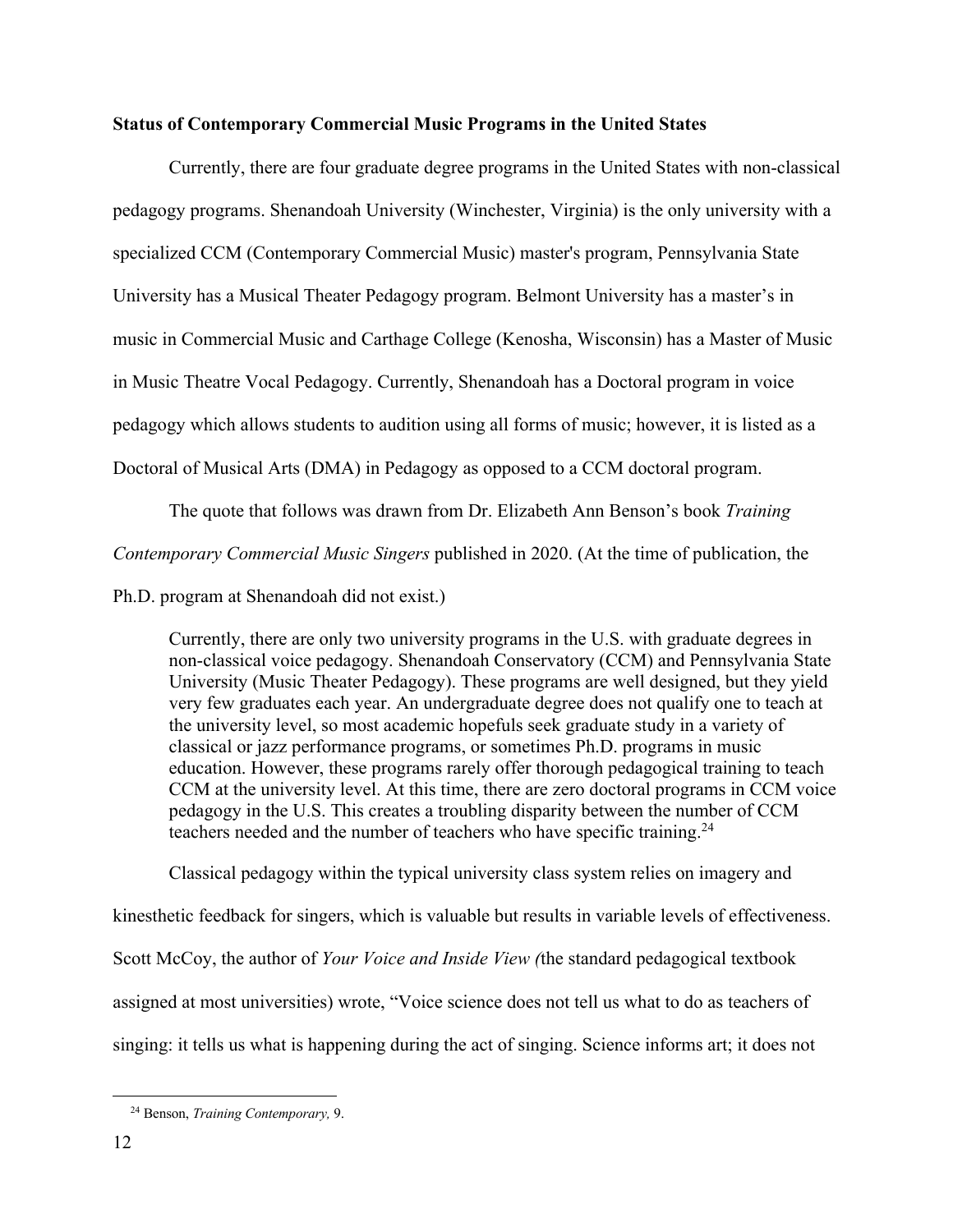create it." 25 In truth, many systems of vocal pedagogy exist with little agreement on how to develop a vocal instrument.

When our educational system of vocal pedagogy is based on one genre or aesthetic style of singing, the result is a disservice to singers, teachers, and anyone working with the voice. The average listener can clearly hear that singing styles are different, so why do educational systems judge others' forms of artistic expression, saying they cannot elevate their musical goals to a higher level?

Unfortunately, techniques for singing other genres such as folk, gospel, blues, jazz, pop, and rock, which fall under a new heading called Contemporary Commercial Music (CCM), have been neither clearly defined nor seriously addressed in traditional voice pedagogy texts. While it is true that all singers must breathe, phonate, resonate, and articulate, they do not necessarily approach these technical elements in the same manner. Recent acoustic, physiologic, and pedagogic research challenges the widely held belief that classically based voice techniques alone can serve the world's diversity of singing styles. 26

One could argue that the highest level of artistry is a singer who is cross-trained and can sing in all genres. When beginning to develop a pedagogy for CCM styles, teachers should look at Broadway for the framework of all the musical styles used there. Singers are expected to sing all styles of music, and if they want to work, vocally, their voices need to be able to handle the vocal demands of those styles. (See Chapter two for further details).

### **Introduction To Vocal Pedagogy Through a Broader Lens**

This thesis advocates for a broader pedagogical lens in developing vocalists for optimal employment in a highly diverse performance landscape. By limiting the approach to vocal

 <sup>25</sup> Scott McCoy, et al, "In Support of Fact-Based Voice Pedagogy and Terminology," *Journal of Singing*, 71, no. 1, (Sept. 2014):10.

<sup>&</sup>lt;sup>26</sup> American Academy of Teachers of Singing, "In Support of Contemporary Commercial Music (Nonclassical) Voice Pedagogy." *Journal of Singing* 65, no 1, 2008, 7.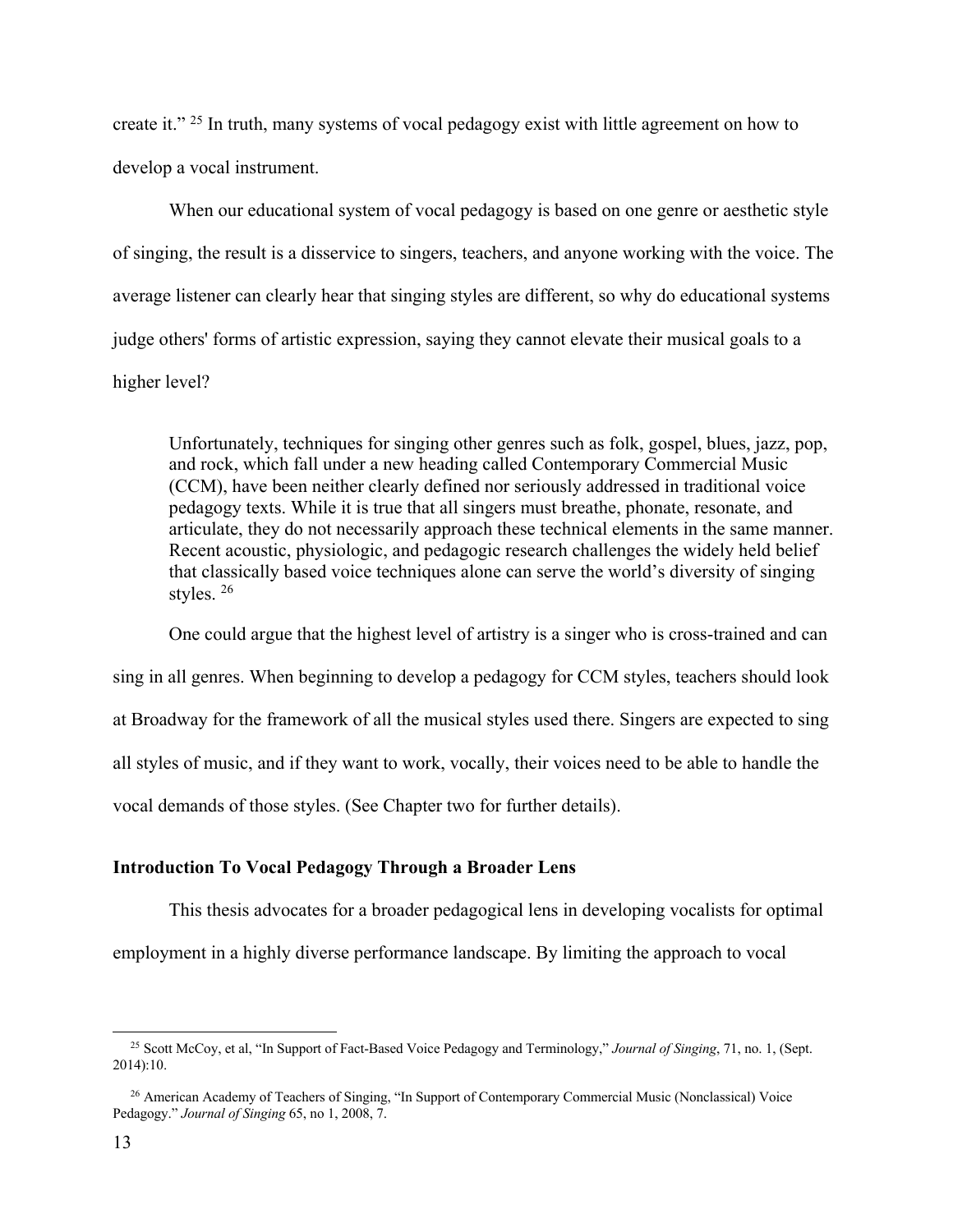instruction through a pedagogical lens, students are likely to lack the healthy skills to navigate music outside the western art song traditions. They may also develop a dangerous bias toward the extensive range of repertoire beyond classical music, thus continuing a hierarchy of white dominance within vocal traditions.

Viewing vocal pedagogy through a broader lens includes a widened compass on the use and appropriateness of 'belting.' Many cultures have a tradition of belting in some way, <sup>27</sup> yet for years classical teachers have taught that belting is dangerous, unsafe, and will cause damage to one's singing voice. The term "belting" is a description used when a female singer takes up chest voice, also known as lower register, modal quality, (TA muscles), above the traditional "break," which is the G above middle C at a loud volume. Healthy belting means the notes are carried easily and freely across the break without the throat constricting. However, some classical singers will use the term 'unhealthy chest voice production.'28 This stigmatism around vocal injury within the classical world and university education system demonstrates a lack of understanding of "constriction" versus "contraction" and a disregard for vocal science.

The key to longevity and stamina in the voice is not only to understand and identify which muscles to contract and which to release but also to understand the difference between contraction versus constriction, and vocal effect versus vocal sound.

Contraction refers to the tightening and shortening of a muscle. It is necessary for muscles to contract in order to produce and/ or sustain vocal sounds. However, constriction occurs when the muscle is stuck in the contracted position and is not easily pliable. When singing, singers want certain areas of the vocal mechanism to contract yet

 <sup>27</sup> Brad Wells, "On the Voice: Belt Technique: Research, Acoustics, and Possible World Music Applications," *The Choral Journal* 46, no. 9 (2006): 77.

<sup>&</sup>lt;sup>28</sup> Wendy DeLeo LeBorgne, Linda Lee, Joseph C Stemple, and Heather Bush, "Perceptual Findings on the Broadway Belt Voice," *Journal of Voice* 24, no. 6 (2010): 678. https://doi.org/10.1016/j.jvoice.2009.02.004.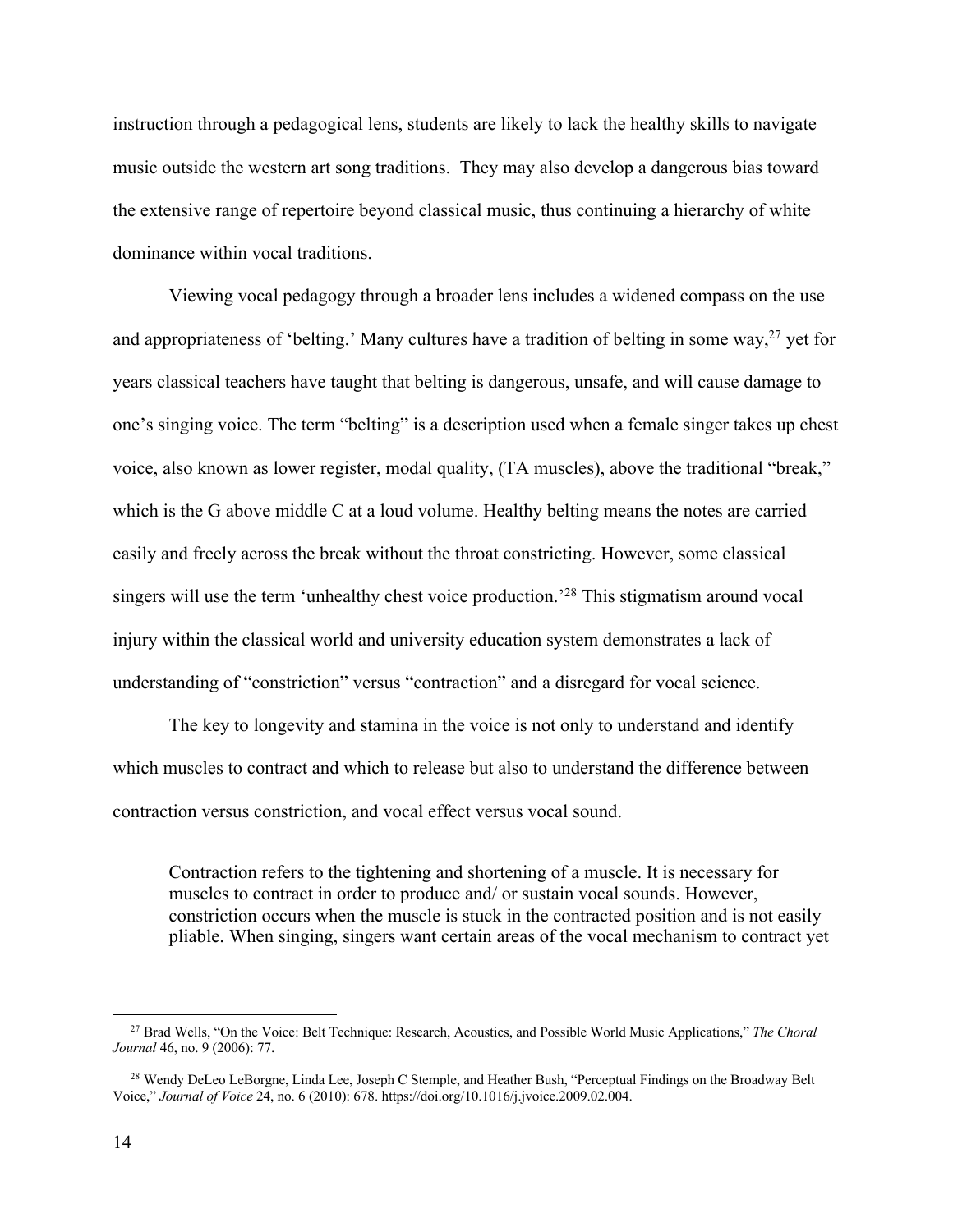still remain flexible enough to easily adjust to the next vocal function/objective."29

Often CCM styles of music require some type of contraction but if the vocal mechanism disengages afterward and the voice is placed back into a mixer alignment (more head dominant), has neutral vowels, or the singer does a vocal cool down, the singer will recover quicker the next day.<sup>30</sup> For example, jazz singers are expected to straight tone the notes taking out the vibrato. This is done by constricting the base of the tongue. In musical theater, belting engages the tongue, too; these techniques are safe and beautiful stylistic choices when the singer can put their voice back into a more neutral position after. A classical singer will use the structures inside the vocal tract differently than jazz, rock, musical theater, and gospel singers.

Due to the unique attributes of stylistic approaches to singing, experts in the field agree that one cannot treat genres with different vocal demands the same. "Since there are significant and measurable acoustic differences between classical singing styles and popular singing styles, the Academy proposes that the techniques used to train singers in those styles should be tailored to the particular performing needs of the singer." <sup>31</sup>

Vocal instruction should be tailored to the genre a singer is studying or teaching. For instance, singers from diverse cultures in the world have an accepted and appropriate set of vocal skills that fit into the unique culture of the singing traditions represented. Singers studying the voice should be allowed to understand as much about Vocal Function as possible as it applies to every genre of music.

 <sup>29</sup> Trineice Robinson-Martin, *So You Want to Sing Gospel a Guide for Performers* (Lanham: Rowman & Littlefield, 2017), 103.

<sup>&</sup>lt;sup>30</sup> Ragan, Kari. "The Impact of Vocal Cool-down Exercises: A Subjective Study of Singers' and Listeners' Perceptions." Journal of Voice 30, no. 6 (2015): 764.e1. https://doi.org/10.1016/j.jvoice.2015.10.009.

 <sup>31</sup> American Academy, *In Support of*, 26.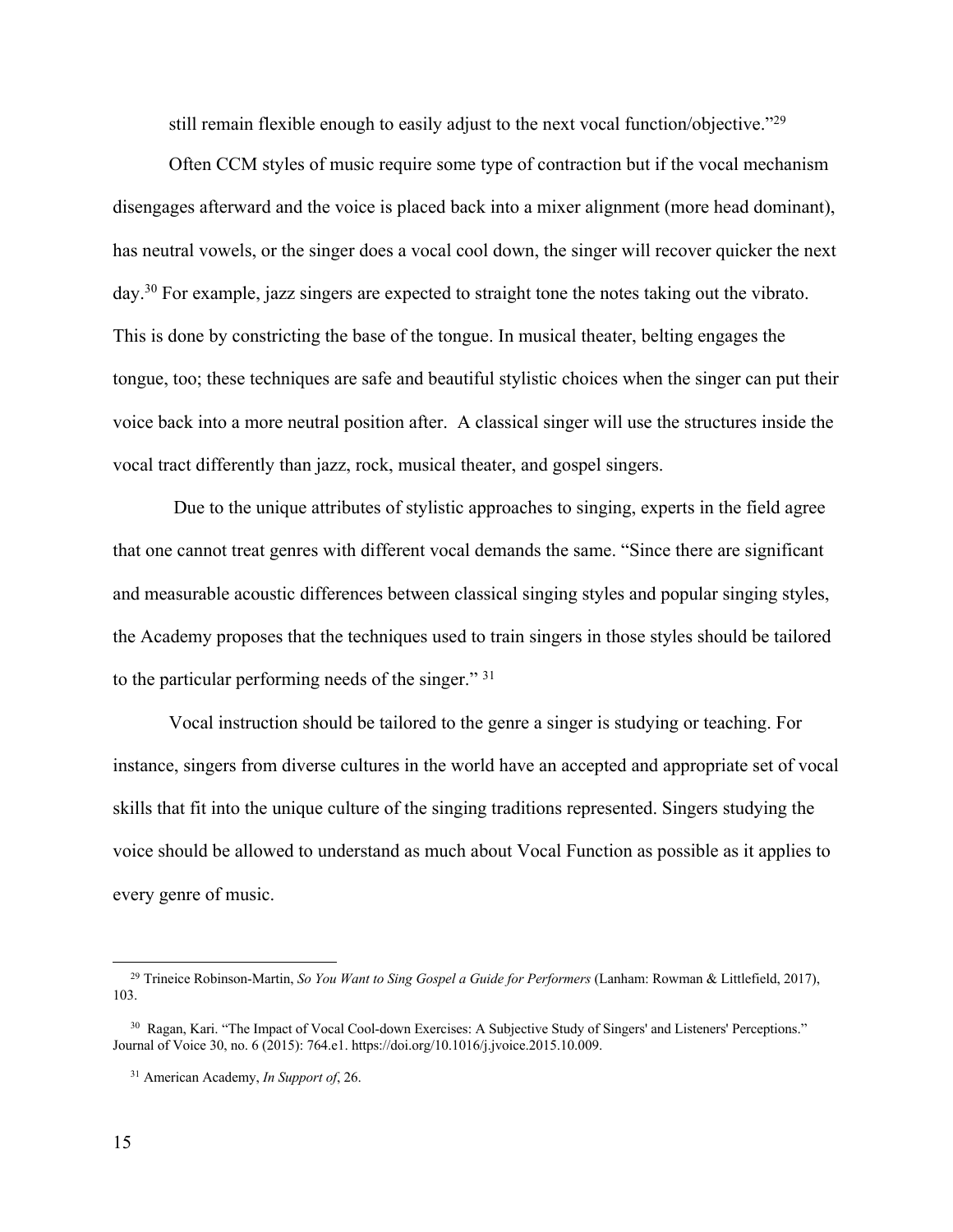A study published in the *Journal of Voice* revealed that a "majority of teachers of Music Theater (MT), a style of Contemporary Commercial Music (CCM), had little professional experience and little formal training in vocal pedagogy for this style."32 In this same 2003 survey, teachers of CCM music expressed a need for an increase in knowledge in three things:

1. Availability of clearly organized and consistent vocal production information for CCM, which can be easily learned by a wide variety of singers of all backgrounds and ages, and courses, seminars, workshops, books, and articles on CCM conducted or written by reputable experts who have been acknowledged in the academic and performing communities. 2. Increased knowledge of voice science and voice medicine, which has been incorporated into practical vocal use for singing all styles of CCM. 3. Training to learn how to use their voice and teach correctly, in a healthy, musical, and artistic manner the various CCM styles.33

This extensive article clearly pointed to the need for universities to expand a single tract vocal pedagogy offering to include a CCM Vocal Pedagogy course making it a degree (available) requirement for Vocal Performance, Music Theater, Commercial Music, Vocal Pedagogy, and Music Education degree programs. As previously mentioned, the institutions that offer graduate-level vocal programs are limited, and most learning takes place outside of university coursework.

At the time of writing this project, NATS (National Association of Singing Teachers) listed six programs for CCM music pedagogical methodology development: Estill Voice International, Somatic Voicework™, Speech Level Singing, Complete Vocal Technique (CVT), Voiceworks, and Vocal Power Method. These programs contribute to the conception of a Vocal Pedagogy course designed for CCM voice teachers; however, due to the author's training and experience, the Somatic Voicework (LoVetri) serves as a primary resource for this thesis.

<sup>&</sup>lt;sup>32</sup> Edrie Means, Weekly, and Jeannette L LoVetri, "Follow-Up Contemporary Commercial Music (CCM) Survey: Who's Teaching What in Nonclassical Music," *Journal of Singing*, 23, no. 3, 17 (Mar. 2009): 367.

 <sup>33</sup> Weekly, Means, LoVetri, *Follow-Up*, 32.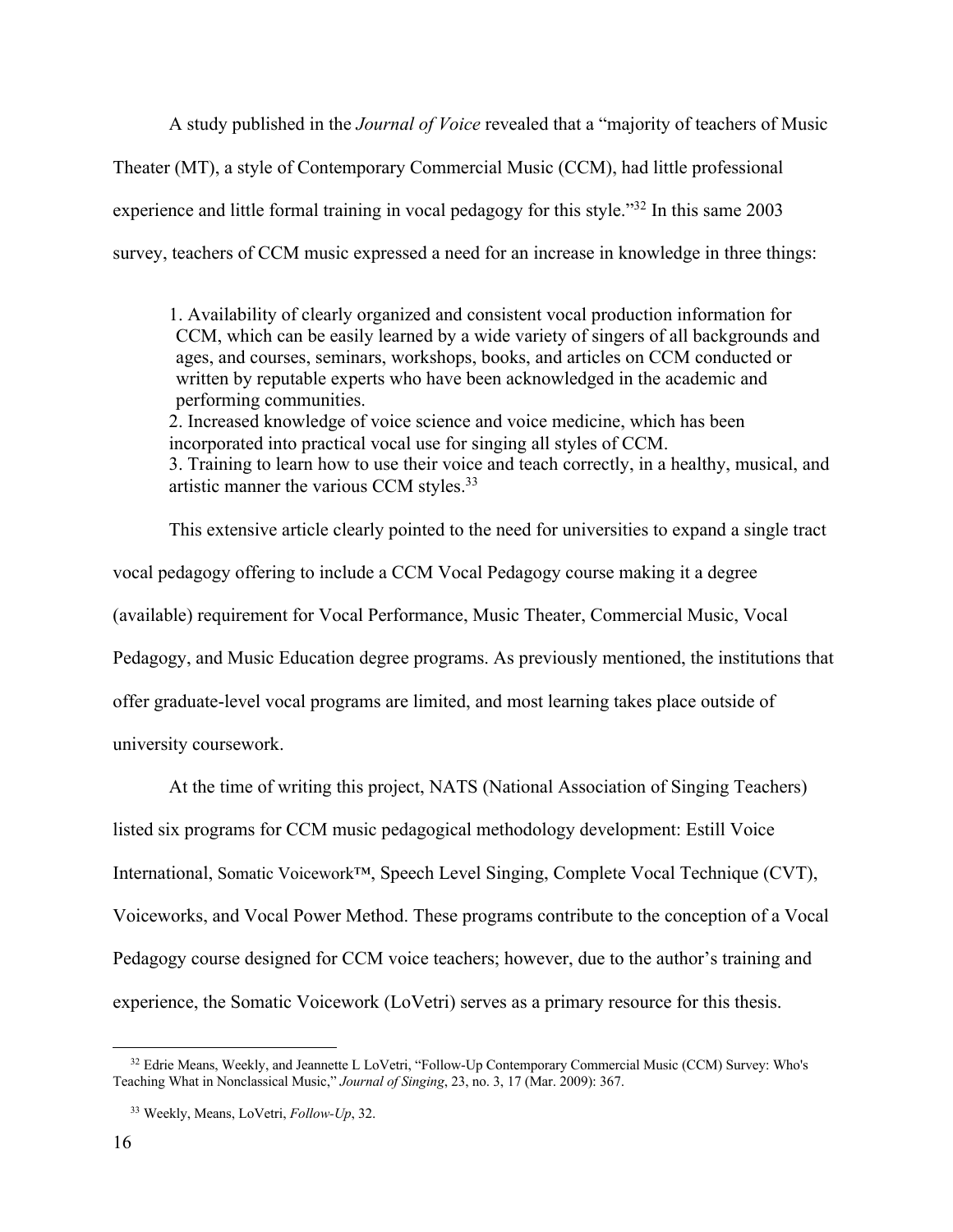#### **Chapter 2**

This thesis advocates for universities to include vocal pedagogy classes with an emphasis on Contemporary Commercial Musical (CCM) styles of music in their course offerings at the undergraduate and graduate levels. Chapter One included evidence for the need to create a course with future teachers in mind, accentuating the unique approach required for CCM professionals. Chapter Two addresses the various vocal stylistic and genre parameters within CCM music and how to use Vocal Function as the framework for analyzing and assessing voices. This framework serves as the foundation for the Vocal Pedagogy course outlined in Chapter Three and thus requires content explanation.

Evidence indicates that the job market for CCM musical performers far surpasses that of classical music performers in the United States.<sup>34</sup> Therefore, providing a vocal pedagogy course that includes the stylistic and pedagogical demands to teach future teachers of singers (within the CCM framework) is warranted. The lack of vocal pedagogy courses that have a broader range of stylistic vocal and pedagogical demands leaves students unprepared to sing or teach in these genres resulting in a general lack of knowledge for their students.

In Chapter Two, the reader is introduced to broad parameters impacting the content for a vocal pedagogy course. These parameters include musical styles within the CCM framework and Vocal Function, specifically how it is comprehended using the concepts of Register, Vowel, and Volume. These foundation principles serve as the primary content for the vocal pedagogy course outlined in Chapter Three.

### **CCM Stylistic Vocal Parameters**

Within classical music, voices are classified within the *Fach* system, which classifies

 <sup>34</sup> Wilson, *Bel Canto,* 4.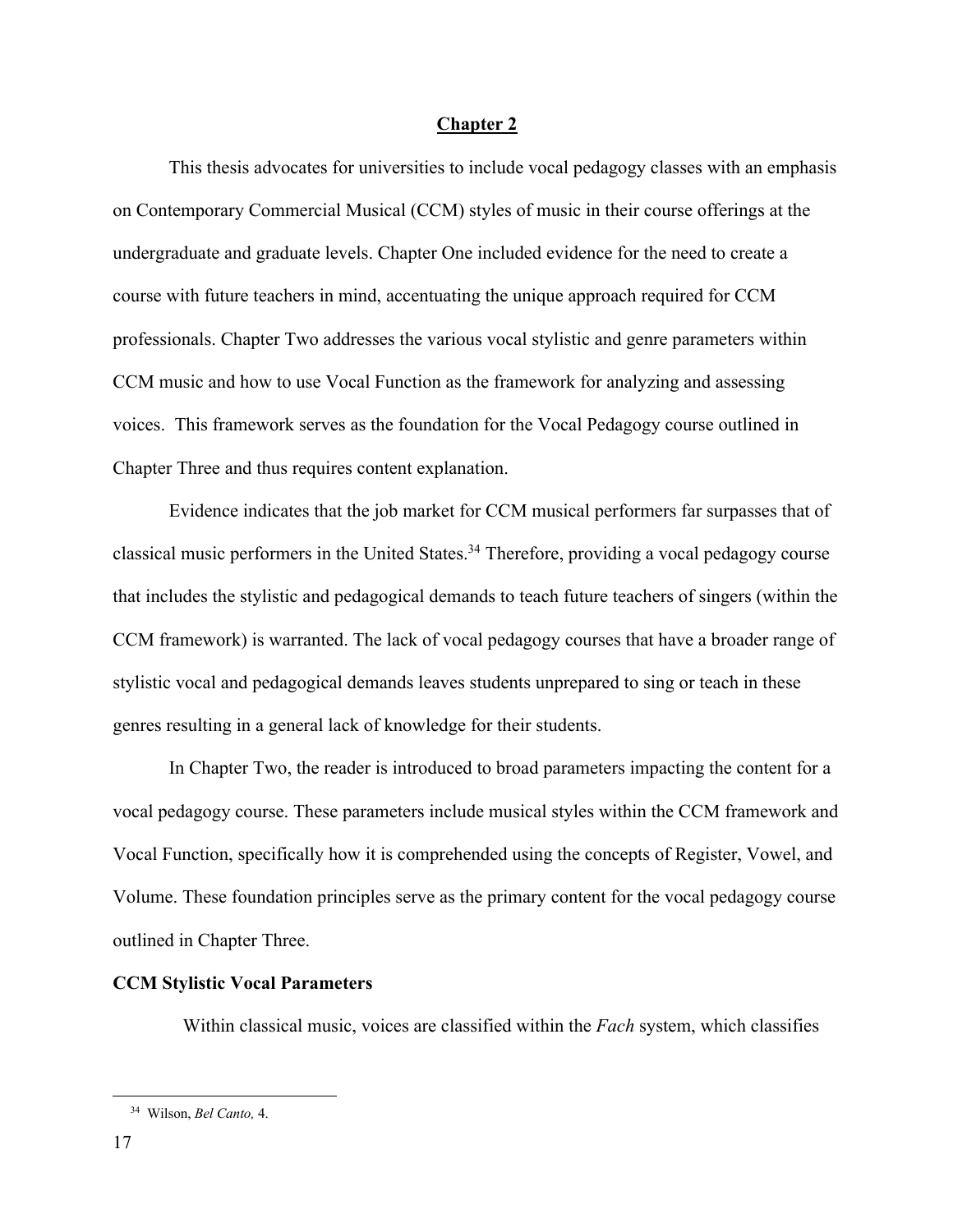voices by the range, weight, and color of voices primarily used in German opera houses.<sup>35</sup> Akin to the *Fach* system in classical music, various genres within CCM (Musical Theater, Pop, Rock, Rap, R & B, Country, Folk, Jazz, and Gospel) have different stylistic requirements and functional demands. As CCM genres have a different sound and stylistic requirements (for each genre to sound authentic) the throat is doing slightly different things in various styles. As a result of the stylistic parameters, teachers of singers in the CCM 'category' need to understand how this shows up within vocal repertoire but also the function of what the voice is doing.

Below is a list of various CCM artists from various genres and musical theater show examples so the reader can imagine how vastly different these vocal styles sound and are in genre specifications.

1. Legit Musical Theater (Legit implies classical vocal quality and is the rarest category for shows on Broadway. 36)

Broadway show examples: *Porgy and Bess, Phantom of the Opera, The Light in the Piazza*, *Cinderella, A Gentleman'*s *Guide to Love and Murder, The Bridges of Madison County, Show Boat, Man of La Mancha, She Loves Me,* and *Kismet*.

2. Traditional Music Theater (Shows written to be sung by a belter.<sup>37</sup>) Broadway Show examples: *Anything Goes, Guys and Dolls, Most Happy Fella, Thoroughly Modern Millie, Secret Garden, The Life, La Cage Aux Folles, Evita, An American in Paris, on the Twentieth Century, Pippin, Hello Dolly, The Producers.* 

(The next examples contain artistic examples and Broadway shows that represent these genres.)

 <sup>35</sup> Nina Scott-Stoddart, "The Fach System of Vocal Classification," *Halifax Summer Opera Festival*, Accessed March 14, 2022. http://halifaxsummeroperafestival.com/?page\_id=3270.

 <sup>36</sup> LoVetri, *The 2020 Online*, 18.

 <sup>37</sup> LoVetri, *The 2020 Online*, 18.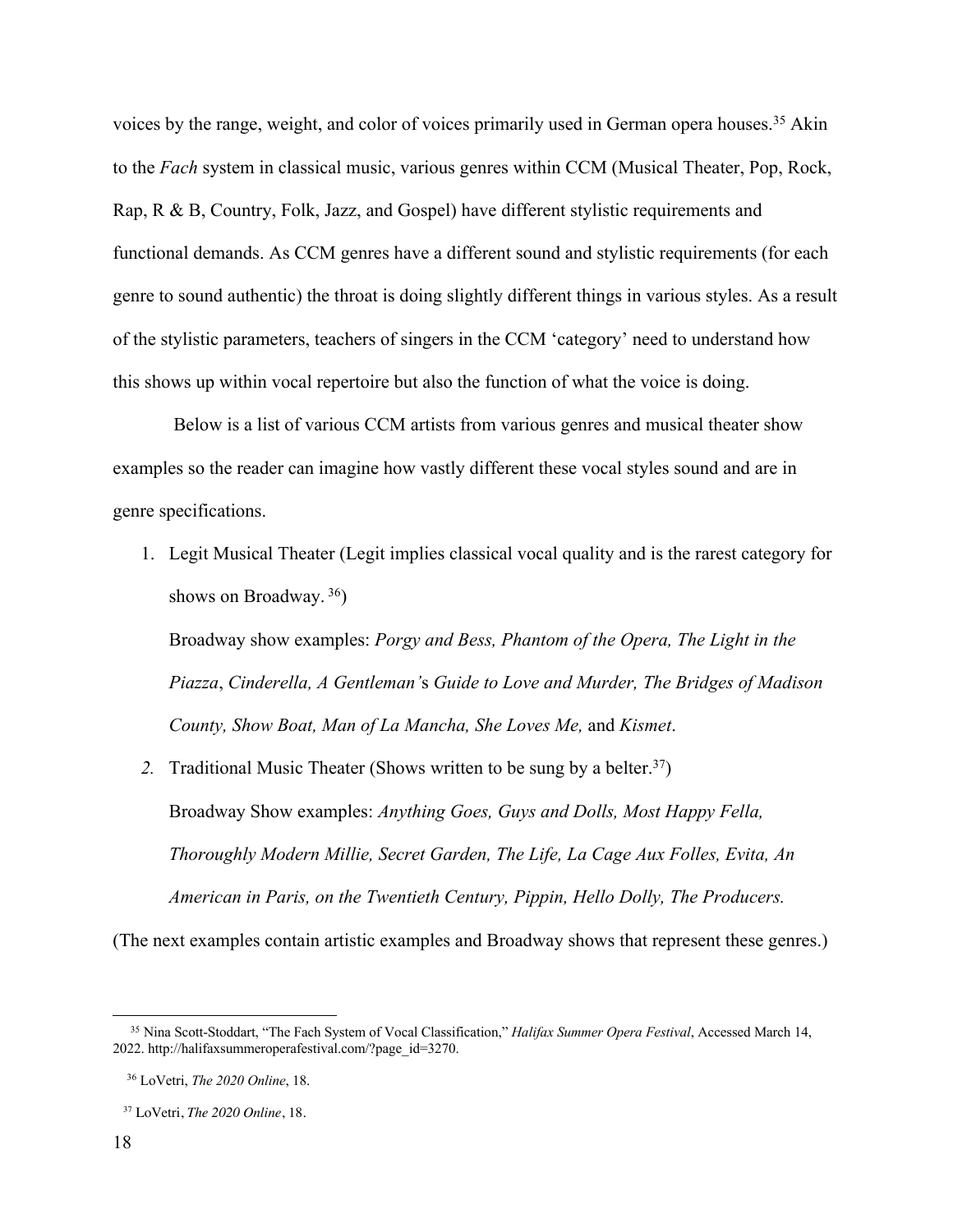*3.* Pop/ Light Rock

Artist examples: Sean Mendes, Taylor Swift, Whitney Houston, Ariana Grande, Beyonce, Demi Lovato, Dua Lipa, John Mayer, Justin Bieber, and Ed Sheeran. Broadway show examples: *Grease, Little Shop of Horrors, Godspell, Legally Blonde, Lion King, Spring Awak*ening, and *Waitress.*

4. Heavy Rock

Artist examples: Green Day, Led Zeppelin, Paramore, Jack White, Alice in Chains, Temple of The Dog, and Chris Cornell.

Broadway show examples: *Tommy, Rent, Jesus Christ Super Star, School of Rock,* and *American Idiot.* 

5. Rap

Artist Examples: Drake, J Cole, Kendrick Lamar, Post Malone, Jay-Z, Nicki Minaj, Cardi B, Megan Thee Stallion, and Missy Elliot.

Broadway show examples: *Bring in Da Noise, Bring in Da Funk,* and *Hamilton.*

6. Gospel, R&B, and Blues

Genre examples: Amy Winehouse, Joss Stone, Gary Clark Jr, Leon Bridges, Bruno Mars, Ella Mai, Khalid, and H.E.R.

Broadway show examples: *The Color Purple, Soul Doctor, Gospel at Colonus,* and *Motown.*

7. Jazz

Artist examples: Cécile McLorin Salvant, Jazzmeia Horn, Diana Krall, Rene Marie, Dee Dee Bridgewater, Veronica Swift, Gregory Porter, Kurt Elling, Bobby McFerrin, Jamison Ross, and Sachal Vasandini.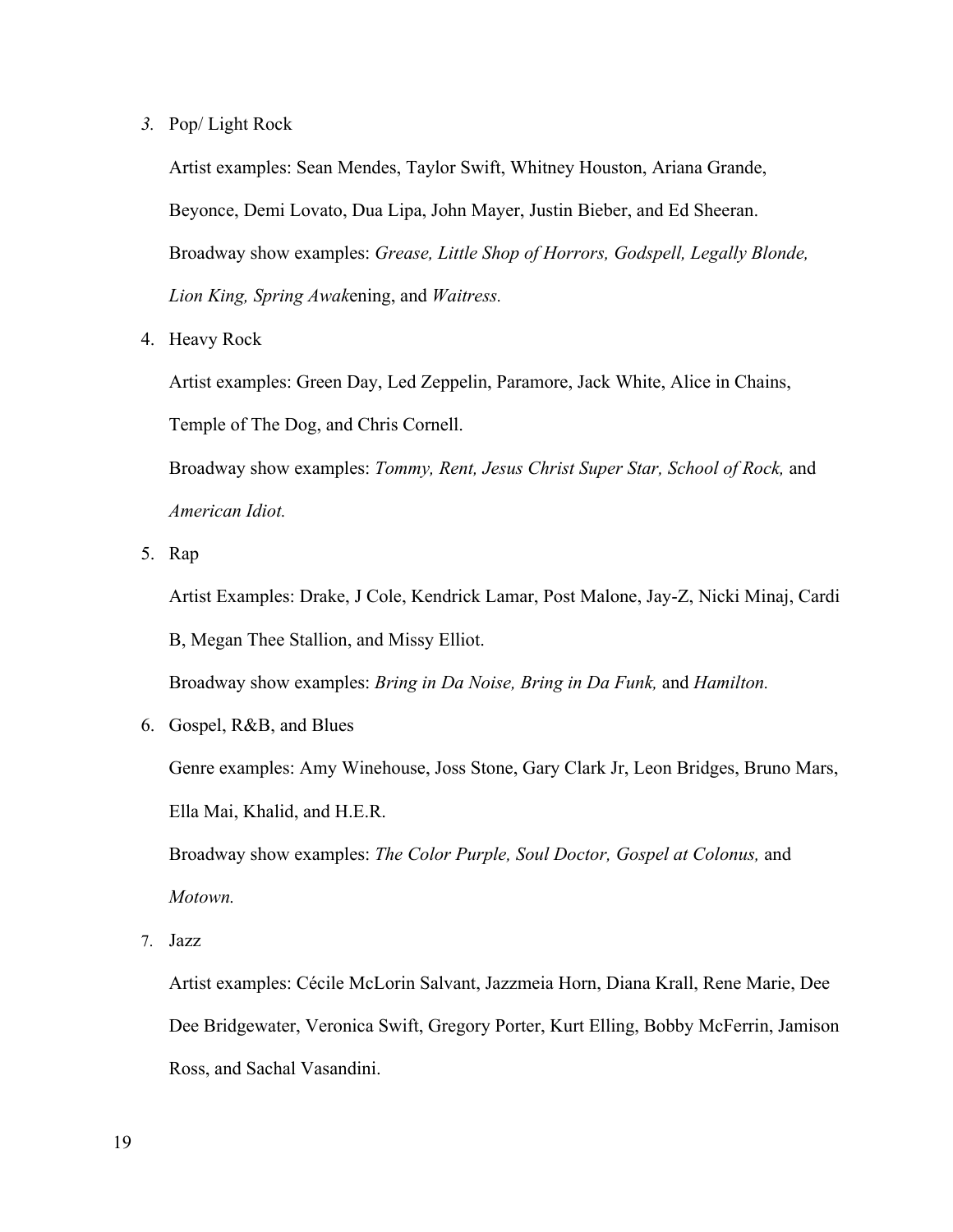Broadway show examples: *Ain't Misbehavin', Jelly's Last Jam, City of Angels,* and *Lady Day at Emerson's Bar and Grill.* 

8. Folk--Country/ Western

Artist examples: Chris Stapleton, Joni Mitchell, Miranda Lambert, The Chicks, Anderson East, Brandi Carlile, Eric Church, Bon Iver, Regina Spektor, Benjamin Clementine, Iron and Wine, Damien Rice, and James Bay.

Broadway show examples: *Best Little Whorehouse in Texas, Big River, Shenandoah,* and *Cowgirls.* 

Given the variety of these artists within the noted genres, the reader can conclude that each CCM genre has specific stylistic and musical parameters for the music to be considered genre-appropriate by listeners and performers. For example, modern jazz singers frequently straight tone when singing taking out the vibrato in comparison with types of modern or legit musical theater, classical music, and even gospel music. Teachers need to be able to auditate these sounds and specifications when teaching specific genres. Within the CCM job market, these standards are upheld the most among the musical theater community on Broadway, where most modern shows are genre specific. For example, Hamilton the most successful show on Broadway in many years used various styles of rap, hip-hop, and r &b within the character's melodic motifs and vocal themes that were emulating specific artists from those genres such as The Notorious B.I.G, Jay-Z, Eric B, Rakim, and Destiny's Child.<sup>38</sup>

 <sup>38</sup> Chrishaun Baker, "Hamilton, Why the Musical Features Hip-Hop and Rap," *Screen Rant,* July 12, 2020, Accessed on May 18, 2022. https://screenrant.com/hamilton-hamilfilm-rap-hiphop-reasons-why/.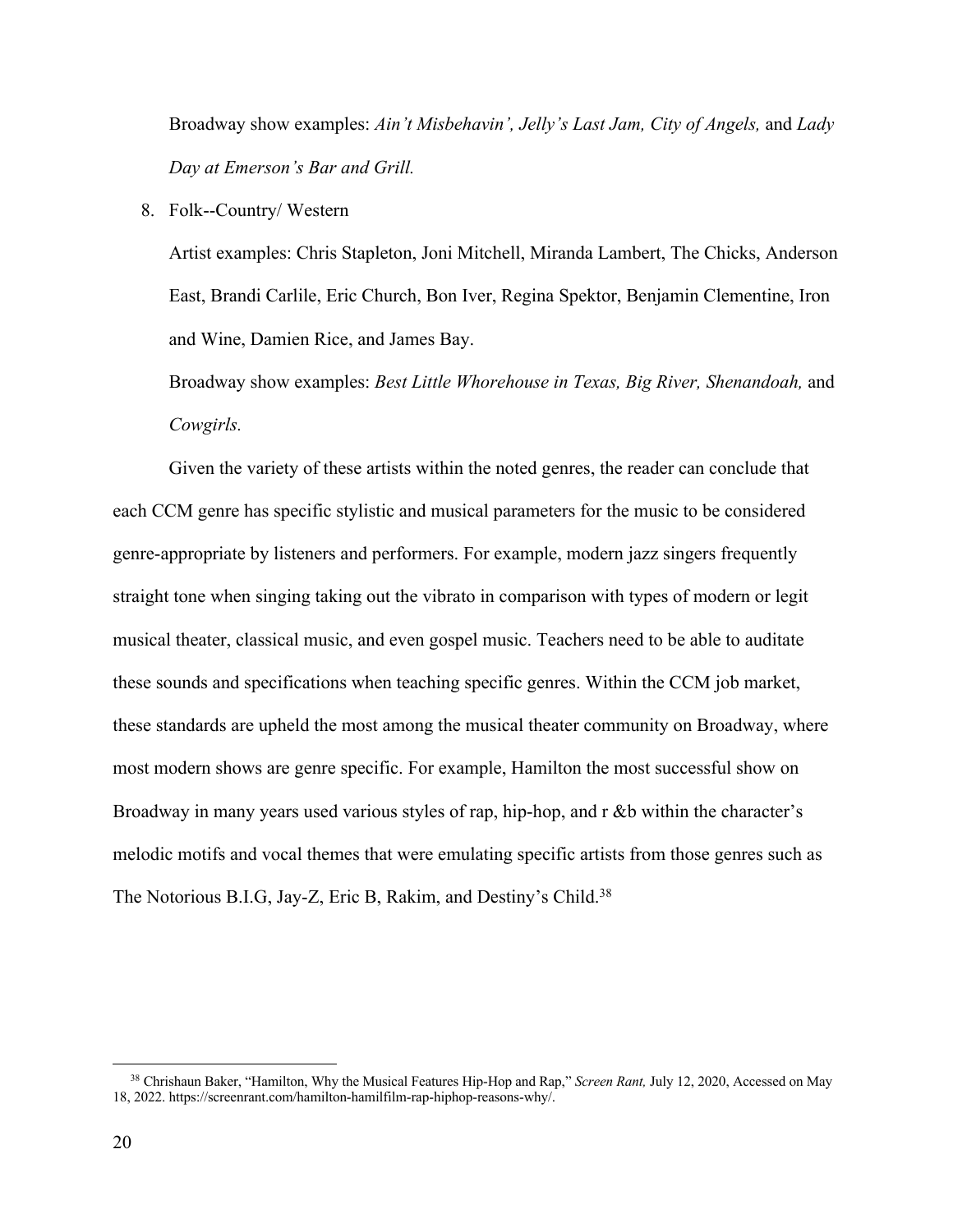### **Vocal Function: Register and Registration**

A primary focus of this thesis was to create a CCM vocal pedagogy class for the preparation of teachers of singers rooted in Vocal Function. Vocal Function uses three necessary assessment indicators: Register, Vowel, and Volume to analyze and assess voices. Understanding "register" is the macro part of the assessment. Multiple definitions of register are presented below, each from various pedagogues.

The simplest definition of a Register is a group of sounds with a unified tonal quality or texture; however, numerous other esteemed teachers have defined a register as listed below. *<sup>39</sup>* Manuel Garcia (1855) indicated that a register is "A series of homogeneous sounds produced by one mechanism differing essentially from another series of sounds equally homogenous produced by another mechanism, whatever modifications of timbre and strength they may offer." <sup>40</sup> Many years later, the American Academy of Teachers of Singing (1969) wrote that "Vocal Quality is that property of tone, apart from pitch and intensity, which distinguishes it from another tone.*"41* Finally, Dr. Harry Hollien (1974) wrote, "A vocal register is a totally laryngeal event; it consists of a series or a range of consecutive voice frequencies which can be produced with nearly identical phonatory quality; there will be little overlap in fundamental frequency.<sup>42</sup>

A register is not a pitch range, and it is not a kind of resonance. Registration is controlled by the musculature of the larynx and is therefore connected to the sound source and the pitch simultaneously. A register change occurs in your larynx within the vocal folds as a response to

 <sup>39</sup> LoVetri, *The 2020 Online*, 18.

 <sup>40</sup> Manuel García, "Hints on Singing", (Classic Reprint), United States: FB&C Limited, 2015. 8.

 <sup>41</sup>Terminology in the Field of Singing. "*American Academy of Teachers of Singing,"* New York: G. Schirmer, 1969. 18. 42Harry Hollien, "On Vocal Registers," *Journal of Phonetics,* 2. no. 2 (March 1974):18.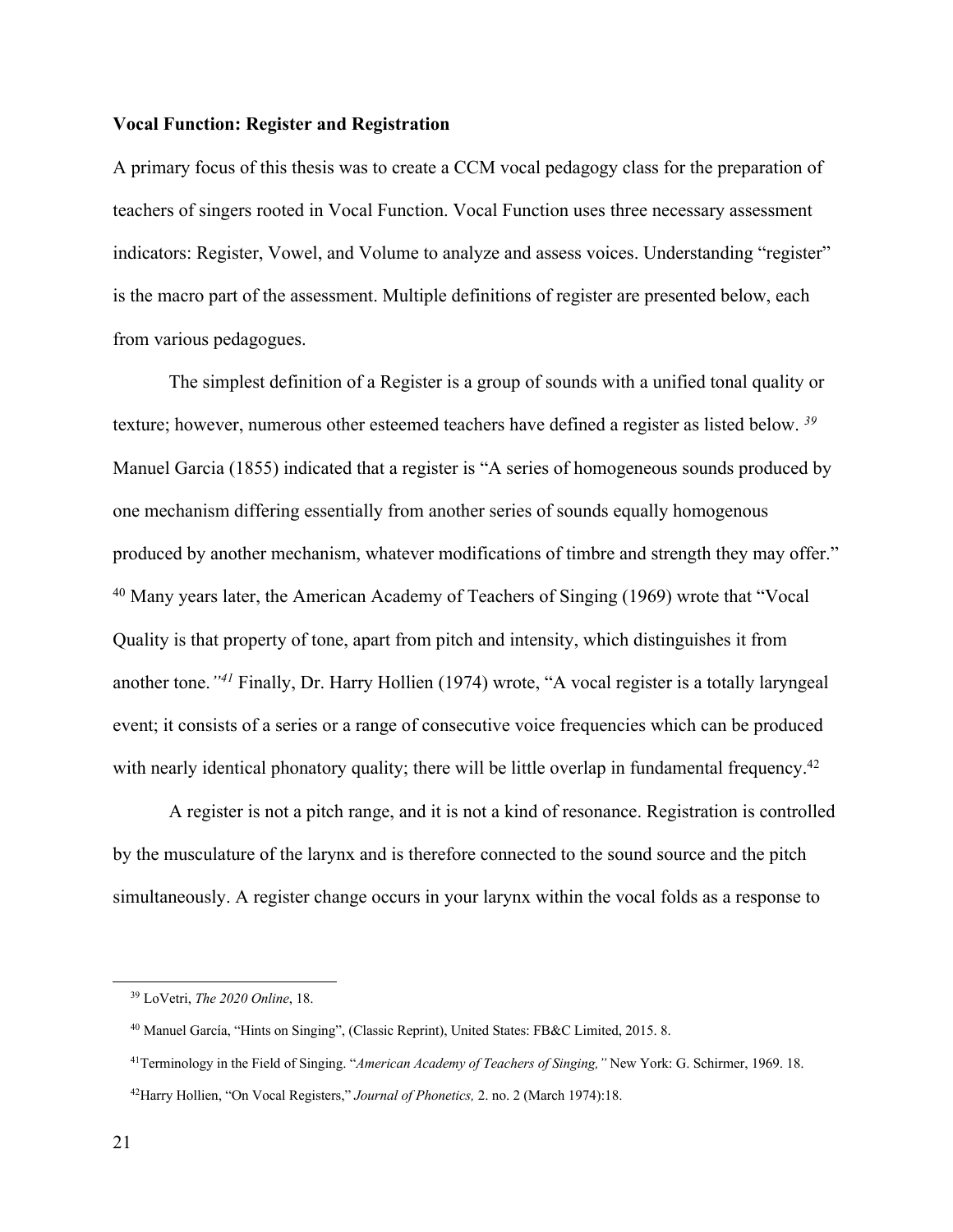the stimulus of the brain.43 Two main registers exist within the voice: chest and head register. A third register arises in the middle between chest and head; when the two registers have been coordinated this is called mix.

Registers have been discussed by various pedagogues over the years and given many terms--chest, heavy, lower register, chest resonance, modal register, head register light, higher/ upper register, and loft. For the purpose of this thesis, the two primary registers will be referred to as chest and head register.

Chest Register is the lower, louder, heavier quality of sound, often associated with the male voice or the lower part of the female voice and speech. Often felt by singers in the upper chest and throat. Associated with power, passion, and firmness. Considered a response from the thyroarytenoid (TA) or vocalis muscle, which is the main body of the vocal fold. Chest register causes the folds to become shorter and thicker, exhibiting increased movement of the mucosal wave or vibratory edge of the fold. 44

When singing in chest voice, the vocal mechanism produces a sound that is created by the thyroarytenoid muscles. In a beginning singer, chest voice will be found in the lower part of their range and frequently will make noise when the thyroarytenoid muscles begin to engage. However, registers are not associated with certain pitches because a well-trained voice can sustain chest register up higher without strain. "Head register is the higher, softer, lighter quality of sound, often associated with the female voice and children, the most undeveloped weaker part of the voice, not usually used in normal speaking. Thyroarytenoid<br>muscle Also, sometimes the falsetto in men can often be Vocalis muscle felt in the head and face. Associated with

tenderness, purity, and intimacy". 45



 <sup>43</sup> LoVetri, *The 2020 Online*, 18.

 <sup>44</sup> LoVetri, *The 2020 Online*, 18.

 <sup>45</sup> LoVetri, *The 2020 Online*, 18.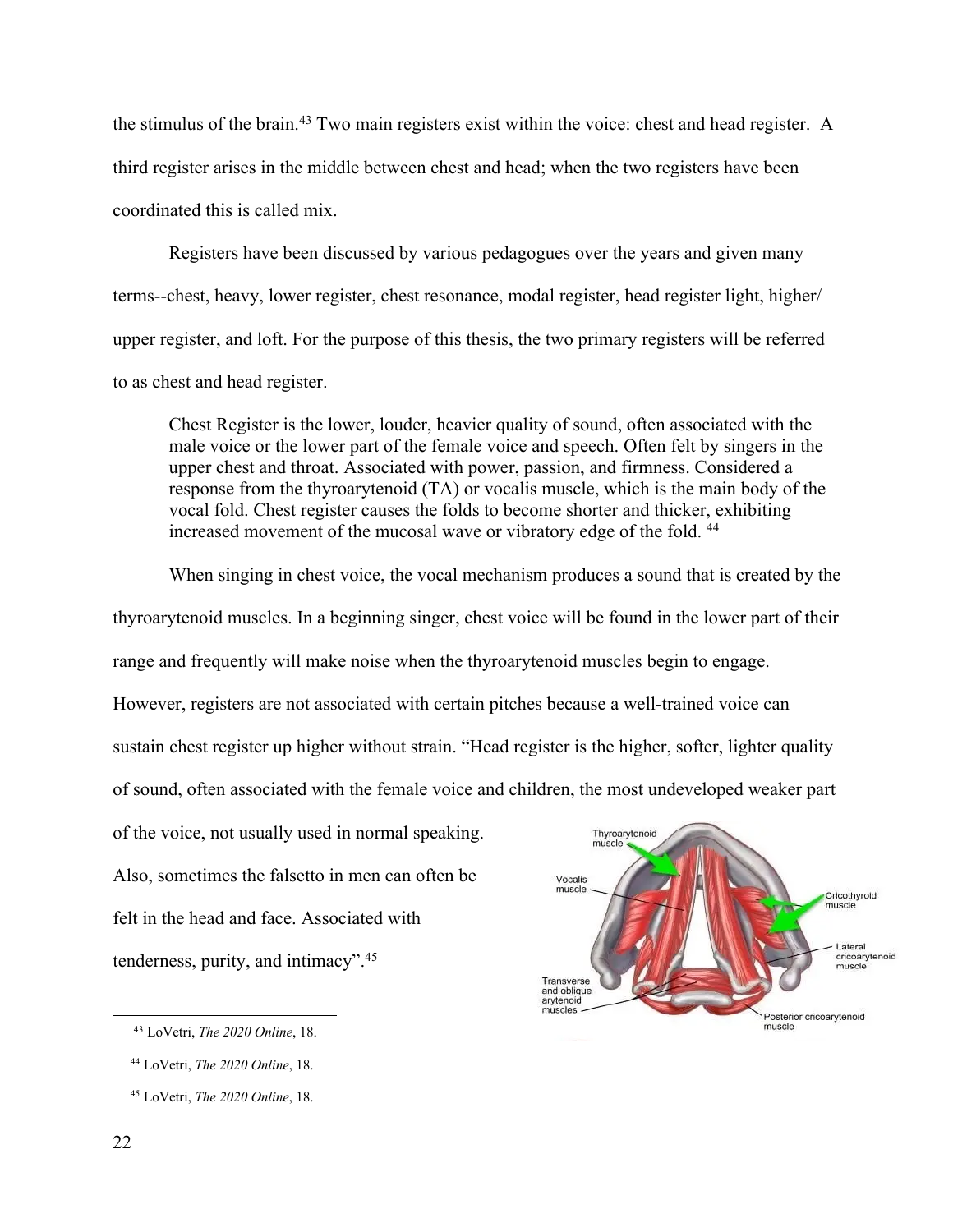Figure 1 *The Vocallis Muscles with the labeling of the TA and CT muscles on the vocal fold.46* Typical head register vocal production, associated with the Cricothyroid muscle (CT), is more relaxed than the chest register. The vocal folds are stretched longer and thinner as they vibrate more rapidly and are not as pressed together as when in chest voice production.

Head register must be used and developed for voices to function and merge with chest register in mix. Therefore as, most CCM genres of music are chest register dominant, strengthening head voice is of the utmost importance. Within a vocal pedagogy course designed to strengthen the instructional skills of future CCM teachers, it is important to comprehend and facilitate the mix that occurs as a result of the two registers (head and chest) combining to form a third register called mix.47

The term "mix" came from Broadway and was referring to CCM styles that were coordinated or blended for classical music. Mix can be head dominant with some chest involved passively, or chest dominant with some head involved passively. This also has various pedagogical terms and is also called "Blended, Coordinated, Middle, Balanced".48 A more descriptive definition of head mix and chest mix from Jeanette LoVetri: "A lighter speechoriented sound deliberately incorporating head register with a smooth transition to pure head register possible on higher pitches. Chest mix is a generic description for anything that isn't head register or operatic sound or an obvious loud, pure chest register."<sup>49</sup> Even though a register is not a specific set of pitches, a voice does have points of transition where it should shift vocally to

 <sup>46</sup> Karmyn Tyler, "Your Vocal Cords", *Karmyn Tyler Vocal Studio*, Accessed on May 19, 2022, https://ktvocalstudio.com.

 <sup>47</sup> LoVetri, *The 2020 Online*, 18.

 <sup>48</sup> LoVetri, *The 2020 Online*, 18.

 <sup>49</sup> LoVetri, *The 2020 Online*, 18.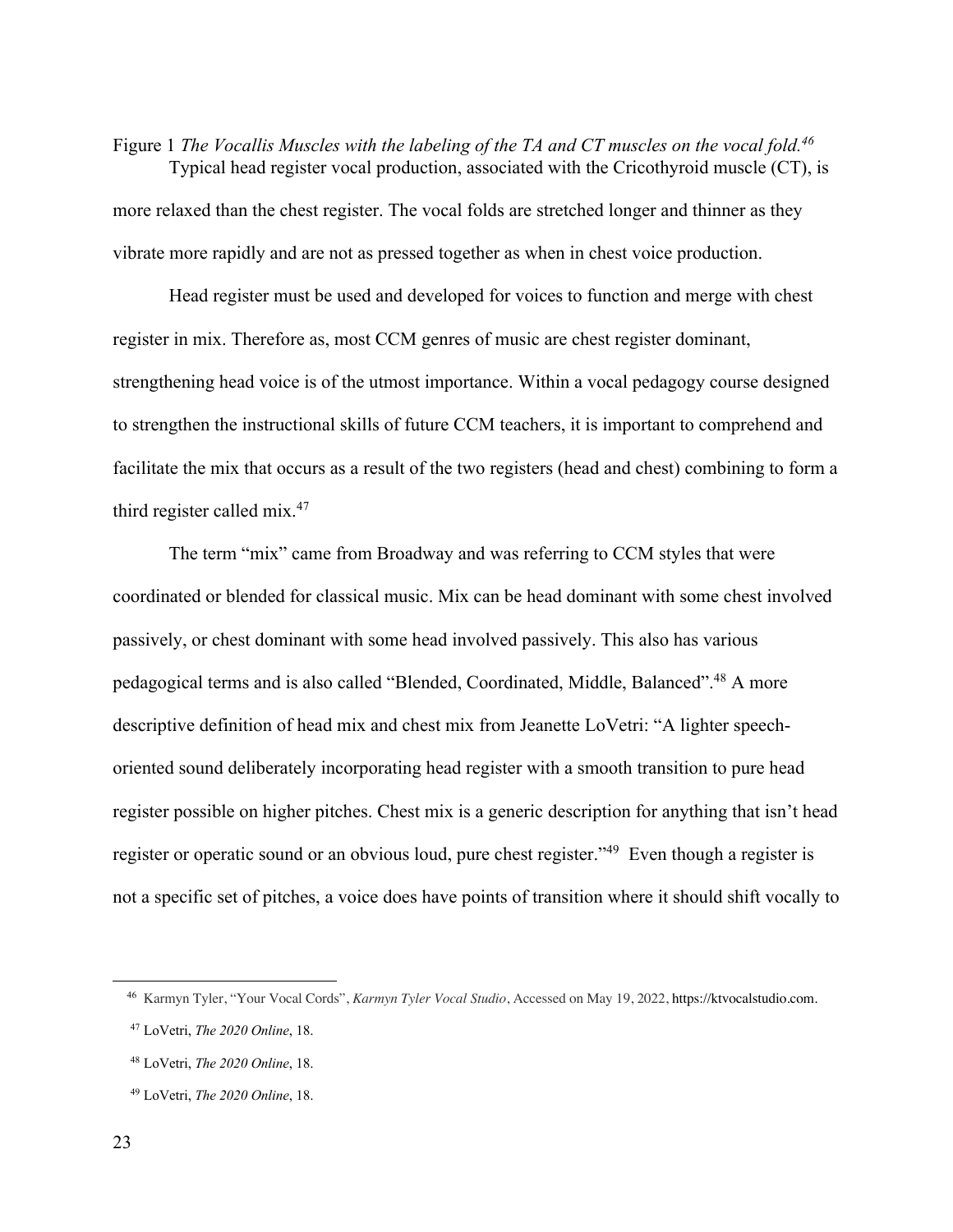the next register. To help the student establish or build a seamless transition between the thyroarytenoid muscle (TA) and the cricothyroid muscle (CT), the instructor needs to understand these pitch parameters within the voice and where they are located.<sup>50</sup>

A key focus of vocal pedagogy within a CCM framework involves critical listening. The instructor's ability to pitch the voice correctly within the registers and identify the points of transition (called the primo passaggio in classical music) is crucial for growing, developing, and strengthening students' instruments. Within the different voice types, Soprano, Mezzo, Tenor, Bari-Tenor, Bass, Baritone, and Profundo register shifts happen in other parts of the voice. (These shifts are noted below on page twenty-four with the pitch parameters figure.)

The instructor must understand where registration shifts occur in the voice so they can create warmups to strengthen the student's instrument around these shifts. (In classical music these are called the Passaggio.) Careful and critical listening skills are necessary to hear the slightest timbre and color shifts within the registers to help the student's instrument. While the registers need to be isolated and strengthened independently (this means working on pure chest and pure head in warmups instead of running the whole voice), in a coordinated voice, one can hear head within mix; this is called head-mix and chest-mix within mix in addition to pure head and pure chest. Note the passaggio (also known as the break) listed in Figure 1 (on page 25) and the secondary register adjustments. One must look at where adjustments occur within the pitch range for each voice type.

CCM pedagogy instructors must know where these shifts are and listen to how the voice navigates them as the student sings various vowels at different volumes. Doing so will allow the instructor to make decisions regarding the functional path forward. Within a CCM-based vocal

 <sup>50</sup> Stephen F Austin, "Provenance: Register Unification: Give Me a Break," *Journal of Singing* 61, no. 2 (2004): 199–203.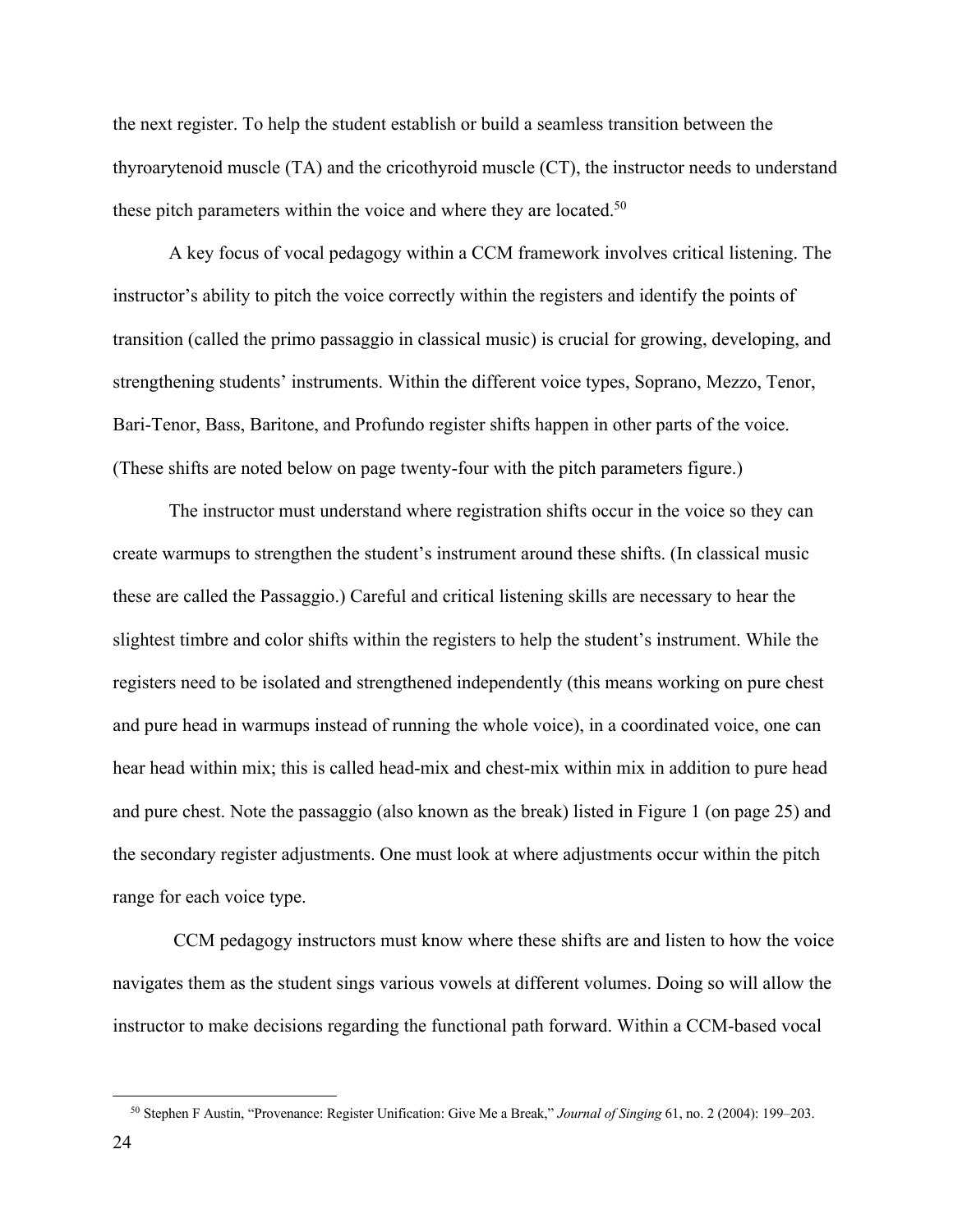pedagogy course, Vocal Function anchors the essence of what future teachers learn and will give them assessment tools to work with any voice. By analyzing Vocal Function, i.e., noticing what registers are present, how the voice is functioning as the singer sings across the break, and how loud or quiet the singer is, the teacher can assess why the instrument is or is not balanced.



## **Traditional Pitch Parameters**

Figure 2 *Traditional Pitch Parameters*

A balanced and functional voice for a professional vocalist will have two or more octaves of range without distorted vowels or manipulation in the throat, full access to a range of volume, pp to ff on most pitches, solid chest register, mix in the middle and head or falsetto on top. All of

 <sup>51</sup> LoVetri, *The 2020 Online*, 18.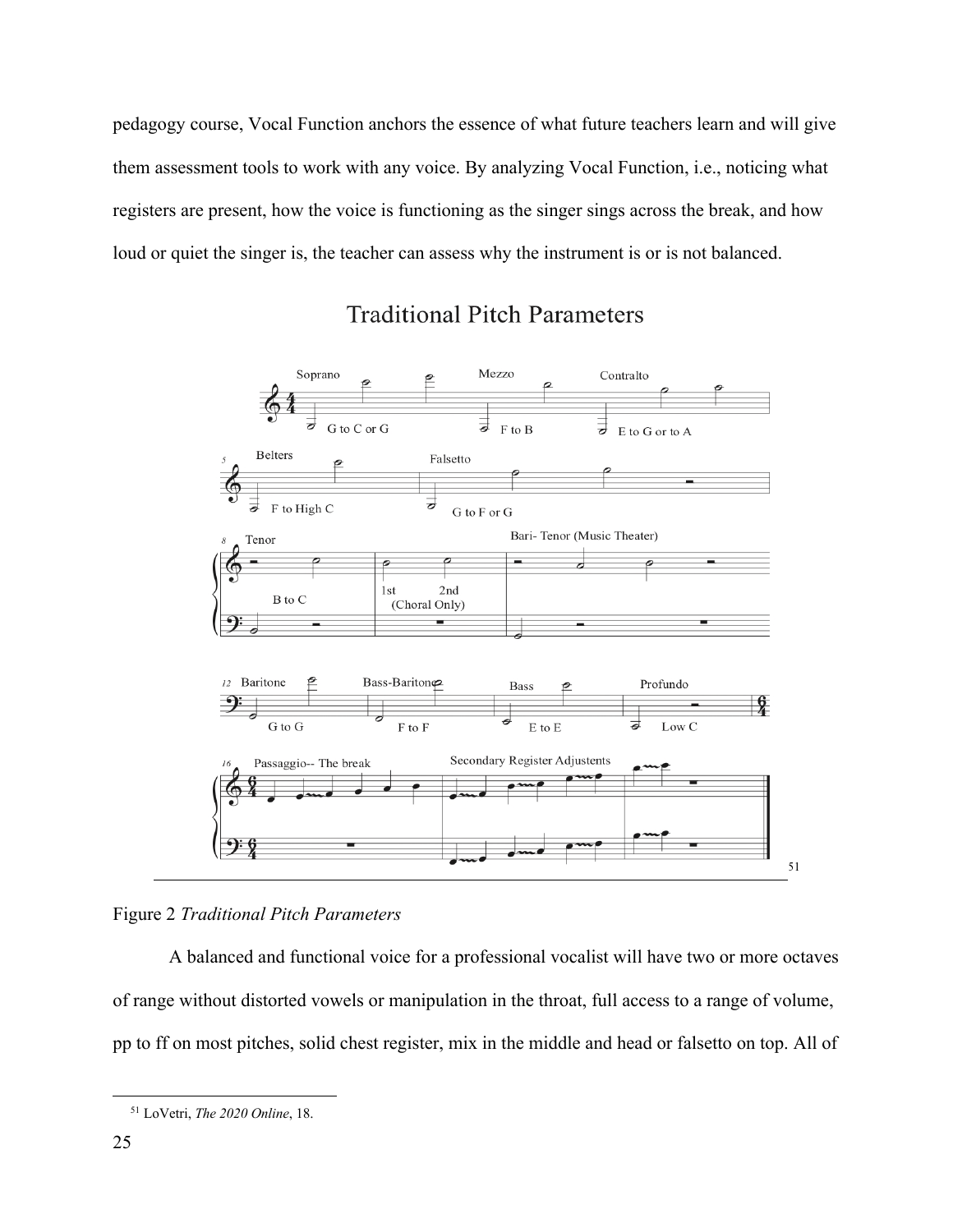this should be done freely and easily in the voice. Distortion of any kind in the vowels and pitch range indicates that something is not functioning properly within the muscles of the throat. <sup>52</sup> The tongue's constriction sounds different from weakness in the throat; it is the teacher's job to learn these differences. (Constriction of the tongue will sound a bit like Kermit, the frog, muffled or choked and very dark, whereas a weakness within a register - chest or head - as it slides up will sound a bit like an inconsistency, which just means the register needs to be strengthened independently).

#### **Vowels and Volume**

If registers are the macro in understanding Vocal Function Vowels and Volume are the micro a meaningful vocal pedagogy class for teaching singers of CCM genres. These components contribute to teaching, strengthening, developing, and accessing voices through the lens of Vocal Function. By taking the principles of registration and listening to how the singer is singing specific vowels through the analysis of Vocal Function, the teacher can further assess what is happening within the student's throat.

When designed and executed correctly, vocal exercises strengthen and reveal what is not working in the voice. By assessing the student's voice through the macro of Vocal Function, the teacher will understand what is missing within the register balance. The teacher will use different vowels with varying volume and tempi to create vocal exercises to strengthen the instrument. Volume is comparable to the weight the athlete will pick up when doing the designed exercise.

Volume is also an assessment tool through the macro of register in Vocal Function. If a singer can only sing on one vowel very loudly, this tells the teacher that there is constriction inside the throat. While singing loud can add strength and stability to the voice when it is free of

 <sup>52</sup> LoVetri, *The 2020 Online*, 18.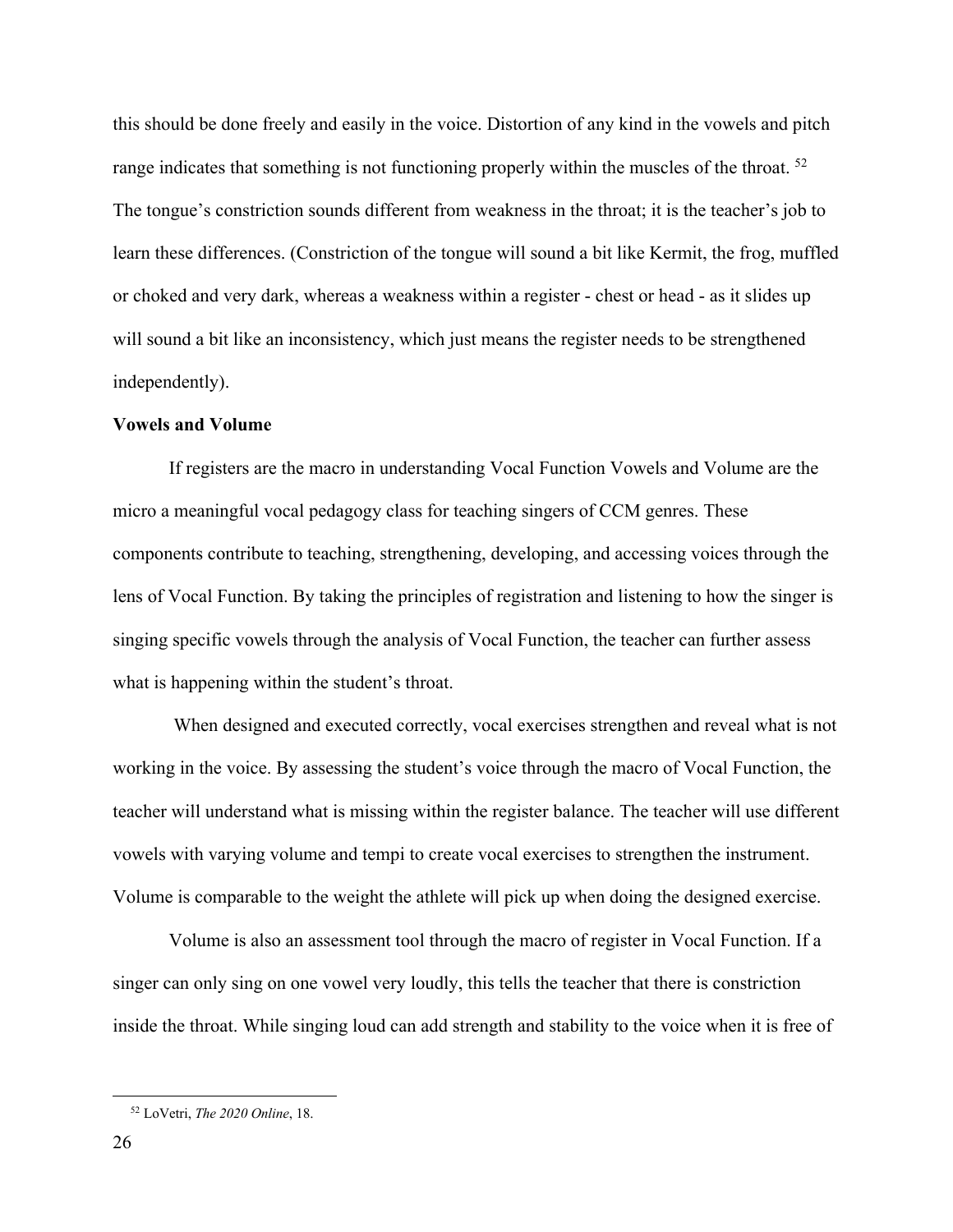constriction, singing softly when there is constriction allows the voice to transition from register to register and relax the throat muscles. As CCM genres of singing often require amplified singing, CCM pedagogy teachers must use a range of volume within the vocal exercises they create for students to strengthen, relax, and grow their voice, and develop a full range of functions. In amplified singing, the singer needs to use a varying degree of volume to express various emotions or create artistic storytelling in addition to the pedagogical benefits of training the voice at loud and soft volumes.

According to famed pedagogist Jeannette LoVetri, adding loud volume is how we create stamina and strength in the voice; however, it can also cause forcing or straining, magnify imbalances, cause vocal fatigue, and camouflage minor problems. Singing softly can promote relaxation, ease, and flexibility; however, this can also heighten tension, collapse the throat and promote breathiness.53 While these issues or benefits are dependent on what is present in the student's voice, teachers of Vocal Function but understand the issues and benefits of loud and soft volumes when designing vocal exercises.

If the volume is the weight in our fitness analogy, vowels are the various fitness exercises CCM pedagogy teachers use to strengthen the student's instrument. Like volume, vowels are also utilized in vocal function assessment. Understanding vowel classification of bright, dark, open, closed, forward, and backward allows CCM pedagogy teachers to functionally assess the voice and create exercises that will develop the voice based on the functional principles of Register, Vowel, and Volume.

Vowels can be classified in several ways, but the first level of understanding for CCM teachers is bright and dark. A balanced sound has both qualities; this is known as chiaroscuro.

 <sup>53</sup> LoVetri, *The 2020 Online*, 18.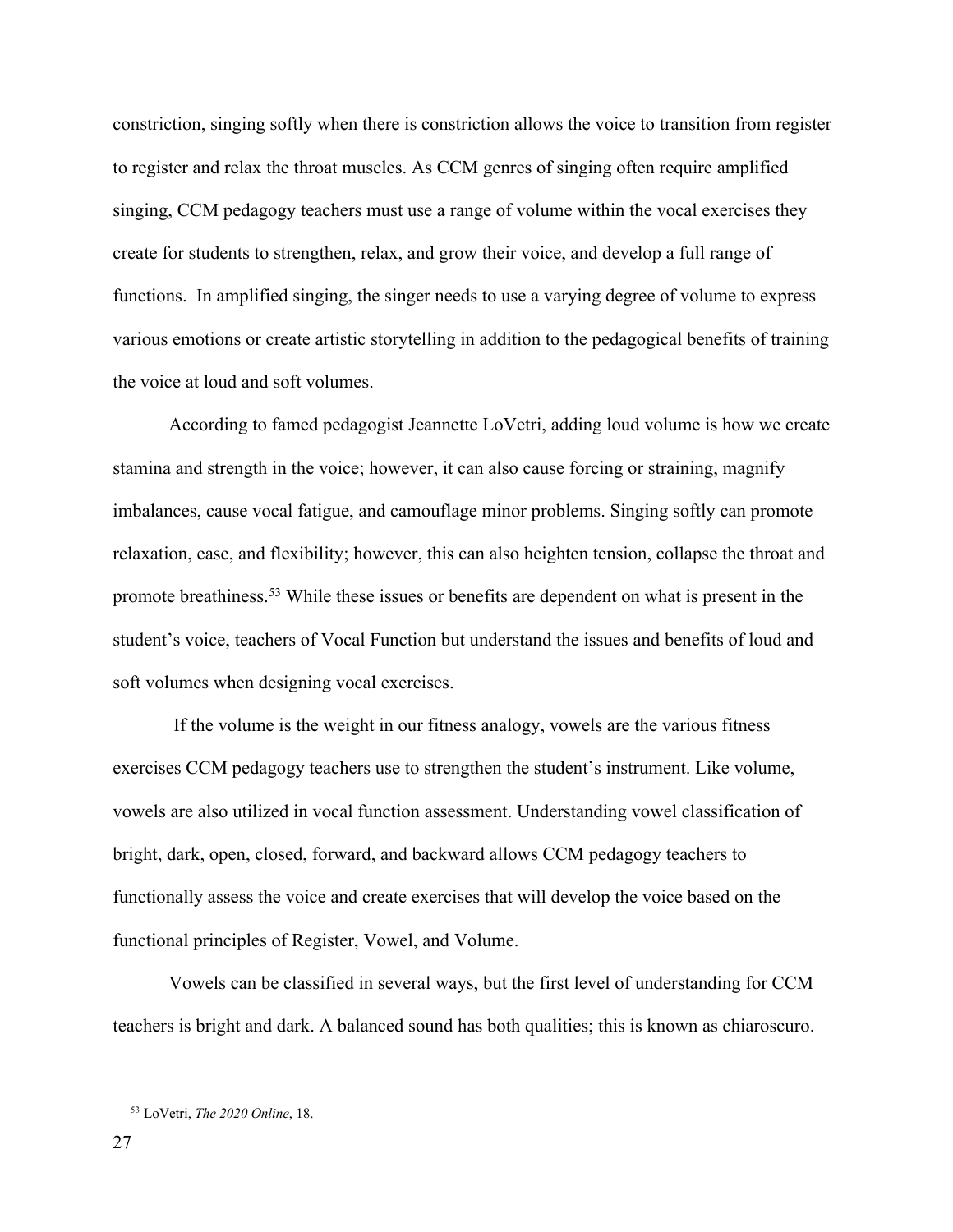This Italian term comes from classical singing but applies to a functionally balanced sound in all vocal genres. Understanding bright and dark vowels is simple; it is the shape of the mouth. However, like with loud and soft volumes, each vowel shape can produce different sounds in the voice.

While vowels and volume are present in existing 'classically informed' vocal pedagogy courses, how they are conceived differs. In 'typical' vocal pedagogy courses, vowels and volume are based on placement, resonance, and formants. In CCM, the shaping and position of the vocal tract, as it relates to bright or dark vowel classification, is the basis for assessing the sound and its relationship to how the instrument functions. Famed pedagogist, Cornelius Reid (who first wrote about the concept of Vocal Function), wrote, "Many things concerning the vowel condition are revealed if careful attention is given to the vowel."54

Bright vowel shapes are made with the lips in a smiley shape of the mouth or horizontal position of the mouth with the lips spread in some way. Both shapes can be used depending on what the singer needs. They can make the vocal tract smaller and help the singer increase projection, especially on higher frequencies, stabilize the sound, and eliminate breathiness. However, they can cause harshness and nasality in the tone, cause constriction, restrict flexibility and cause the larynx to stay raised continuously.<sup>55</sup> The goal is for the larynx to move up and down freely.

Dark vowels are created with a long vertical mouth shape. They make the vocal tract (space inside your mouth) larger and enhance the amplification of the pitch being sung. (Think of how a classical singer can fill the sound in a large room). Dark vowels create warmth and beauty

 <sup>54</sup> Reid, *The Free Voice,* 18.

 <sup>55</sup> LoVetri, *The 2020 Online*, 18.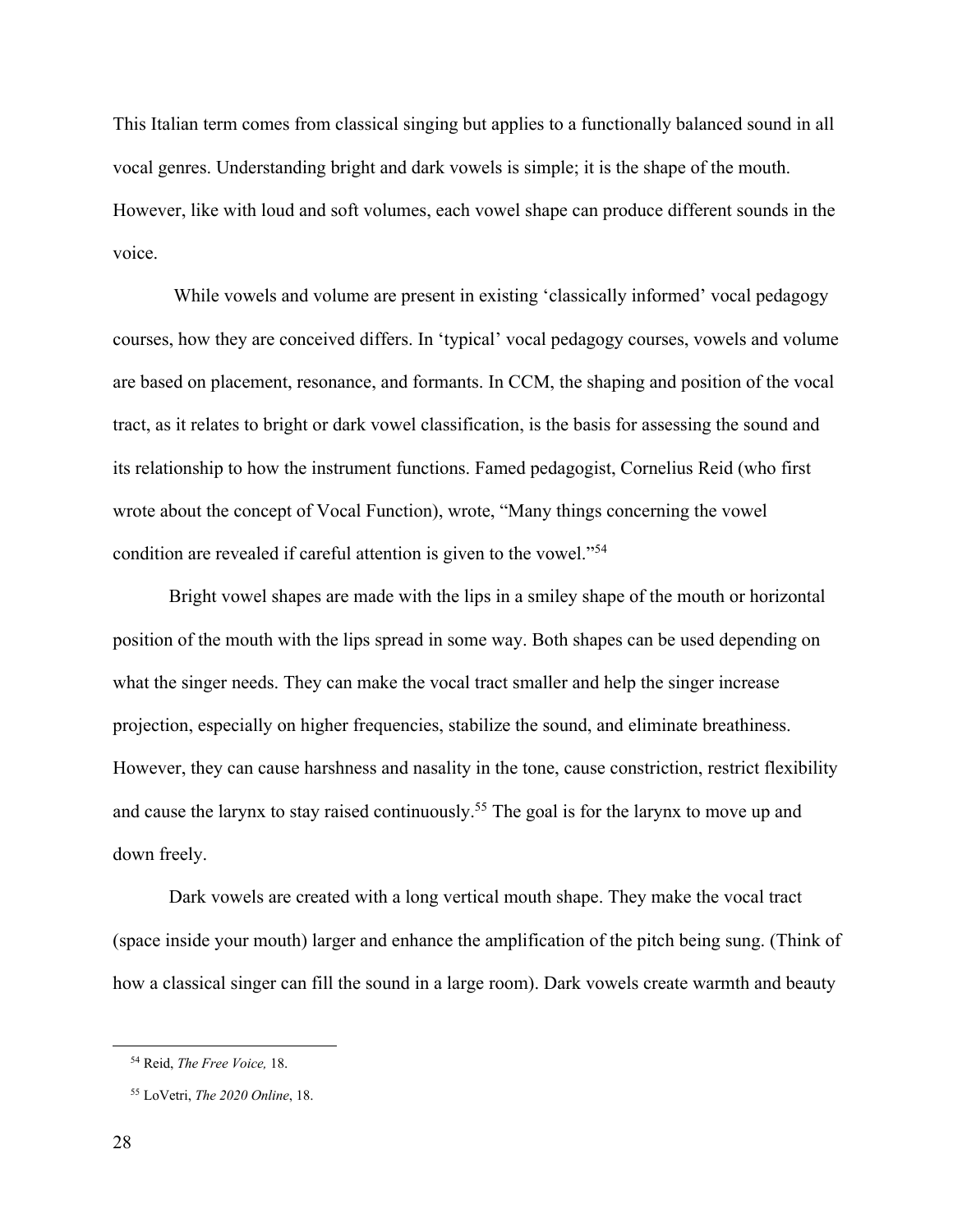in the vocal tone and can help lower the larynx. However, dark vowels can also make the voice sound too far back, which comes across as muffled or constricted, adding weight to the sound and causing the voice to sound flat, making words sound unintelligible or the singer's pitch to be off. 56

Within a CCM pedagogy class, after a teacher understands bright and dark vowel shapes, the next classification is open and closed vowels. When singing an open vowel, the mouth is open; the mouth is closed when singing a closed vowel. Open vowels such as Ah and Oh promote the development of chest register and are good vowels to use when a CCM teacher is developing and strengthening chest register. In addition, they increase stability and can expose technical problems by showing the CCM teacher practicing functional listening and what the student needs to work on next. Closed vowels are E and O(this is the O in true); these vowels promote head register and can show the functional teacher if the back of the tongue and mouth are free, given the impact of the vowel on the voice.

The last classification of vowels is forward and backward. This simply means what position the tongue is in within the mouth. It is helpful for the CCM teacher to understand vowel shape and classification to assess the voice with all types of vowels. If one vowel is strong in chest register but another is weak, it tells the instructor what else to work on. With forward vowels, the tongue is up and towards the front of the mouth. Examples of forward vowels are the Ee as in Pete, Ih as in Jim, Ay in Dave, Eh in Ted, and Aa in Dan. In backward vowels, the tongue is dropped to the back of the mouth. Examples include Aw as in Claude, Oh as in Joe, ŏ as in Woody, and the ō as in Lew.

 <sup>56</sup> LoVetri, *The 2020 Online*, 18.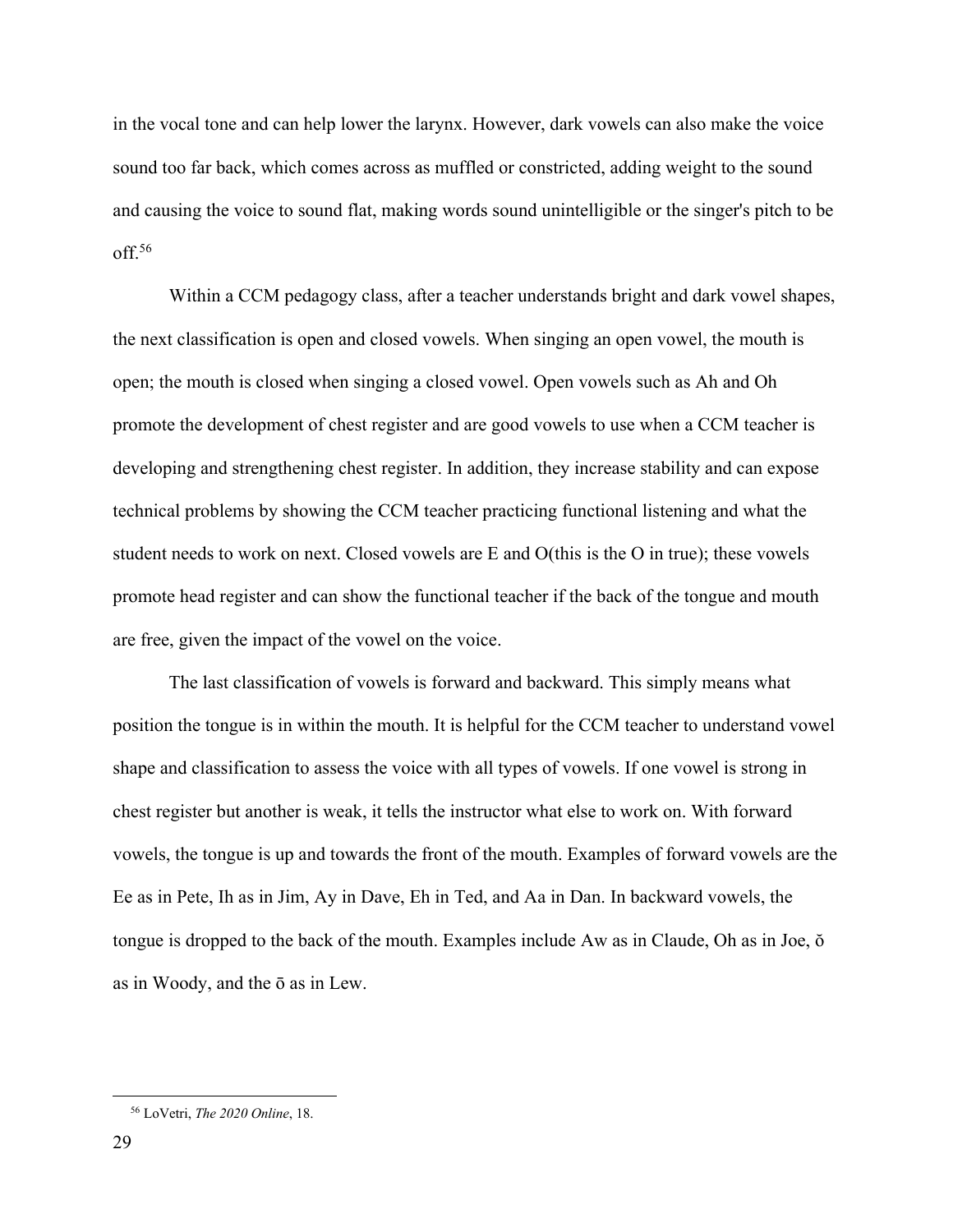When teaching functionally CCM pedagogues must use their understanding of vowel shape (bright and dark) and vowel classifications (open, closed, backward, and forward) to create vocal exercises to functional assess and develop students' voices based on the functional principles of Register, Vowel, and Volume. Using the two final components of Vocal Function, vowel and volume, students in the pedagogy course are taught to hear balance or imbalance in the voice and use vowel and volume to create exercises to help strengthen students' voices.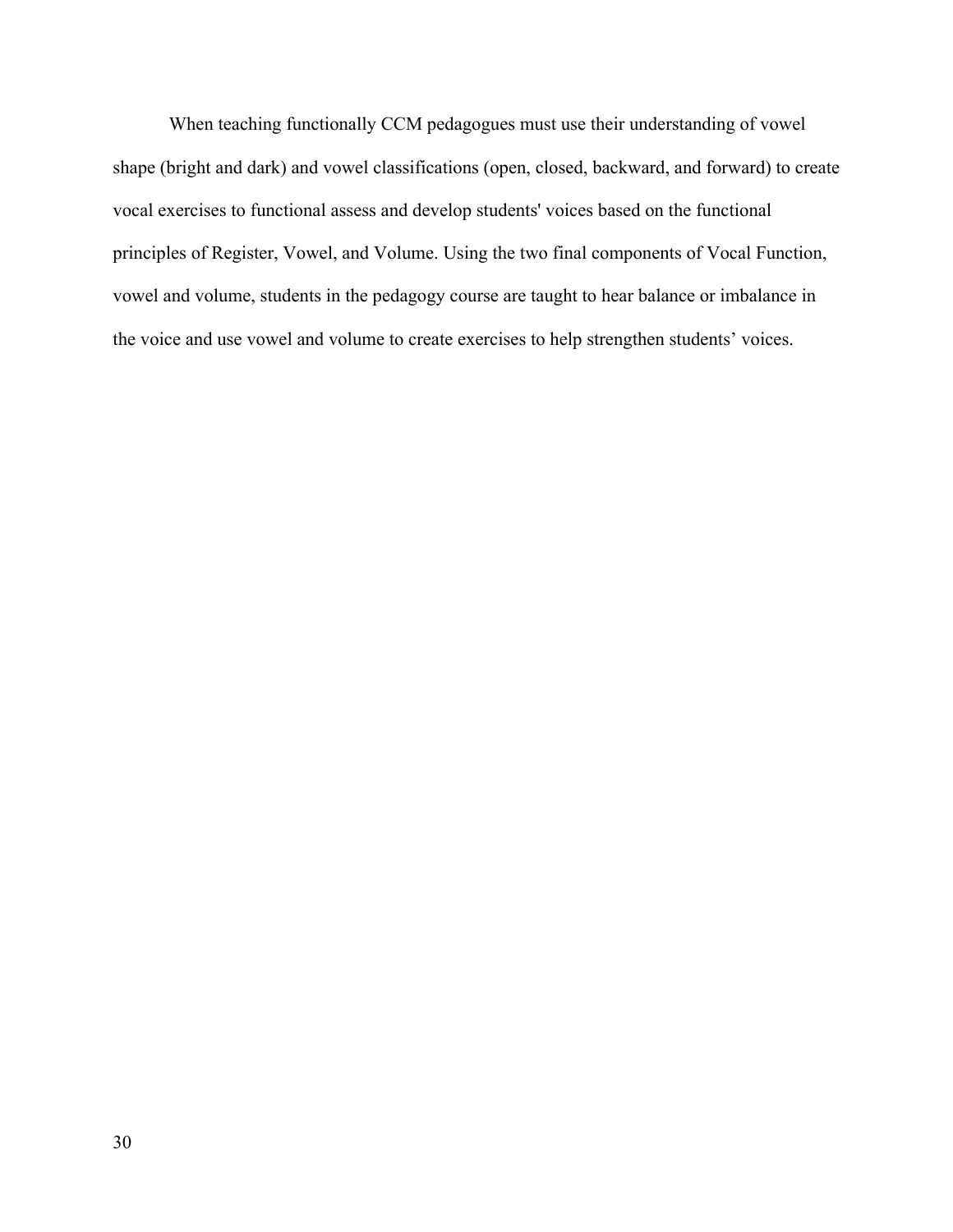#### **Chapter 3**

This thesis advocates for a more inclusive approach to vocal pedagogy at the university level that is diverse both culturally and stylistically and prepares teachers to teach from the perspective of Vocal Function. In Chapter One, articles, research, and reviews of vocal pedagogy courses presented information that most universities only prepare students through the lens of classical pedagogy. In contrast, the job market for classical music is vastly limited compared with CCM genres. Chapter Two presented the concept of Vocal Function with the macro - Registers - and micro - Vowels and Volume - demonstrating how these serve as tools of assessment and ingredients for developing and strengthening students' voices.

 Chapter Three includes a course overview proposal and syllabus for a Vocal Pedagogy class focused on CCM-oriented singing. Using the parameters of typical course proposals for university classes, the first part of Chapter three outlines the rationale, student learning targets, outcomes, and assessment techniques. In contrast, the second half of the chapter includes a syllabus for "Vocal Pedagogy for Singers and Teachers: Contemporary Commercial Music."

## **Course Overview**

This course was prepared for singers at the college level who intend to teach in a classroom or studio setting, those pursuing a career in singing, and anyone who works with vocalists (musical directors, etc.) It was designed to be taught within a single semester time frame, meeting two days a week with lectures at the beginning of the week and in small breakout teaching groups on the second day. These breakout teaching groups allows students to practice the skills learned by assessing other students' voices and demonstrating their knowledge of Vocal Function.

An emphasis throughout the semester is the students' ability to reflect on an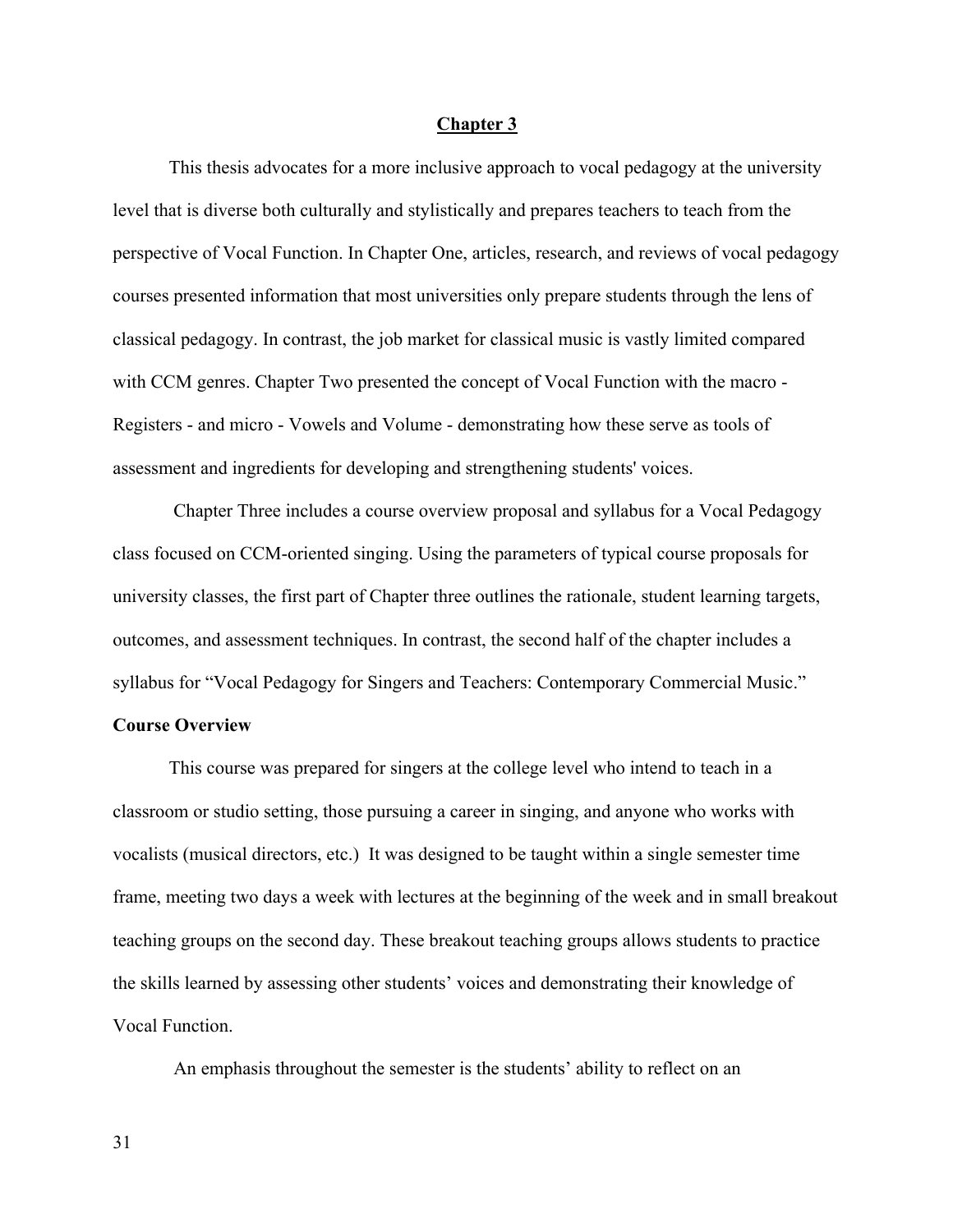understanding and application of Vocal Function. Students will respond to instructor-provided recording examples of various CCM genres to demonstrate the ability to aurally identify and assess how the voice is functioning through the lens of Vocal Function. In the second half of the semester, students will be expected to evaluate classmates' voices, teach mock lessons, and demonstrate their ability to design warmups and exercises that help strengthen their voices.

### **Course Proposal**

### **Rationale**

Vocal Function pedagogy is designed to include all genres of singing. It allows singers to move toward artistic and emotional singing no matter what the repertoire. In a profession with myriad approaches to vocal pedagogy, Vocal Function can give a unified vocabulary and pedagogical principles to all singers and their teachers.

### **Student Learning Targets and Goals**

Singers will

- Aurally identify and demonstrate isolated vocal registers (chest, head, and mix) and the subtleties within head-mix and chest mix in their own voices, and in the voices of others in the class through recorded examples.
- Memorize the "pitch parameters"  $57$  and secondary register adjustments within male and female voices and be able to explain how this is framework is important for knowing how to work with voices and design vocal exercises. (Example: The pitch range for working on developing a soprano's chest voice is different than a tenor's range for chest.)
- Understand how to assess voices through a functional framework checklist:

1.No/weak head voice

 <sup>57</sup> This is a term coined by Jeannette Lovetri and used within her Somatic Voicework training. LoVetri, *The 2020 Online*, 18.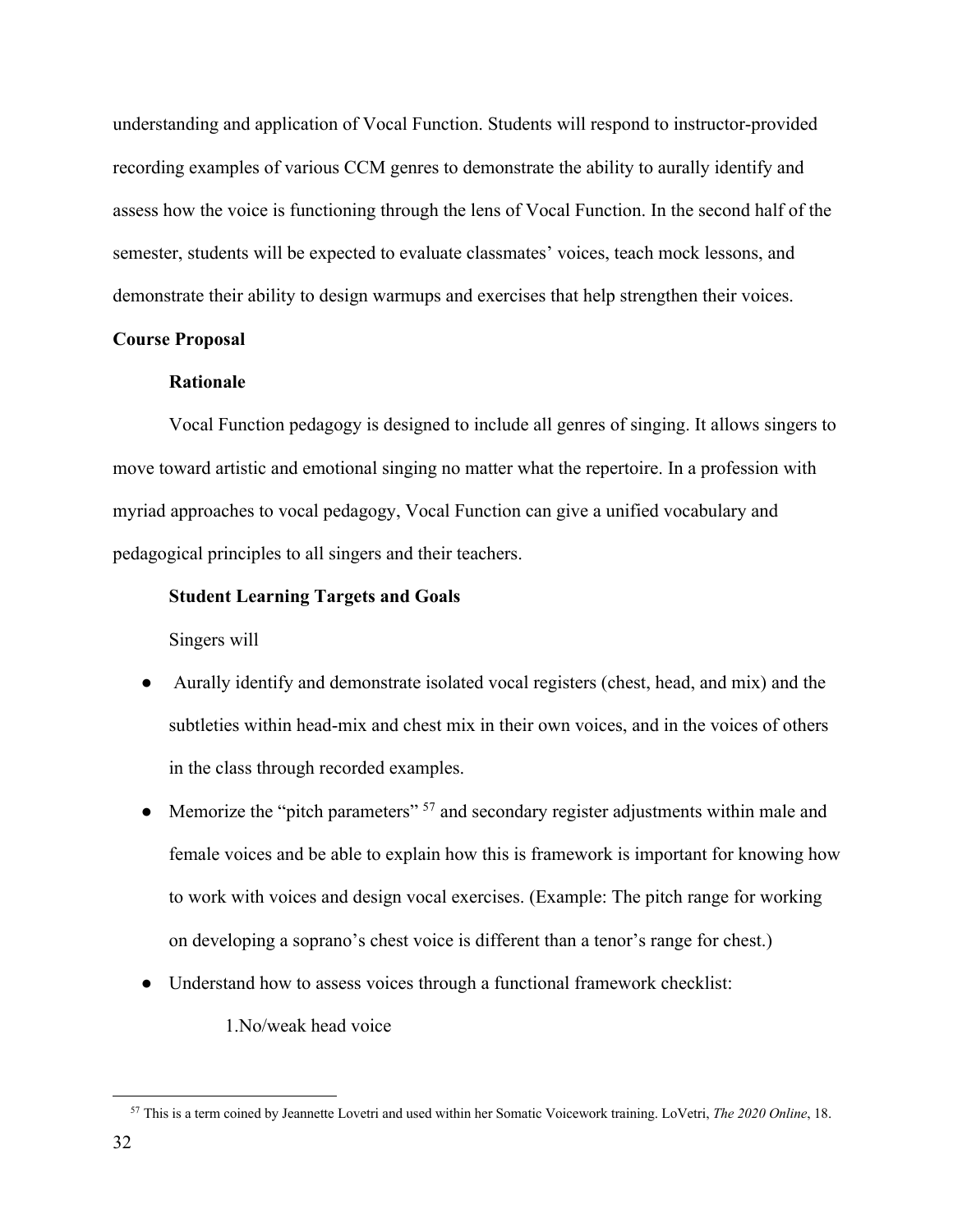- 2. No/weak chest register
- 3. Register coordination issues
- 4. Poor vowels or distortion in the voice
- 5. Weak Volume and Instability
- 6. Poor Articulation and Limited Flexibility.
- 7. Constriction <sup>58</sup>
- Understand the types of Vocal Exercises.
	- 1. Exercise that strengthens the laryngeal and pharyngeal musculature
	- 2. Exercises for relaxation and beauty of the tone
	- 3. Exercise for flexibility and mobility
	- 4. Exercises for strength and stamina
	- 5. Exercises for variably and volume
	- 6. Exercises that elicit Mix and Register Coordination. 59
- Discuss practical demonstration to students and why it is essential for effective teaching.
- Understand what various CCM genres need within the instrument's balance, sound, and color to be considered an authentic genre sound. Describe various CCM genres in terms of vocal function.

### **Assessment Techniques**

• Students will write short answer questions following lectures on Vocal Function terminology: Register, Vowel, and Volume, and exercises for other CCM genres.

 <sup>58</sup> LoVetri, *The 2020 Online*, 18.

<sup>&</sup>lt;sup>59</sup> Jeannette LoVetri, "Vocal Exercises: The Science and Function," Webinar from Somatic Voicework™, March 6, 2022.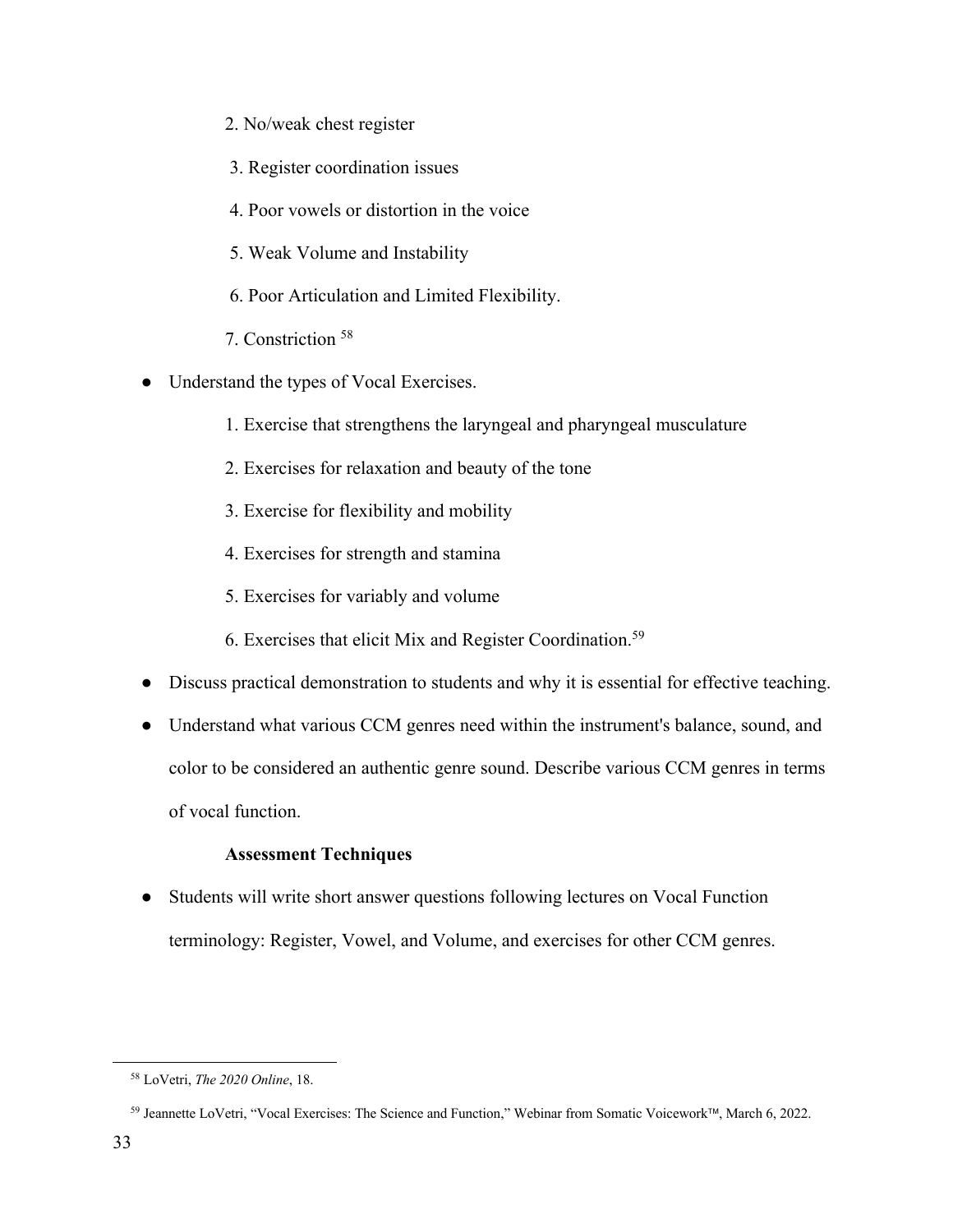- Students demonstrate their knowledge of the Pitch Parameters and register adjustments for various voice types (online quiz).
- Students will demonstrate their ability to sing in chest and head register.
- Students will contribute recorded examples of registers and other items on the functional framework checklist, demonstrating their ability to hear subtle shifts within the voice.
- Students will teach a ten-minute mini lesson demonstrating their understanding of Vocal Function through the Macro of Registers.
- Singers will teach a thirty-minute mini-lesson in front of the instructor at the end of the semester. This will serve as their final. They will use techniques learned in class and demonstrate their knowledge of Vocal Function. They will explain their assessment of the voice and the reason behind their choice of exercises to the instructor using Vocal Function terminology.

### **Outcomes**

Upon completion of this course, students will be able to analyze voices through the lens of Vocal Function: Register, Vowel, and Volume and have a clear understanding of how to teach a voice lesson using these tools to develop a voice specifically for CCM genres of music. The pedagogical tools of Vocal Function grow an instrument and give teachers and singers knowledge of how to approach problem spots within CCM repertoire, which has different functional necessities for the genre to sound authentic.

Vocal function may also be used as a form of analysis within the repertoire. Teachers use Vocal Function when diagnosing why the singer cannot correctly execute that part. The exercises used to strengthen vocal function may also be applied when working on repertoire. Thus, Vocal Function provides another lens of examination within repertoire for the singer and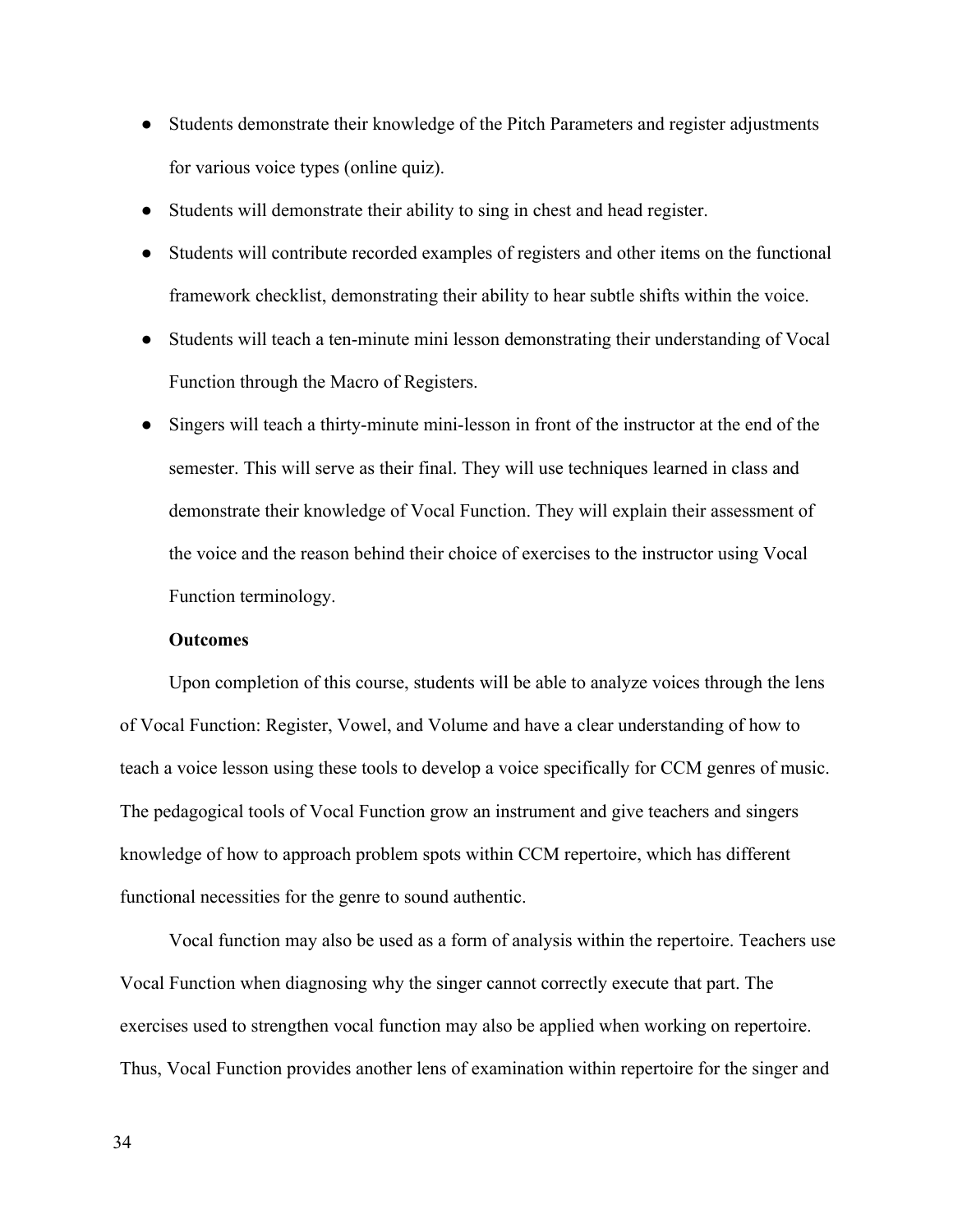the teacher. This provides feedback for the singer and, in the long run, the ability to self-correct

and self-coach when practicing and developing other vocal skills in various genres.

## **Syllabus**

| <b>Vocal Pedagogy for Singers and Teachers of</b> |  |
|---------------------------------------------------|--|
| <b>Contemporary Commercial Music</b>              |  |
| (3 credits)                                       |  |
|                                                   |  |

## **Instructor:**

**Contact:** Cell phone: Email

### **Course Description:**

This vocal pedagogy course is designed to prepare students to teach Contemporary Commercial Music (CCM) through the lens of Vocal Function using the tools of Register, Vowel, and Volume. The course will give students a framework for assessing and developing singers' voices and helping students understand the necessary Vocal Function requirements of various CCM genres. This course is designed to strengthen and empower singers to deliver quality vocal instruction within the classroom, in private studios, and out working as professional singers.

### **Course Rationale:**

Teaching and studying voice are an incredible endeavor since each singer's vocal tract and instrument are different. Not only that but everyone has been raised with various speech patterns culturally and acoustically. Singing well, feeling confident with your voice, and singing from your heart is incredible! As teachers of singing, it is our job to foster this love, accept all genres and cultural vocal stylizing, and help students make sounds they can do for a lifetime. To teach and help students sing from this place of inclusivity demands that we have pedagogy classes designed around Vocal Function to teach in CCM singing styles and not just classical pedagogy.

### **Prerequisites:**

Students must be vocal or music education majors and have taken private lessons for two years.

### **Course Outcomes:**

At the end of Contemporary Commercial Music Pedagogy, students will be able to teach Vocal Function by comprehending and applying the following skills listed below.

• Understand Vocal Function and how to use it to assess and develop voices.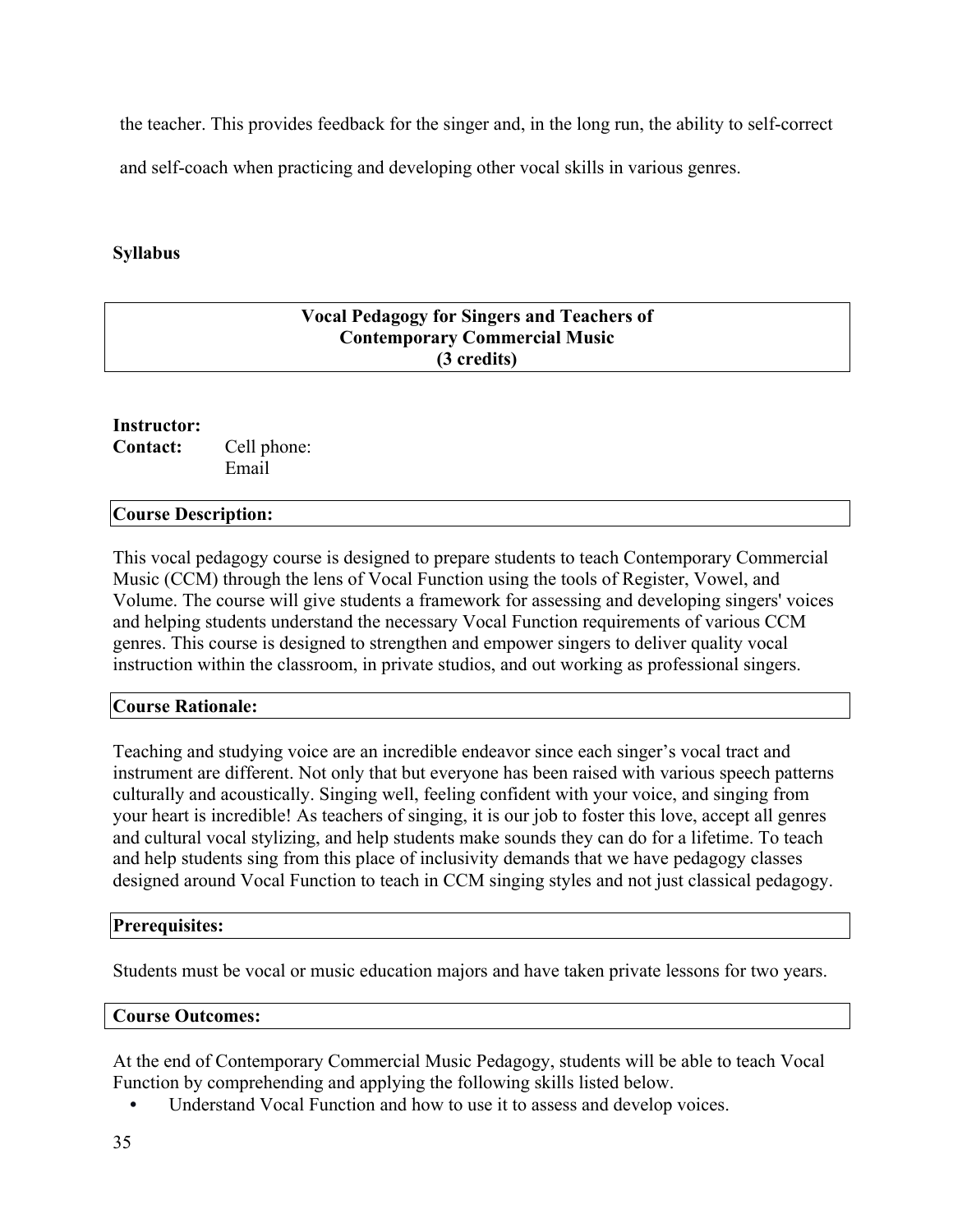- Aurally identify and demonstrate isolated vocal registers (chest, head, and mix) and the subtleties within head-mix and chest mix within their voices, other singers in class, and recorded examples.
- Understand and memorize the pitch parameters and secondary register adjustments within male and female cisgender voices and explain how this framework is necessary for assessing voices and designing vocal exercises.
- Understand how to assess voices through a Functional framework checklist.
- Understand the various types of Vocal Exercises and how to use them.
- Discuss practical demonstration to students and why it is essential and essential for effective teaching.
- Understand how to structure and sequence lessons.
- Have a deeper understanding of breathing and breathing management skills.
- Understand what various CCM genres need within the instrument's balance, sound, and color to be considered a culturally or authentic genre sound and describe it in terms of vocal function.

## **Expectations of instructor**

- Teaching and instruction from a place of integrity, honesty, sensitivity, attention to detail, teaching to be of service.
- Clear and precise language to help students understand the concepts thoroughly and establish uniform standards on how to teach the voice so that any student can understand.
- Respect students' time by starting and ending on time.
- Timely return of graded assignments
- Reasonable reminders of assignments and events coming up
- Attention to student preferred pronouns
- Clarity of expectations and parameters relating to assignments and presentations
- Ongoing communication via email with the whole class and individuals

## **Expectations of students**

- Assume the role of learner and teacher at high levels of personal investment
- Come to class ready to observe, participate and ask questions.
- Keep track of assignment dates and content  $-$  when in doubt, ask questions
- Consistent demonstration of support

## **Texts and Materials**

No text is necessary; the instructor will provide students with copies of chapters and articles primarily from Cornelius Reid and work by Jeannette LoVetri. Students will be expected to bring in recordings and vocal examples on their phones.

## **Course Schedule:**

## **WEEK 1: VOCAL FUNCTION**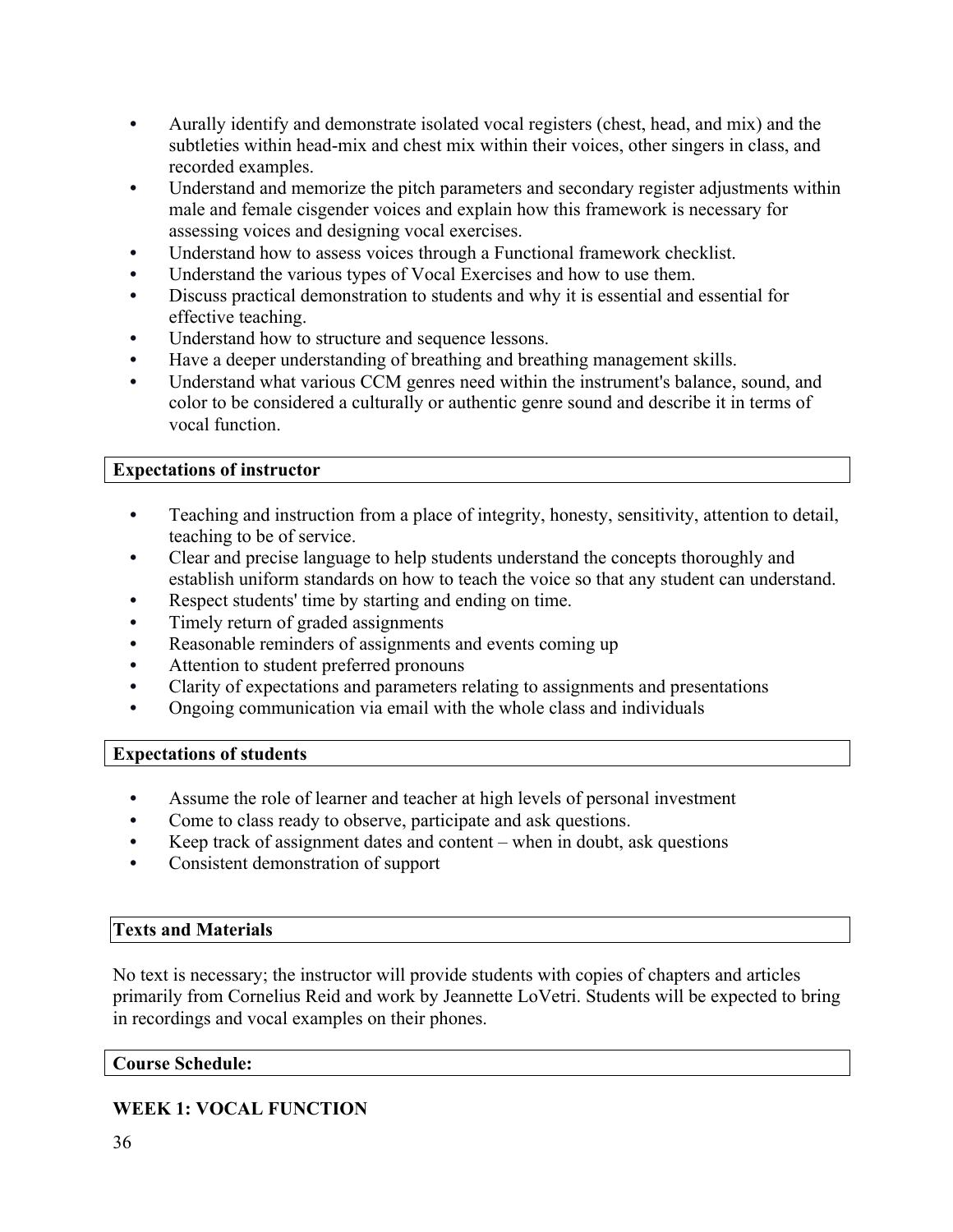• Introduction and explanation of Vocal Function terminology: Register, Vowel, and Volume and its relation to vocal science. *Assignment: Short Answers on what is Vocal Function?* 

## **WEEK 2: PITCH PARAMETERS & HOW TO WORK WITH THE REGISTERS**

- Students will be taught the Pitch Parameters for various voice types.
- The basics of register balance will be explained, how these balances of lack of show up within the voice, and what these functional observations show us.

*Assignment: Online Quiz on Pitch Parameters*

## **WEEK 3: DEMONSTRATIONS OF REGISTERS FROM STUDENTS**

- Students will be asked to demonstrate each register within their voice and identify registers within fellow singers in the class identifying registers and vowels as types of assessment.
- Students will bring recorded examples to analyze and discuss registers and vowel quality with partners.

*Assignment: Register demonstration in class and bring recorded examples for in-class discussion.* 

## **WEEK 4: FUNCTIONAL FRAMEWORK CHECKLIST & DEVELOPMENT OF FUNCTIONAL LISTENING.**

- Further explanation of the following levels of functional assessment after the presence of Registers (IE: Chest & Head), Register Coordination (Mix), Distorted Vowels, Weak Volume and Instability, Poor articulation, Limited flexibility, and Constriction.
- Students will bring in recorded examples of items on the functional framework checklist. *Assignment: Recorded examples from the functional framework checklist.*

## **WEEK 5: TYPES OF VOCAL EXERCISES**

- Strengthening the laryngeal and pharyngeal musculature.
- Relaxation and beauty of vocal tone.
- Breathiness
- Flexibility and Mobility
- Strength and Stamina
- Variability and Volume
- Eliciting Mix and Register Coordination

### **WEEK 6: PRACTICE USING TYPES OF VOCAL EXERCISES**

- Students will experiment in pairs using different exercises, noting what they notice aurally.
- Students will experiment using these various exercises on the vocal repertoire they are working on and brainstorm exercises for the problem spots.

*Assignment: Short answer reflection on what they noticed using the types of vocal exercise on problem spots in the repertoire.* 

## **WEEK 7: VOWEL AND VOLUME WITHIN EXERCISES & EFFECTIVE DEMONSTRATION**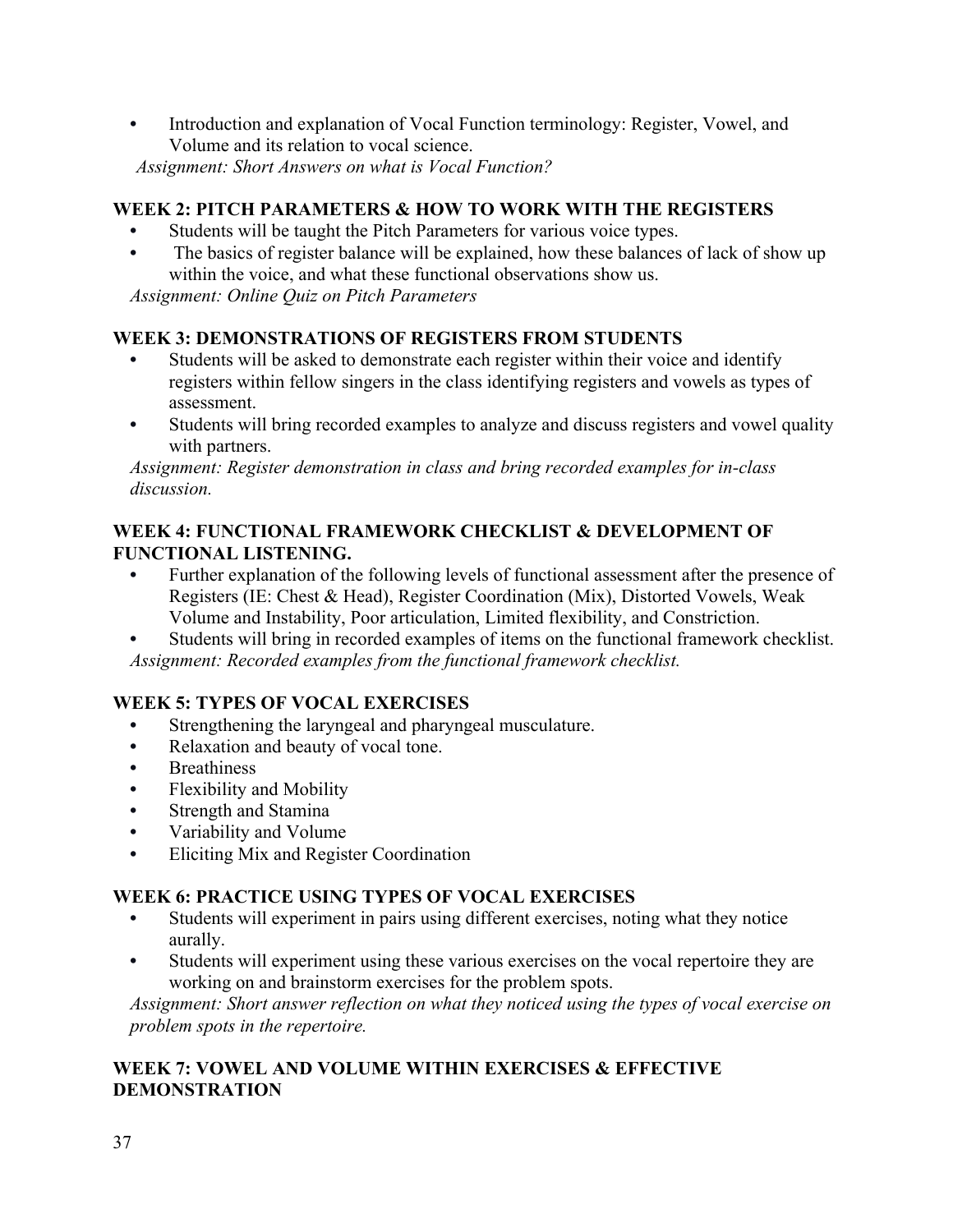- Benefits and Issues associated with Bright, Dark, Forward, Backward, Open, and Closed Vowels. Benefits of Loud, Soft, Fast, Slow, High Pitched, Low Pitched, Clear Sounds, Breathy Sounds, Staccato, and Legato.
- Explanation of the necessity of practical demonstration by the instructor and examples of terminology for exercises that ALL students can understand.

*Assignment: Short Answers Questions on Vowel and Volume within Vocal Function* 

## **WEEK 8-9: MOCK 10-MINUTE LESSONS USING FUNCTIONAL FRAMEWORK & TYPES OF VOCAL EXERCISES.**

- Students will teach mini-lessons with partners in class using the Functional Framework checklist to assess their peer's voices and demonstrate knowledge of types of exercises to create exercises to address what they hear functionally.
- Students will be expected to explain what they hear using vocal function terminology and defend why they choose to use that type of exercise.

*Assignment: Teach your 10-minute mini-lesson in class.* 

## **WEEK 10-11: AUTHENTIC GENRE ASSESSMENT IN VARIOUS CCM STYLES**

- Functional requirements for various CCM styles
- Aural in-class observations by students of various CCM genres
- Students will discuss in class and then submit a suggested vocal exercise list for multiple genres.

*Assignment: Short Answer Questions on suggested vocal exercises for various CCM genres.* 

## **WEEK 12: BREATHING & HOW TO STRUCTURE A LESSON**

- Breathe management within the vocal folds and how to strengthen and address it.
- How to teach breathing with age-based parameters.
- Students will receive an outline of how to structure a lesson and the four components.

## **WEEK 13: BLOCKS IN THE BODY**

- Examining the students' body patterns affecting the vocal mechanism outside the throat or emotionally.
- Discussion of types of alternative bodywork that effectively eliminate these blocks in the body.

## **WEEK 14 & 15: FINAL TEACHING LESSON & ASSESSMENT**

• Students will teach a 30-minute private lesson in front of the instructor, demonstrating effective use of Vocal Function when assessing the student's voice and the concepts taught during the quarter. Students will be expected to discuss what they hear using functional terminology, use appropriate lesson structure, and defend why they used that exercise.

*Final: 30-minute teaching private lesson* 

## **Assignments and Point Distribution**

**1. "What is Vocal Function" Short Answer Essay—5 points**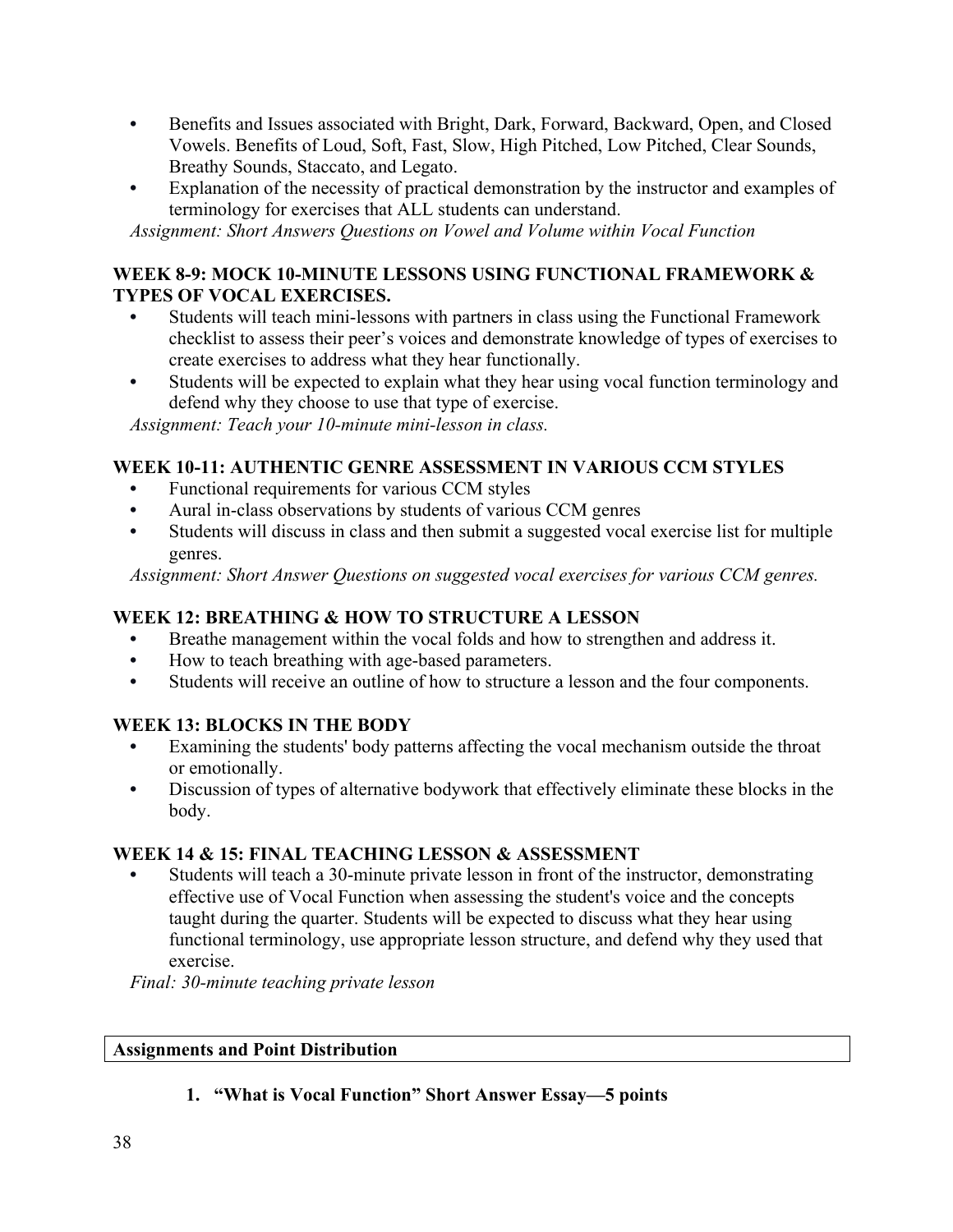- **2. Pitch Parameters Quiz—5 points**
- **3. Register Demonstration & Recorded Examples of Registers – 10 points**
- **4. Short Reflection Answer – 10 points**
- **5. Short Answer Questions on Vowel and Volume. --10 points**
- **6. 10 Minute mini-lesson. –5 Points**
- **7. Short Answer Questions on Exercises for various CCM genres. –10 points**
- **8. Final 30-minute private lesson – 35 Points**
- **9. Reflection Essay – 10 points**

## **Grading Scale:**

| $96-100 - A$    | $92-95 - A-$  |               |
|-----------------|---------------|---------------|
| $89-91 - B +$   | $86 - 88 - B$ | $83 - 85 - B$ |
| $80 - 82 - C +$ | $77-79-C$     | $74 - 76 - C$ |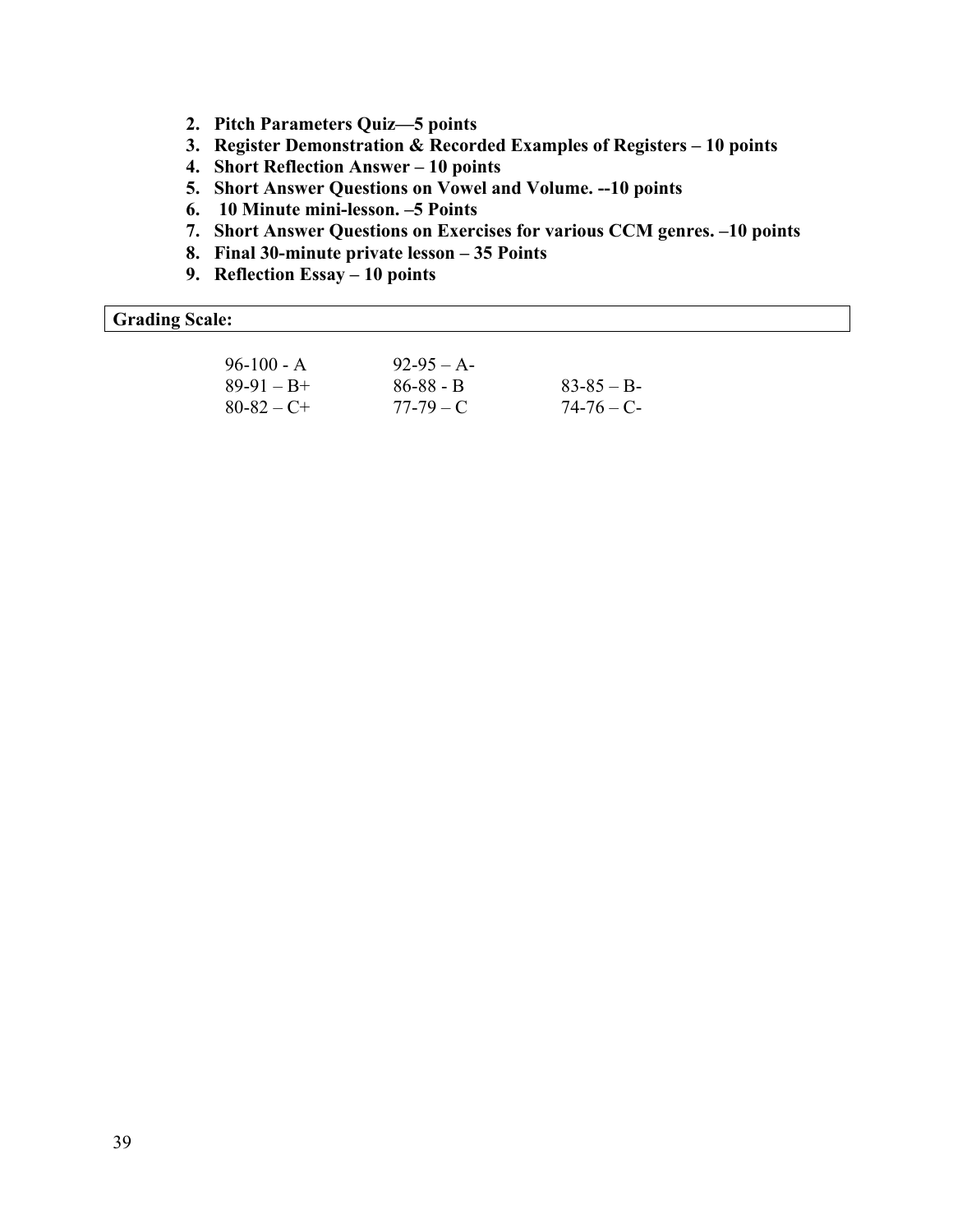#### **Chapter Four**

This thesis provided evidence that the pedagogical systems of teaching voice in most universities in the United States are modeled on Colonialism, privilege, and one type of singing the bel canto approach used in most Western classical music. This isolated approach to working with vocalists is problematic. In so many ways, it is irresponsible for schools and teachers to offer only one kind of pedagogy when most vocal jobs in the United States are in Contemporary Commercial Music (CCM) genres.

The lack of CCM pedagogy programs within the education system is due to the lack of CCM qualified teachers; CCM pedagogy is offered at a limited number of schools and has only begun within the last few years. Noticing this lack within academia from my own university experience and that of other CCM vocal teachers led to creating this pedagogy class through the lens of Vocal Function. This framework is a systemic approach to pedagogy for CCM styles of music.

Chapter Two presented the pedagogical tools of Vocal function: register, vowel, and volume, and described how they are used as the pedagogical building blocks to analyze and assess voices and teach all styles of music, including CCM genres. Chapter Three presented the framework for the course *Vocal Pedagogy for Singers and Teachers Contemporary Commercial Music*, complete with an outline, rationale, student learning targets, outcomes, assessment techniques, and syllabus to create practical pedagogy courses that will develop influential singers and teachers of CCM genres.

When universities begin to teach CCM genres and CCM pedagogy, more research will emerge on the styles of amplified singing that dominate the music industry. The profession of singing teachers will have uniformity and teachers who are qualified to teach music ethically.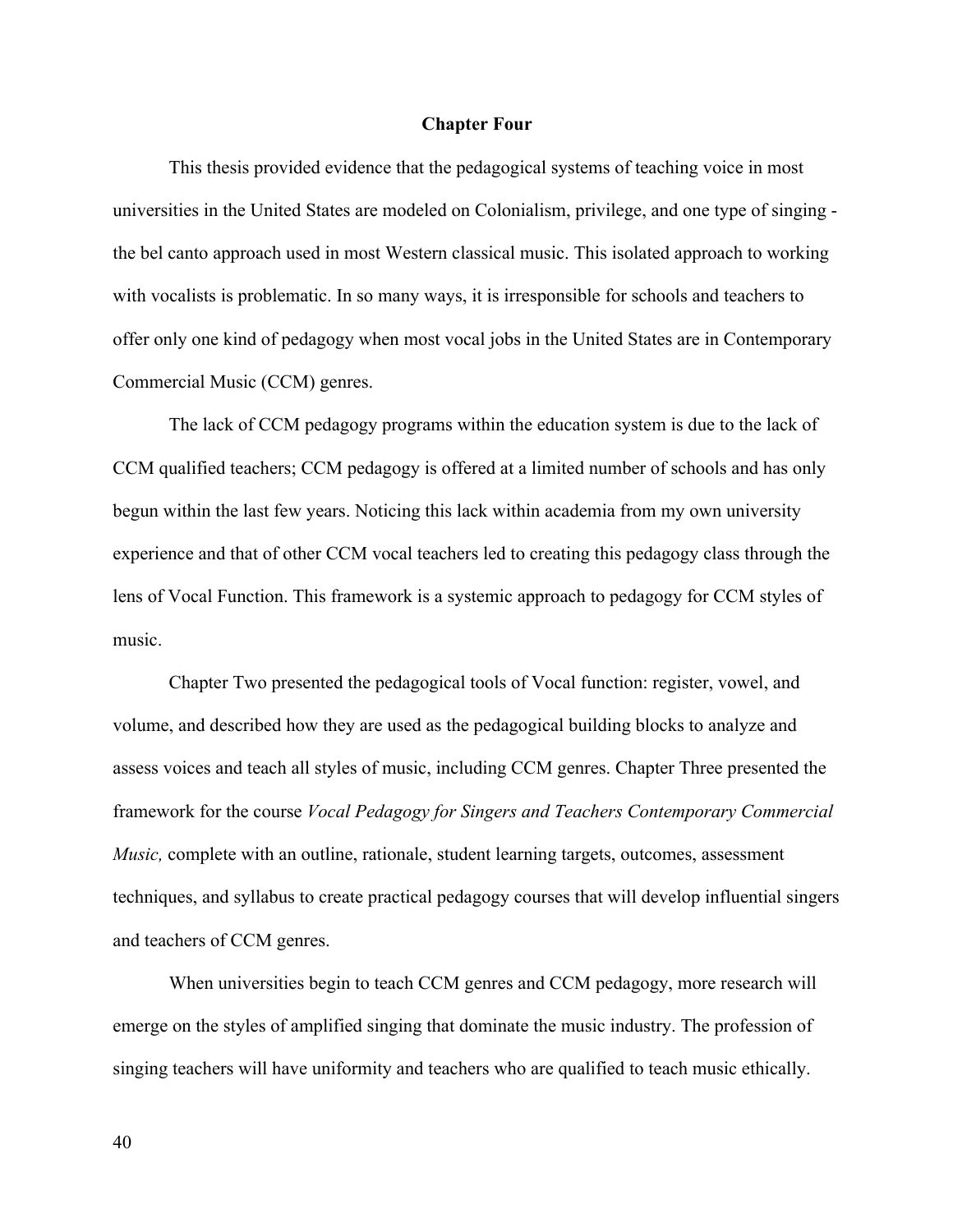Equally important is that teaching CCM singing styles will become accessible to everyone! Students who cannot afford lessons and who maybe can only take a choir class will be able to learn about belting and what mix is in a healthy, informed manner from a well-informed teacher.

When schools begin to embrace and teach that all forms of music are acceptable and worthy of recognition, the desire to learn and study music will continue to grow and evolve the way it must if the arts are to thrive.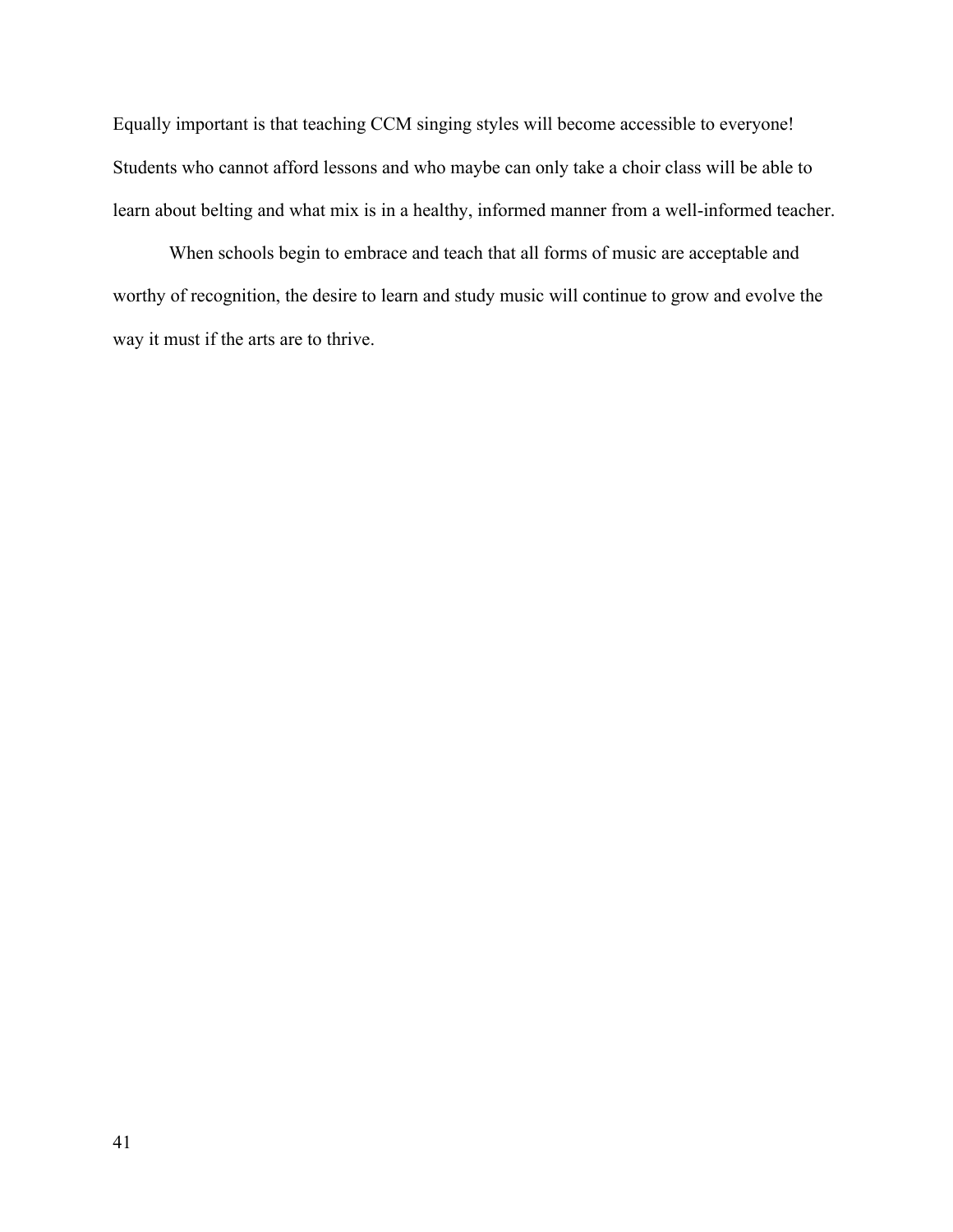### **Bibliography**

- American Academy of Teachers of Singing. "In Support of Contemporary Commercial Music (Nonclassical) Voice Pedagogy." *Journal of Singing* 65, no 1, 2008, 7.
- Austin, Stephen F. "Provenance: Register Unification Give Me a Break." *Journal of Singing* 61, no. 2 (2004): 199–203.
- Bartlett, Irene, and Naismith, Marisa Lee. "An Investigation of Contemporary Commercial Music (CCM) Voice Pedagogy: A Class of Its Own." *Journal of Singing*, (January/ February 2020):273.
- Benson, Elizabeth Ann. *Training Contemporary Commercial Singer.* Oxford: Compton Publishing 2020.
- Buescher, Randy. "The Recovering Female Opera Singer." *Journal of Singing* 61, no. 5 (May/June 2005): 518. https://www.proquest.com/scholarly-journals/recovering-femaleopera-singer/docview/1860275734/se-2?accountid=15006
- Baker, Chrishaun. "Hamilton, Why the Musical Features Hip-Hop and Rap." *Screen Rant.* July 12, 2020. Accessed on May 18, 2022. https://screenrant.com/hamilton-hamilfilm-raphiphop-reasons-why/.
- DeLeo LeBorgne, Wendy, Lee, Linda, Stemple, Joseph C and Bush, Heather. "Perceptual Findings on the Broadway Belt Voice." *Journal of Voice* 24, no. 6 (2010): 678. https://doi.org/10.1016/j.jvoice.2009.02.004.
- García, Manuel. "Hints on Singing." (Classic Reprint), United States: FB&C Limited, 2015. 8.
- Good-Perkins, Emily. "Culturally Sustaining Music Education and Epistemic Travel." *Philosophy of Music Education Review* 29, no. 1 (2021): 47-66.
- Guzman, Marco, Lanas Andres, Olavarria Christian, Azocar Maria Josefina, Muñoz Daniel, Madrid Sofia, Monsalve Sebastian, et al. "Laryngoscopic and Spectral Analysis of Laryngeal and Pharyngeal Configuration in Non-Classical Singing Styles." *Journal of Voice* 29, no. 1 (2015): 130.e21–130.e28. https://doi.org/10.1016/j.jvoice.2014.05.004
- Hollien, Harry. "On Vocal Registers." *Journal of Phonetics,* 2. no. 2 (March 1974):18.
- Howard, Karen. "Knowledge Practices: Changing Perceptions and Pedagogies in Choral Music Education," *International Journal of Research in Choral Singing* Vol. 8. (2020):13.
- LoVetri Jeannette. "Voice Pedagogy: Female Chest Voice." *Journal of Singing - the Official Journal of the National Association of Teachers of Singing* 60, no. 2 (November 2003): 161-164. https://www.proquest.com/scholarly-journals/voice-pedagogy-femalechest/docview/1402718/se-2?accountid=15006 (accessed October 25, 2021).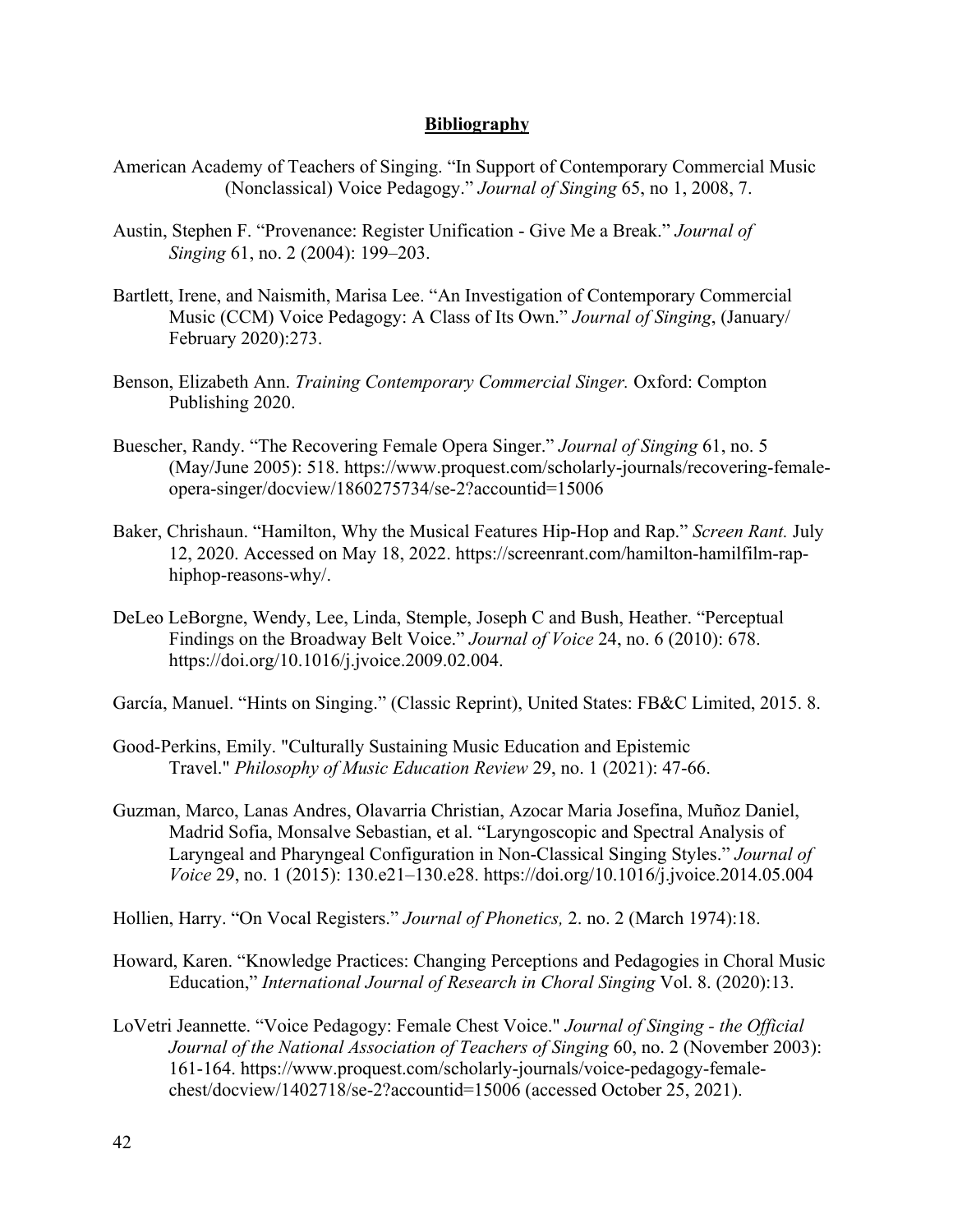- LoVetri Jeannette. "The 2020 Online LoVetri Institute for Somatic Voicework ™." Webinar presented at the 2020 Online LoVetri Institute for Somatic Voicework ™, Baldwin Wallace University Conservatory of Music July 21-23, 2020.
- LoVetri Jeannette. "Vocal Exercises: The Science and Function." Webinar from Somatic Voicework<sup>™</sup> March 6, 2022.
- McMahon, Rosie. 2020. Review of *"Class, Control, & Classical Music,"* by Anna Bull. *Ethnomusicology Forum*, 29:1, 132-134, DOI: 10.1080/17411912.2020.1750044.
- Scott McCoy, et al. "In Support of Fact-Based Voice Pedagogy and Terminology." *Journal of Singing*, 71, no. 1, (Sept. 2014):10.
- Scott-Stoddart, Nina. "The Fach System of Vocal Classification." Halifax Summer Opera Festival. Accessed March 14, 2022. http://halifaxsummeroperafestival.com/?page\_id=3270.
- Ragan, Kari. "The Impact of Vocal Cool-down Exercises: A Subjective Study of Singers' and Listeners' Perceptions." *Journal of Voice* 30, no. 6 (2015): 764.e1. https://doi.org/10.1016/j.jvoice.2015.10.009.
- Reid Cornelius L. *The Free Voice: A Guide to Natural Singing*. New York: Joseph Patelson Music House, 2018.
- Robin, William. "What Controversial Changes at Harvard Mean for Music in the University." *National Sawdust Log*. Accessed on 10 October 2021. https://nationalsawdust.org/thelog/2017/04/25/what-controversial-changes-at-harvardmeans-for-music-in-the-university/.
- Robinson-Martin, Trineice. *So You Want to Sing Gospel a Guide for Performers.* Lanham: Rowman & Littlefield, 2017, 103.
- Terminology in the Field of Singing. "*American Academy of Teachers of Singing."* New York: G. Schirmer, 1969. 18.
- Tyler, Karmyn. "Your Vocal Cords." *Karmyn Tyler Vocal Studio*. Accessed on May 19, 2022. https://ktvocalstudio.com/module-1/vocal-cords.
- Wells, Brad. "On the Voice: Belt Technique: Research, Acoustics, and Possible World Music Applications." *The Choral Journal* 46, no. 9 (2006): 77.
- Weekly, Edrie Means and Jeannette L LoVetri. "Follow-Up Contemporary Commercial Music (CCM) Survey: Who's Teaching What in Nonclassical Music." *Journal Of Singing*, 23, no 3, 17 (Mar. 2009): 367.